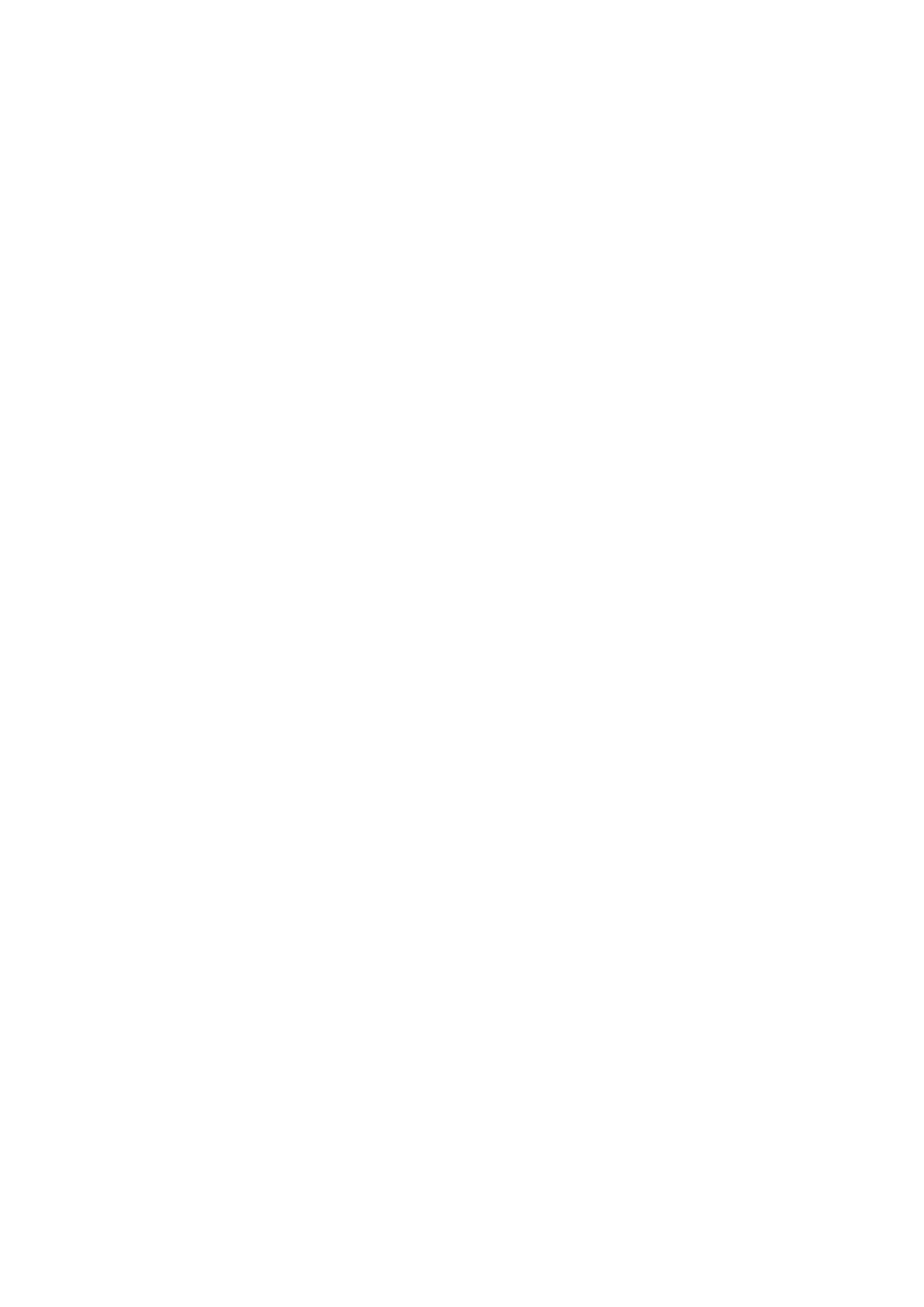# **GENEVA CENTRE FOR THE DEMOCRATIC CONTROL OF ARMED FORCES (DCAF)**

**POLICY PAPER – №25** 

# **Towards a Common UN Approach to Security Sector Reform: Lessons Learned from Integrated Missions**

*Heiner Hänggi and Vincenza Scherrer*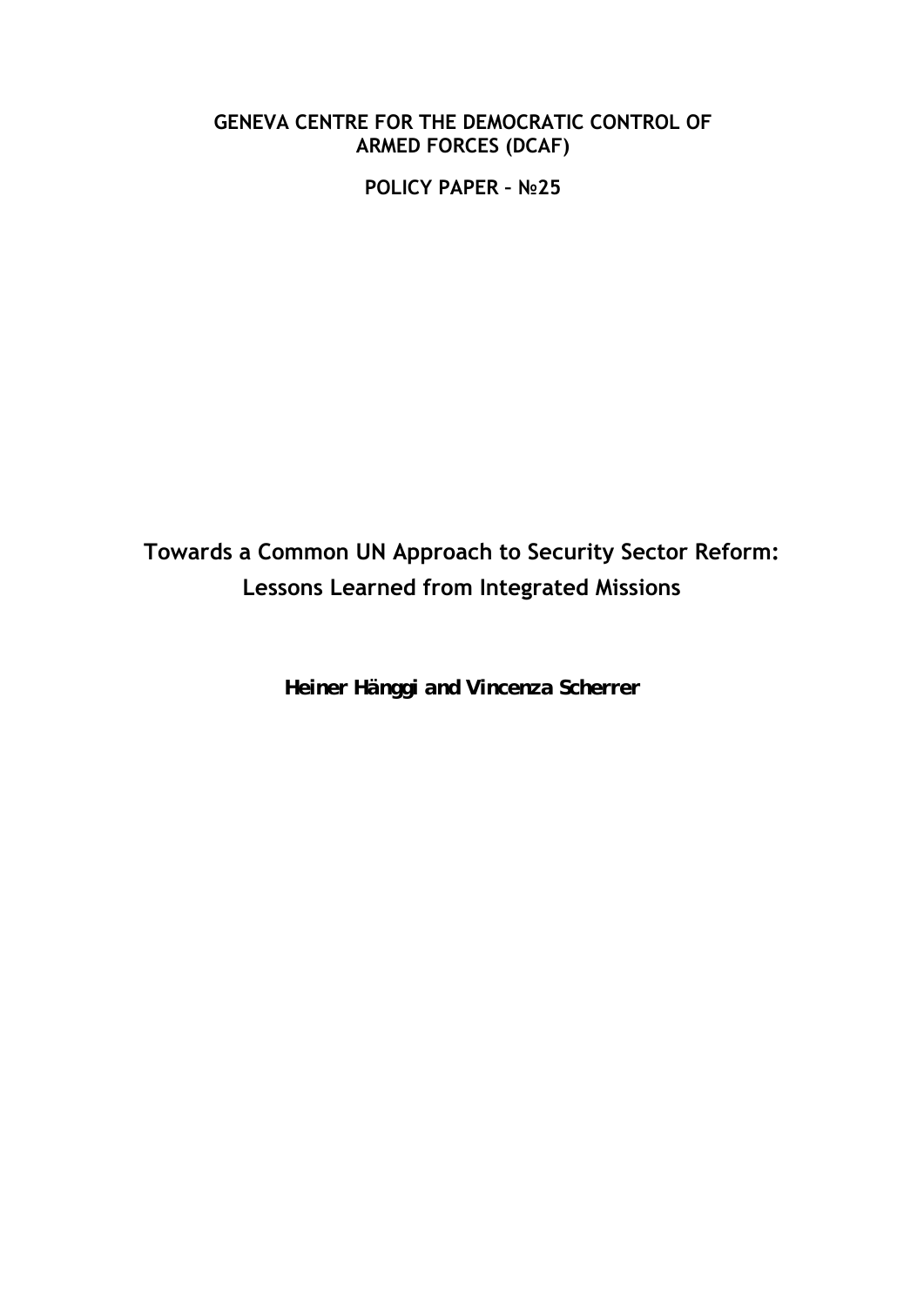#### **About the Authors**

**Heiner Hänggi** is Assistant Director and Head of Research at the Geneva Centre for the Democratic Control of Armed Forces (DCAF). He is also a titular professor of political science at the University of St.Gallen, Switzerland. His recent research and publications concentrate on the concepts of security sector reform and security governance in postconflict peacebuilding.

**Vincenza Scherrer** is UN SSR Project Coordinator at the Geneva Centre for the Democratic Control of Armed Forces (DCAF). She works on the research and elaboration of projects on the United Nations approach to security sector reform. Prior to joining DCAF, Vincenza worked in the area of small arms and light weapons and in disarmament, demobilisation and reintegration at the UNDP's Bureau for Crisis Prevention and Recovery.

Copyright © 2007 by the Geneva Centre for the Democratic Control of Armed Forces

ISBN 978-92-9222-072-3

1

DCAF Policy Papers offer a practical, policy-oriented view of Security Sector Governance issues. Policy Papers can be downloaded for free from the DCAF website at www.dcaf.ch/publications. Printed and bound copies can also be purchased.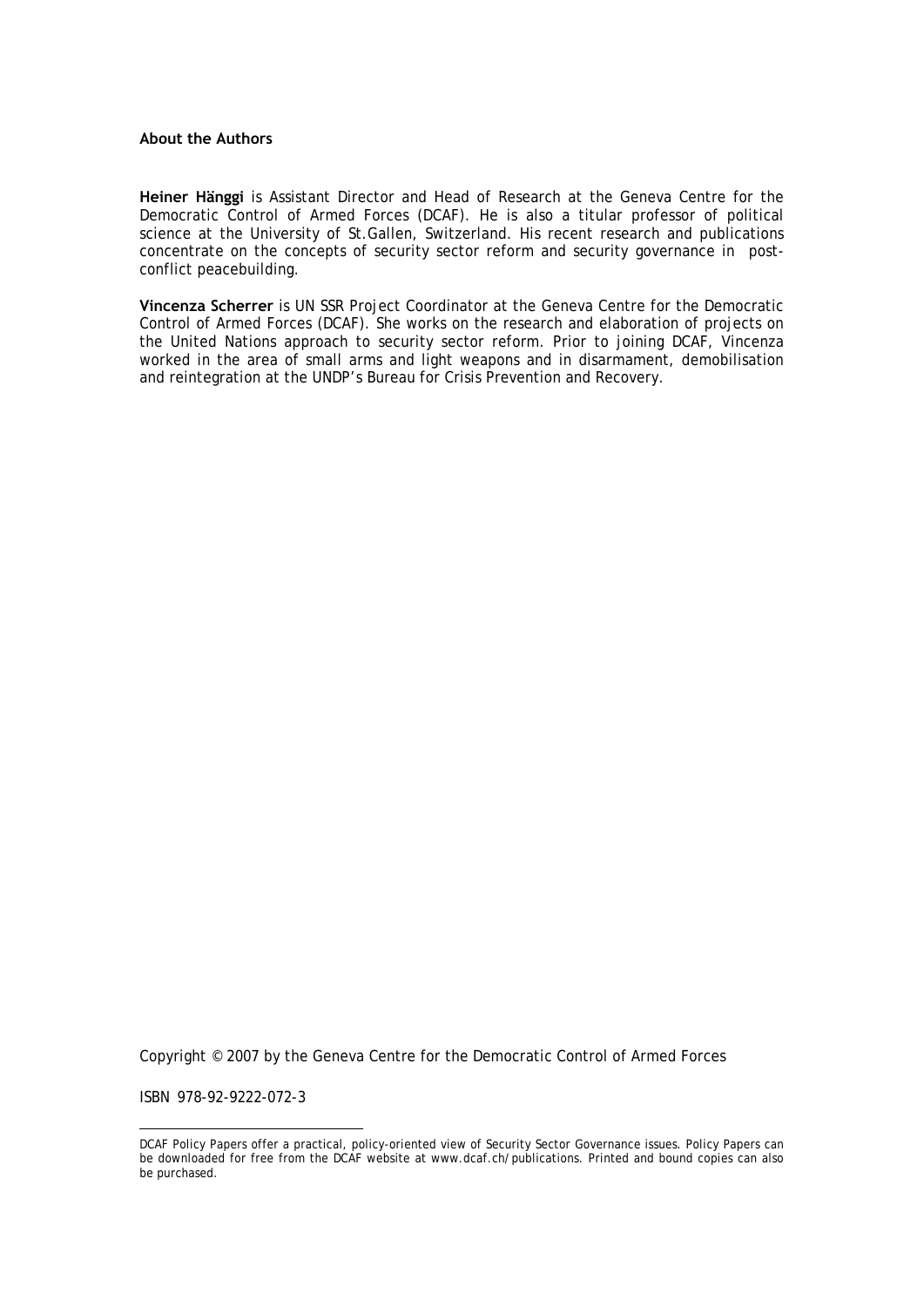# **Table of Contents**

| $\mathbf{I}$ . |     |                                                            |  |  |
|----------------|-----|------------------------------------------------------------|--|--|
|                |     |                                                            |  |  |
|                |     |                                                            |  |  |
| II.            |     |                                                            |  |  |
|                |     |                                                            |  |  |
|                |     |                                                            |  |  |
|                |     |                                                            |  |  |
| III.           |     |                                                            |  |  |
|                | 1.  | Develop a Common UN Approach to SSR  18                    |  |  |
|                | 2.  |                                                            |  |  |
|                | 3.  |                                                            |  |  |
|                | 4.  |                                                            |  |  |
|                | 5.  | Adopt an Integrated SSR Support Strategy on the ground22   |  |  |
|                | 6.  | Establish SSR as a Core Priority in Mission Planning23     |  |  |
|                | 7.  | Strengthen UN HQ SSR Capacity to Support Field Missions24  |  |  |
|                | 8.  | Strengthen SSR Support Capacity in Field Missions25        |  |  |
|                | 9.  | Provide Sufficient SSR Experts with Adequate Skill-Sets 25 |  |  |
|                | 10. | Increase Financial Resources for SSR Support Programmes20  |  |  |
|                | 11. | Promote an In-Country "One UN" Approach to SSR  28         |  |  |
|                | 12. | Strengthen Engagement with National SSR Stakeholders29     |  |  |
|                | 13. | Facilitate Coordination among International Donors30       |  |  |
|                | 14. | Emphasise Service Delivery in SSR Programming 31           |  |  |
|                | 15. | Measure Performance of SSR Support Activities 31           |  |  |
|                |     |                                                            |  |  |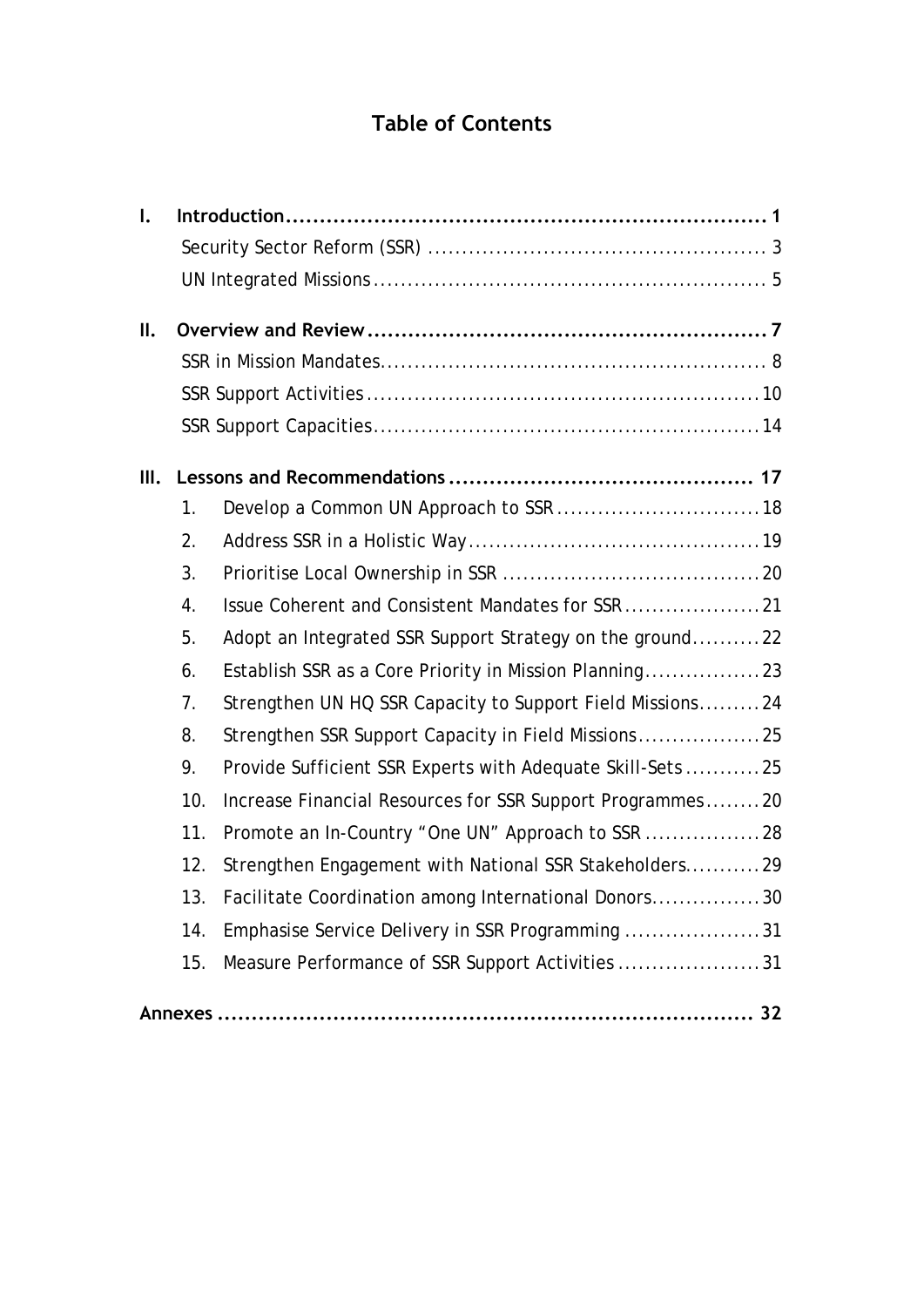# **List of Abbreviations**

| <b>BCPR</b>     | Bureau for Crisis Prevention and Recovery (UNDP)                   |
|-----------------|--------------------------------------------------------------------|
| <b>BINUB</b>    | United Nations Integrated Office in Burundi                        |
| <b>CLJAU</b>    | Criminal Justice and Judicial Advisory Unit                        |
| <b>DAC</b>      | Development Assistance Committee of the OECD                       |
| <b>DCAF</b>     | Geneva Centre for the Democratic Control of Armed Forces           |
| <b>DDA</b>      | Department for Disarmament Affairs (UN)                            |
| <b>DDR</b>      | Disarmament, Demobilisation and Reintegration<br>of ex-combatants  |
| <b>DFAIT</b>    | Department of Foreign Affairs and International Trade (Canada)     |
| <b>DPA</b>      | Department of Political Affairs (UN)                               |
| <b>DPKO</b>     | Department of Peacekeeping Operations (UN)                         |
| <b>DRC</b>      | Democratic Republic of Congo                                       |
| <b>DSRSG</b>    | Deputy Special Representative of the Secretary-General             |
| EU              | European Union                                                     |
| HC              | Humanitarian Coordinator                                           |
| HQ              | <b>UN Headquarters</b>                                             |
| <b>ICF</b>      | Interim Cooperation Framework                                      |
| <b>IMTF</b>     | <b>Integrated Mission Task Force</b>                               |
| <b>ISSR</b>     | Internal Security Sector Review                                    |
| <b>JSSR</b>     | Justice and Security Sector Reform                                 |
| <b>MINUSTAH</b> | United Nations Stabilisation Mission in Haiti                      |
| <b>MONUC</b>    | United Nations Mission in the Democratic Republic of Congo         |
| <b>NGO</b>      | Non-Governmental Organisation                                      |
| <b>ODA</b>      | Official Development Assistance (OECD)                             |
| <b>OECD</b>     | Organisation for Economic Cooperation and Development              |
| <b>OHCHR</b>    | Office of the United Nations High Commissioner<br>for Human Rights |
| <b>OLA</b>      | Office of Legal Affairs (UN)                                       |
| <b>ONUB</b>     | United Nations Mission in Burundi                                  |
| <b>PBSO</b>     | Peacebuilding Support Office                                       |
| <b>PDSRSG</b>   | Principal Deputy Special Representative of the Secretary-General   |
| QIPs            | Quick Impact Projects                                              |
| <b>RC</b>       | <b>Resident Coordinator</b>                                        |
| <b>SALW</b>     | Small Arms and Light Weapons                                       |
| <b>SCR</b>      | <b>Security Council Resolution</b>                                 |
| <b>SRSG</b>     | Special Representative of the Secretary-General                    |
| <b>SSR</b>      | Security Sector Reform                                             |
| UN              | <b>United Nations</b>                                              |
| <b>UNAIDS</b>   | Joint United Nations Programme on HIV/AIDS                         |
| <b>UNAMA</b>    | United Nations Assistance Mission in Afghanistan                   |
| <b>UNAMSIL</b>  | United Nations Mission in Sierra Leone                             |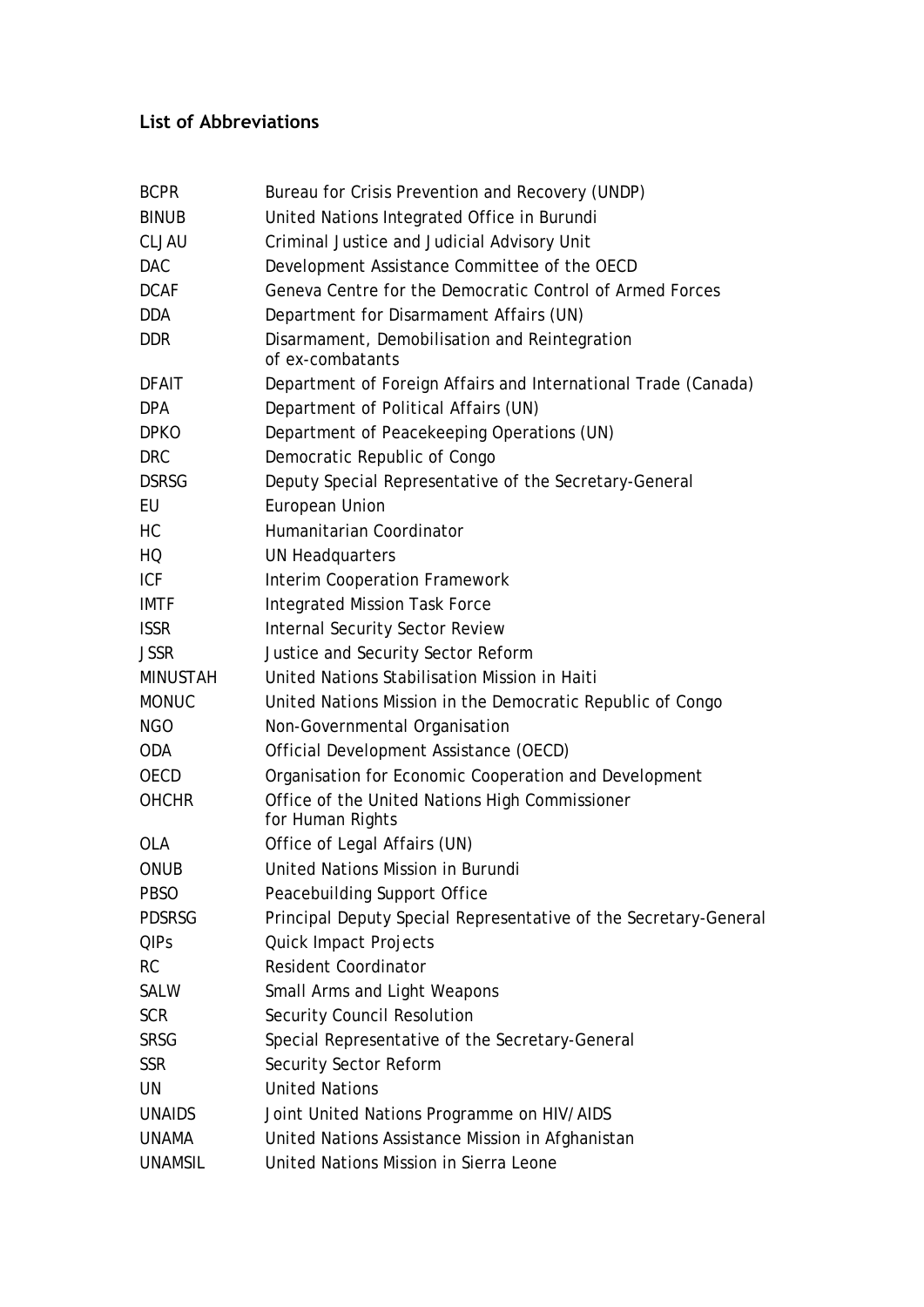| <b>UNDP</b>    | United Nations Development Programme                      |
|----------------|-----------------------------------------------------------|
| <b>UNFPA</b>   | United Nations Population Fund                            |
| <b>UNHCR</b>   | United Nations High Commissioner for Refugees             |
| <b>UNICEF</b>  | United Nations Children's Fund                            |
| <b>UNIFEM</b>  | United Nations Development Fund for Women                 |
| <b>UNIOSIL</b> | United Nations Integrated Office for Sierra Leone         |
| <b>UNLIREC</b> | United Nations Regional Centre for Peace, Disarmament and |
|                | Development in Latin America and the Caribbean            |
| <b>UNMIK</b>   | United Nations Interim Administration Mission in Kosovo   |
| <b>UNMIL</b>   | United Nations Mission in Liberia                         |
| <b>UNMIN</b>   | United Nations Mission in Nepal                           |
| <b>UNMIS</b>   | United Nations Mission in the Sudan                       |
| <b>UNMISET</b> | United Nations Mission of Support in East Timor           |
| <b>UNMIT</b>   | United Nations Integrated Mission in Timor-Leste          |
| <b>UNOB</b>    | United Nations Office in Burundi                          |
| <b>UNOCI</b>   | United Nations Operation in Côte d'Ivoire                 |
| <b>UNODC</b>   | United Nations Office on Drugs and Crime                  |
| <b>UNOGBIS</b> | UN Peacebuilding Support Office in Guinea-Bissau          |
| <b>UNOPS</b>   | United Nations Office for Project Services                |
| <b>UNOTIL</b>  | United Nations Office in Timor-Leste                      |
| <b>UNPOL</b>   | United Nations Police                                     |
| <b>UNSC</b>    | United Nations Security Council                           |
| <b>UNTAET</b>  | United Nations Transitional Administration in East Timor  |
| <b>WHO</b>     | World Health Programme                                    |
|                |                                                           |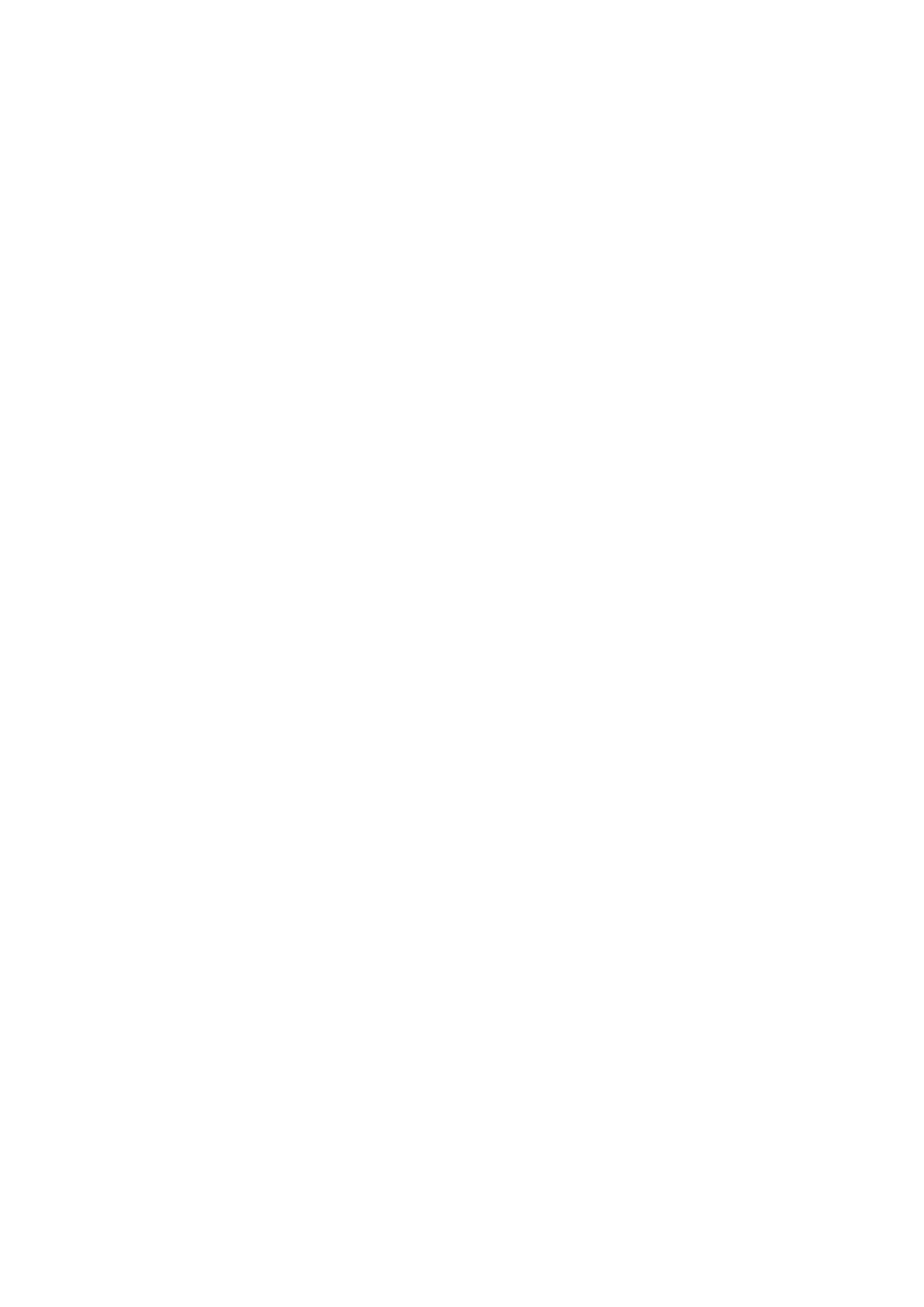# **Towards a Common UN Approach to Security Sector Reform: Lessons Learned from Integrated Missions**<sup>1</sup>

*Heiner Hänggi and Vincenza Scherrer* 

## **I. Introduction**

Security Sector Reform (SSR) – or security system reform as it is often referred to by developmental actors  $-$  is a concept that has gained increasing recognition from the international community. In assisting countries make the transition from conflict to sustainable development the United Nations (UN) engages in a wide range of SSR activities. Although the UN is only one of a number of international actors involved in this effort, by virtue of its mandate, legitimacy, early presence on the ground and experience, the UN has a crucial role to play in supporting SSR across the whole peacebuilding spectrum.

This is particularly true in cases where UN peacekeeping operations are deployed as part of a comprehensive, multidimensional assistance effort that includes political, security, humanitarian, development, rule of law and human rights components and which seeks to bring together all UN actors on the ground in a coordinated approach. These multidimensional peacekeeping operations with specific authority structure and command arrangements – UN integrated missions – have mandates which routinely include broad tasks such as police and defence reform, restructuring, training and operational support; assistance in the restoration and reform of judicial and prison systems; support for the restoration of state authority and administrative capacities at central and local levels; good governance; support for civil society; and assistance to constitutional processes. All of these tasks are necessary elements of an effective SSR assistance strategy.

Until now, a common, comprehensive and coordinated UN approach to SSR in post-conflict environments has been lacking. This in turn hampers the ability of UN integrated missions to assist national transitional authorities in the early restoration of effective, representative and sustainable security institutions and

 $\frac{1}{4}$ 1 This Policy Paper is based on the final report "Recent Experience of UN Integrated Missions in Security Sector Reform (SSR): Review and Recommendations", released in November 2007, which summarises the key findings of the project entitled "The UN Approach to Security Sector/System Reform (SSR) in Post-Conflict Peacebuilding: Review of Recent Experience of UN Integrated Missions in SSR Activities", jointly initiated by the UN Department for Peacekeeping Operations (DPKO) and the United Nations Development Programme (UNDP), and implemented by the Geneva Centre for the Democratic Control of Armed Forces (DCAF) with funding support from the Department of Foreign Affairs and International Trade (DFAIT) of Canada, provided though its Human Security Programme (project no. HSP06-142). This papers draws on the case studies prepared by the project consultants and benefited from insightful comments from UN staff at headquarters as well as the project's advisory panel and external experts. The authors would like to extend their gratitude to all those who have contributed to this project. The views expressed in this report, however, are those of the authors alone and do not in any way represent the views of either the institutions or their representatives involved in this project.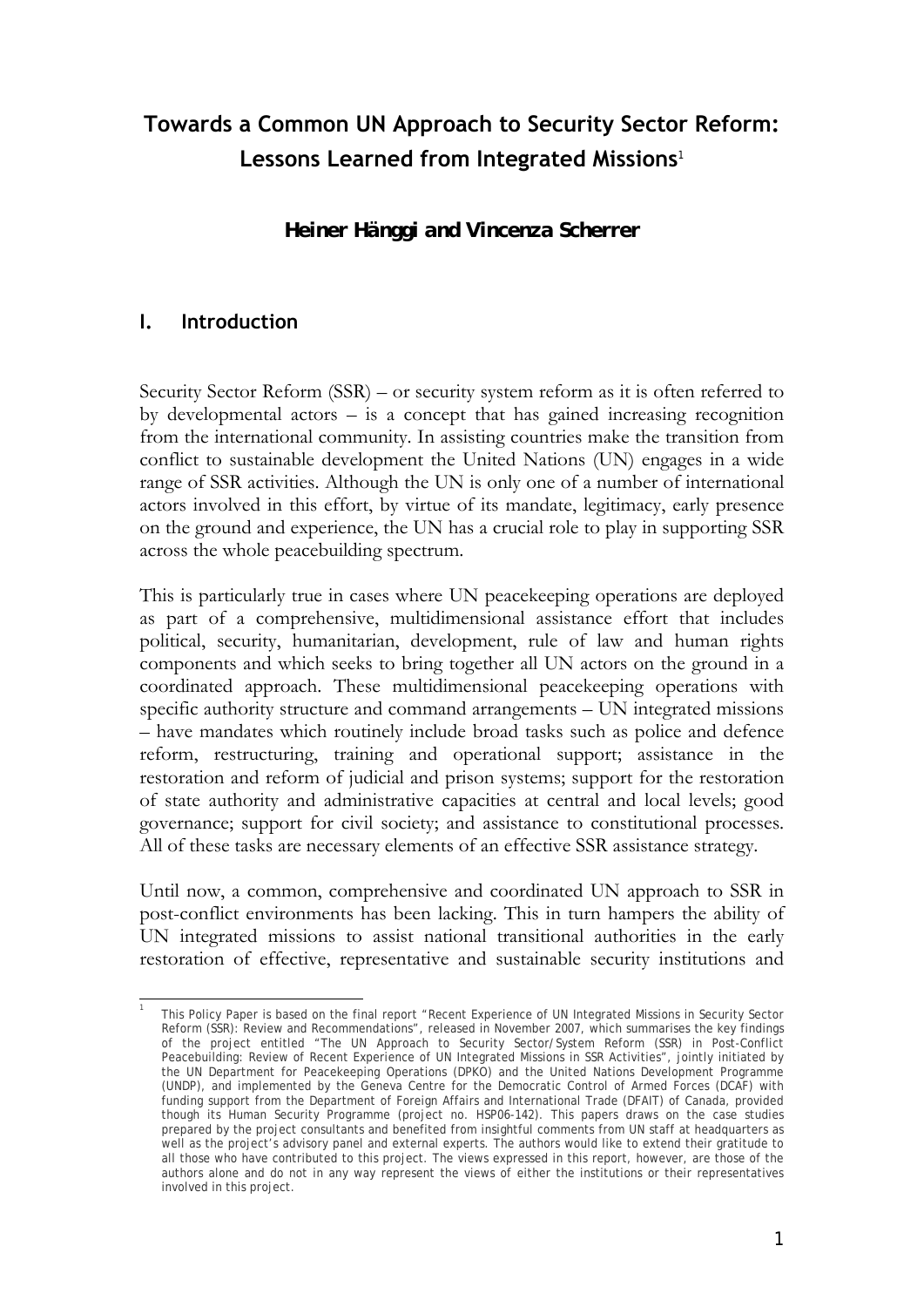processes – the foundation for the successful termination of UN peacekeeping operations and the transition to longer-term recovery and development. There is increasing interest within the UN, and strong calls from the field, for a more strategic and coordinated approach to post-conflict SSR which would set out shared principles, objectives and guidelines for the development and implementation of UN assistance to SSR, and provide clarity on roles and responsibilities across the UN system. UN member states have also expressed interest in the development of a comprehensive UN policy framework for SSR, as evidenced by the Security Council's February 2007 open debate on SSR2 and the 2007 annual meeting of the General Assembly's Special Committee on Peacekeeping Operations, which requested the Secretary-General to prepare a comprehensive report on UN approaches to SSR.3 With the establishment of the Peacebuilding Commission and its support office, the launch of an inter-agency process based on the UN SSR Task Force, and the Secretary-General's forthcoming report on SSR, there is now a real opportunity to develop a coherent framework for UN engagement in SSR.

Against this backdrop, the UN Department for Peacekeeping Operations (DPKO) and the United Nations Development Programme (UNDP) initiated a project entitled "The UN Approach to Security Sector/System Reform (SSR) in Post-Conflict Peacebuilding: Review of Recent Experience of UN Integrated Missions in SSR Activities" with funding support from the Department of Foreign Affairs and International Trade (DFAIT) of Canada, and the Geneva Centre for the Democratic Control of Armed Forces (DCAF) as the implementing agency.4 The purpose of this project was not to capture the UN involvement in SSR across the entire peacebuilding spectrum but rather to take a first step towards establishing a common UN approach to SSR by looking at the role and experience to date of UN integrated missions in post-conflict countries.

The project was made up of three main phases: (i) a desk review of existing UN approaches, mandates and capacities for SSR in post-conflict countries; (ii) case studies carried out by external consultants<sup>5</sup> of SSR-related UN experience in four contexts of integrated missions, namely Burundi, the Democratic Republic of

 2 UN Security Council open debate on "Maintenance of international peace and security: role of the Security Council in supporting security sector reform". See: Statement by the President of the Security Council, 21

February 2007, S/PRST/2007/3\*.<br><sup>3</sup> Report of the Special Committee on Peacekeeping Operations and its Working Group (C-34 Report), 23 May

<sup>2007,</sup> A/61/19, para. 145. 4 The project, led by Heiner Hänggi and coordinated by Vincenza Scherrer, with Laurent Banal, Nicola Dahrendorf, Eirin Mobekk and Eric Scheye serving as principal consultants, was monitored by a Steering Committee, composed of representatives of a number of UN entities involved in SSR activities such as DPKO, OHCHR, UNDP, UNICEF, UNIFEM and UNODC, and co-chaired by DPKO and UNDP. At the request of the cochairs, the UN Inter-Agency Working Group on SSR, succeeded by the UN SSR Task Force (represented by Renata Dwan, Francis James, Jared Rigg and Caroline Smit on behalf of DPKO and UNDP), agreed to provide advice and support to this project. The UN Steering Committee and the project's Advisory Panel established by DCAF (Megan Bastick, Yves Bouchard, Alan Bryden, Timothy Donais, Mark Downes, Adedeji Ebo, Anja Kaspersen, David Law, Gregor Zore) reviewed, among other documents, the various drafts of the case study

reports and this final report. 5 The case studies were carried out by Laurent Banal and Vincenza Scherrer (Burundi), Nicola Dahrendorf with the support of Yves Bouchard (DRC), Eirin Mobekk (Haiti), and Eric Scheye (Kosovo). Semi-structured interviews with approximately 300 people were conducted at UN headquarters and in the field in the course of research missions to New York, Burundi, DRC, Haiti and Kosovo in the period between November 2006 and February 2007. Case study reports on Burundi, DRC, Haiti and Kosovo are available at: http://www.dcaf.ch/un\_ssr\_pcpb/\_index.cfm?navsub1=31&nav1=3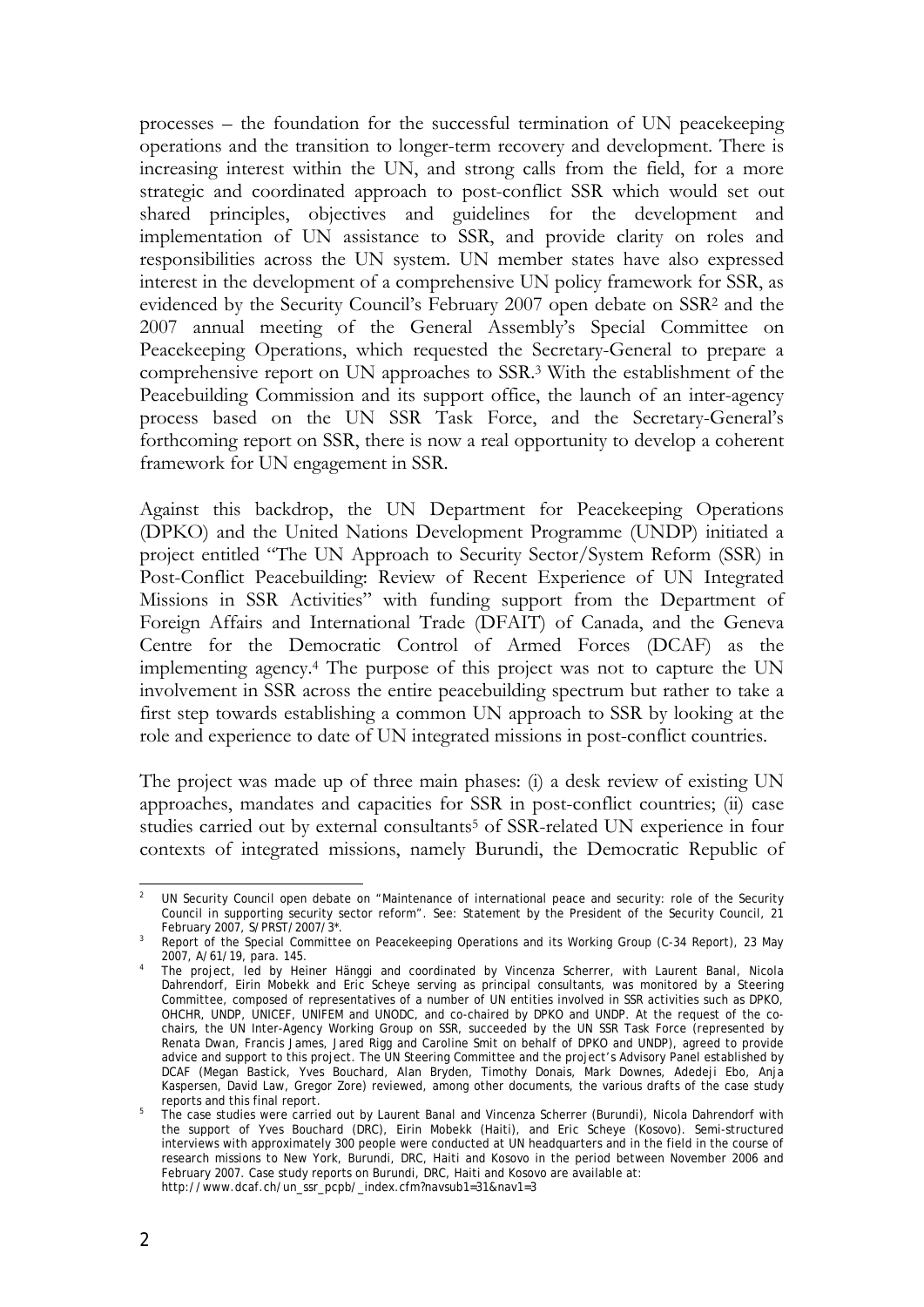Congo (DRC), Haiti, and Kosovo;<sup>6</sup> (iii) development of recommendations for the future UN engagement in post-conflict SSR including the implications of a common UN approach for the mandates, planning, structure and activities of UN integrated missions. This report constitutes the principal output of the third and final phase of this project. Drawing on the results of the first two project phases, this report: introduces the two key concepts used in this study, namely SSR and "integrated mission" (part I); reviews the involvement in SSR of UN integrated missions in terms of mandates, activities and capacities (part II); and, identifies relevant lessons learned and develops recommendations for future UN engagement in post-conflict SSR (part III).

In sum, 15 key recommendations were drawn from the lessons identified. Accordingly, the UN system should:

- develop a common UN approach to SSR;
- address SSR in a holistic way;
- prioritise local ownership in SSR;
- issue coherent and consistent mandates for SSR;
- adopt an integrated SSR support strategy on the ground;
- establish SSR as a core priority in mission planning;
- strengthen UN HQ SSR capacity to support field missions;
- strengthen SSR support capacity in field missions;
- provide sufficient SSR experts with adequate skill-sets;
- increase financial resources for SSR support programmes;
- promote an in-country "One UN" approach to SSR;
- strengthen engagement with national SSR stakeholders;
- facilitate coordination among international donors;
- emphasise service delivery in SSR programming;
- measure performance of SSR support activities.

## **Security Sector Reform (SSR)**

Security sector reform is one of the two key concepts used in this study. There is, however, no generally accepted definition of the security sector or what SSR entails, with different actors embracing broader or narrower understandings of this relatively new concept. The same holds true within the UN system, with different entities using different terms and definitions, and having distinct perspectives on what activities SSR should encompass. UNDP's Bureau for Crisis Prevention and Recovery (BCPR) has developed the concept of *justice and security sector reform (JSSR)*, in order to emphasise that the justice and the security sectors are inextricably linked. Other UN entities such as the Department of

<sup>&</sup>lt;u>.</u> 6 The case studies were guided by a specific "Methodology for Case Studies", developed for this project, which, inter alia, included a set of criteria for the selection of four missions: (i) mission mandate – requirement: explicitly or implicitly mandated SSR-related tasks; (ii) current phase of mission – requirement: ongoing mission in order to facilitate field research; (iii) scope of mission activities – requirement: substantive UN involvement in supporting SSR in country concerned; (iv) challenges on the ground – requirement: a range of challenges on the ground that are present in integrated missions in order to constitute a representative sample.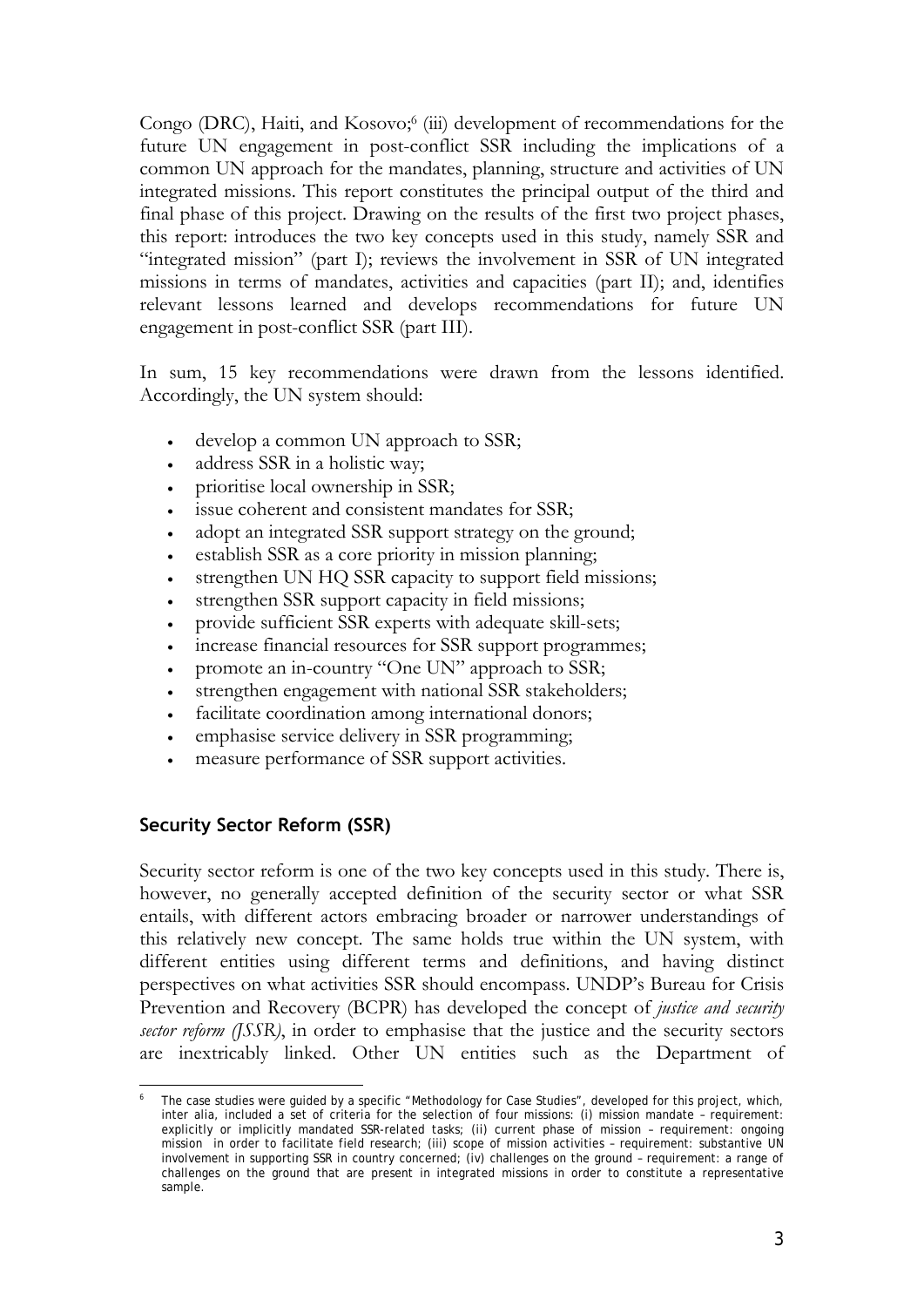Peacekeeping Operations (DPKO) normally employ the term *security sector reform* to refer to police, defence and intelligence reform, and will use the term *rule of law* when referring to activities related to judicial and penal systems, police and other law enforcement agencies. In the context of peace operations explicitly mandated to conduct SSR activities, the Security Council and the Secretary-General would refer to *security sector reform*, however, without using the term in a consistent way, with its scope ranging from very narrow to quite broad understandings of SSR (see part II).

In accordance with its terms of reference, this study uses the definitions set out in the relevant guidelines of the Development Assistance Committee (DAC) of the Organisation for Economic Cooperation and Development (OECD). The DAC's broad interpretation of *security system reform*7 has the advantage of providing an analytical framework within which are located all narrower understandings of SSR used within and outside the UN system. Accordingly, the security system is defined as comprising all the state institutions and other entities with a role in ensuring the security of the state and its people, including (i) core security actors; (ii) management and oversight bodies; (iii) justice and rule of law; and (iv) nonstatutory security forces. SSR means – again according to the DAC definition – transforming the security system, which includes all the actors, their roles, responsibilities and actions – working together to manage and operate the system in a manner that is consistent with democratic norms and sound principles of good governance and thus contributing to a well-functioning security framework. As articulated by the DAC, SSR covers three interrelated challenges facing all states: (i) developing a clear institutional framework for the provision of security that integrates security and development policy and includes all relevant actors; (ii) strengthening the governance of security institutions; and (iii) building capable and professional security forces that are accountable to civil authorities.8

A broad understanding of SSR is particularly relevant in post-conflict contexts, favouring a holistic approach that well reflects the complex and fragmented nature of security governance. This emphasises the need to integrate partial reforms such as defence, intelligence, police and judicial reform which in the past were generally seen and conducted as separate efforts. It also links measures aimed at increasing the efficiency and effectiveness of security forces to overriding concerns of democratic governance.9 And finally, adhering to a broad – governance-oriented – understanding of SSR recognises the reality that non-state actors, whether nonstatutory security forces or civil society actors, are highly relevant for security sector reform. This points to the need to move away from piecemeal approaches to SSR and to follow a holistic approach instead. At the same time, taking into account concerns about the broad scope of the concept, SSR programmes on the

 $\frac{1}{7}$  The DAC's reference to security *system* reform is meant to reflect the multi-sectoral nature of the security and justice system and, in particular, to underline the fact that the security system is not limited to the armed forces or the defence sector only.

armed forces or the defence *sector* only. 8 Relevant OECD DAC documents such as *Security System Reform and Governance – DAC Guidelines* (2005) available at: http://www.oecd.org/document/33/0,3343,en\_2649\_34567\_33800289\_1\_1\_1\_1,00.html 9

It must be noted that reforms aimed solely at modernising and professionalising the security forces and thereby increasing their capacity without ensuring their democratic accountability are not consistent with the popular notion of the SSR concept.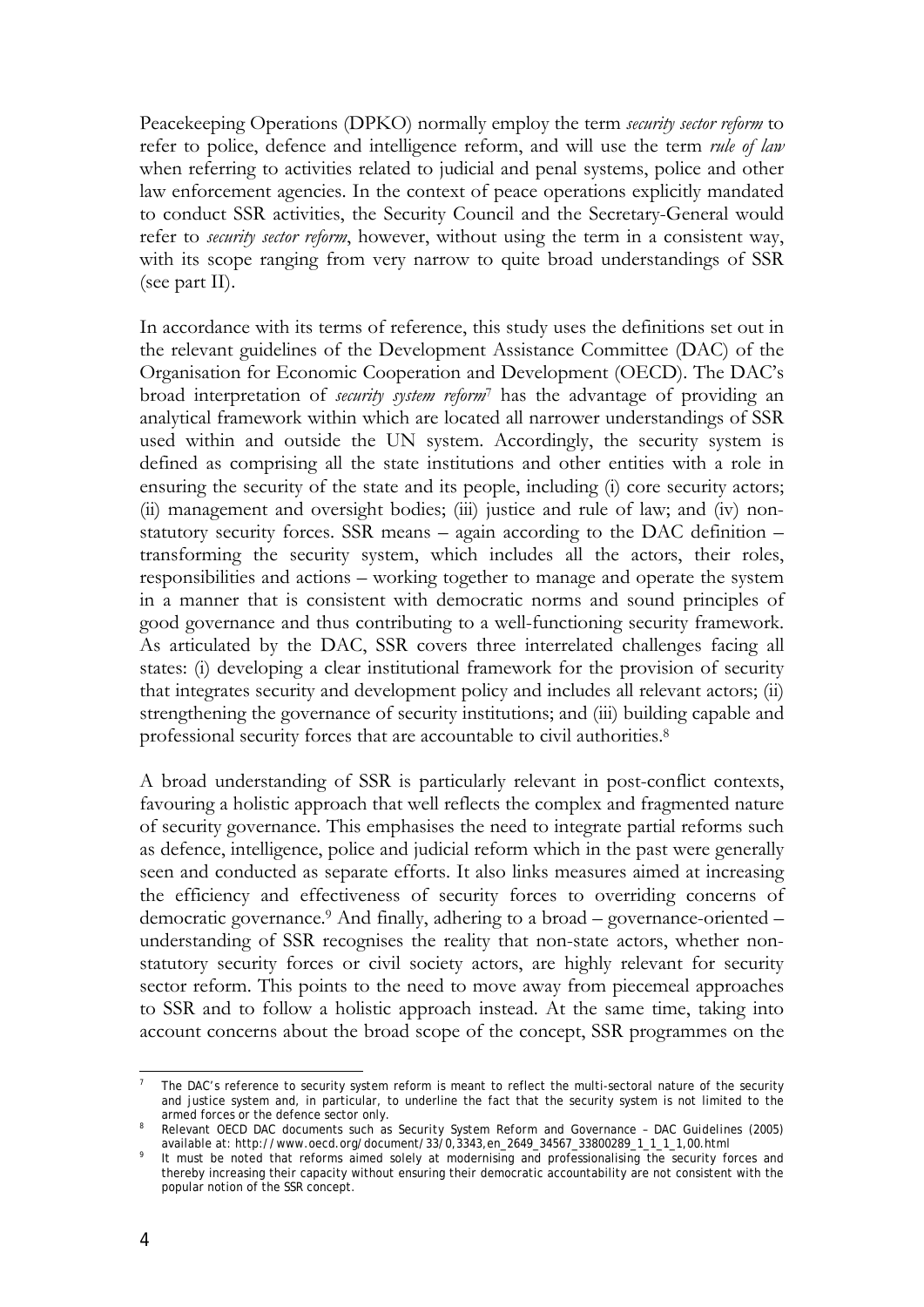ground do not have to encompass all actors and dimensions of the security sector. They do, however, need to be designed and implemented in full awareness of the complex interdependencies that characterise such processes.10 This means that SSR activities should take into consideration, and ideally be coordinated with, activities in other sectors. For example, the success of police reform is often seen to be dependent on related progress in the area of judicial reform.

External actors supporting SSR processes are expected to follow a number of principles and good practices. In addition to the emphasis on a holistic approach, these principles and good practices include the need for SSR to be nationallyowned, supported rather than imposed by international actors; to be contextspecific given that needs will vary from situation to situation; to be a long-term endeavour that continues well beyond the duration of a peacekeeping operation; to be closely linked with other stabilisation and reconstruction priorities such as transitional justice, disarmament, demobilisation and reintegration (DDR) of former combatants, small arms and light weapons (SALW) control, as well as gender equality, children and armed conflict and human rights issues. At its February 2007 open debate on the UN's role in SSR, the Security Council endorsed these fundamental principles and good practices of SSR support (see Annex 1).

## **UN Integrated Missions**

Another key concept used in this study is the term "integrated mission". According to the revised Note of Guidance on Integrated Missions of 17 January 2006, drafted by DPKO at the request of the Secretary-General, integration is the guiding principle for the design and implementation of complex UN operations in post-conflict situations and for linking the different dimensions (political, development, humanitarian, human rights, rule of law, social and security aspects) into a coherent support strategy. Through this integrated process, the UN system seeks to maximise its contribution to supporting countries emerging from conflict by engaging its different capabilities in a coherent and mutually supportive manner.<sup>11</sup>

Although still an evolving concept, a UN integrated mission is generally understood as a multidimensional peacekeeping operation, led by a Special Representative of the Secretary-General (SRSG). Integration is viewed as a means to improve the management and impact of a peacekeeping operation.12 Although

<sup>1</sup> 10 The *OECD DAC Handbook on Security System Reform* (2007) includes a substantive chapter (pp. 112-234) on implementing SSR sector by sector, including, among others, defence reform, intelligence and security service reform, integrated border management, police reform, justice reform, and prison reform. Available at: http://www.oecd.org/document/6/0,3343,en\_2649\_34567\_37417926\_1\_1\_1\_1,00.html

<sup>11</sup> UNDPKO, *Note of Guidance on Integrated Missions*, 17 January 2006. Available at:

http://altair.undp.org/documents/8039-SG\_s\_Note\_of\_Guidance\_on\_Integrated\_Missions\_\_Feb\_\_2006.pdf 12 See: Susanna Campbell, Anja Kaspersen and Erin Weir, *Integrated Missions Revisited: Synthesis of Findings*, Background Note prepared for the High Level Conference on Multidimensional and Integrated Peace Operations, Oslo, 29-30 October 2007.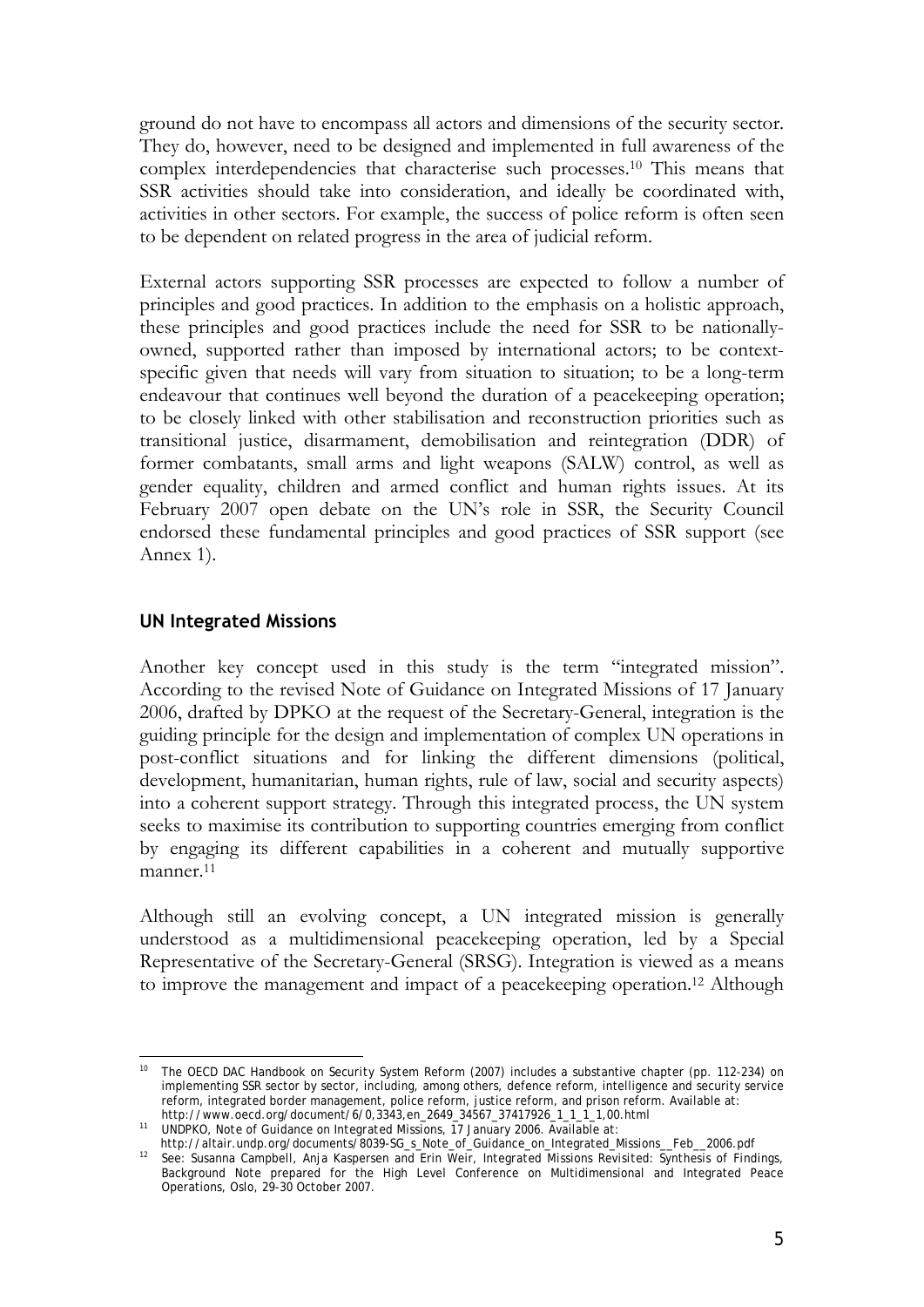it has been recognised that "form must follow function",13 hierarchy is an important aspect within integrated missions, as it implies a clear chain of command and central decision-making authority from which all UN countryactivities can be coordinated and managed. In this regard, the function of the Deputy Special Representative of the Secretary-General (DSRSG) is a crucial element. Through the function of the DSRSG who is also the Humanitarian Coordinator (HC) and Resident Coordinator (RC), thus responsible for the UN entities already present on the ground, both the mission components and the UN Country Team of specialised agencies are included under the leadership of the SRSG.

This definition underlines the importance of a plurality of actors and approaches within a single coherent framework as characteristic features of an integrated mission. It also suggests that there are varying degrees of integration, acknowledging that full integration is an ideal type rather than a reality on the ground. The degree to which integration is implemented and respected at different levels, ranging from the strategic and policy level to the organisational level, may make a difference in terms of the success of an integrated mission.

Seven current and four recently completed UN peacekeeping operations mandated to conduct SSR activities are covered by this definition – keeping in mind that the degree of integration may vary significantly from mission to mission. These are the United Nations Stabilisation Mission in Haiti (MINUSTAH), United Nations Mission in the Democratic Republic of Congo (MONUC), United Nations Interim Administration Mission in Kosovo (UNMIK), United Nations Mission in Liberia (UNMIL), United Nations Mission in the Sudan (UNMIS), United Nations Integrated Mission in Timor-Leste (UNMIT) and the United Nations Operation in Côte d'Ivoire (UNOCI), and, among the missions completed in the last five years, the United Nations Mission in Burundi (ONUB), the United Nations Mission in Sierra Leone (UNAMSIL), the United Nations Mission of Support in East Timor (UNMISET) and United Nations Transitional Administration in East Timor (UNTAET).

DPKO-led special political and (civilian) peacebuilding missions are also mandated to support SSR activities, such as the United Nations Integrated Office in Burundi (BINUB), the United Nations Assistance Mission in Afghanistan (UNAMA) and the United Nations Integrated Office for Sierra Leone (UNIOSIL). These missions may take the form of an Integrated Office14 (BINUB, UNIOSIL) or benefit from an Integrated Mission Task Force15 (UNAMA) (see Annex 2). Although not included under the category of integrated (peacekeeping) missions, the SSR experience of special political and/or peacebuilding missions will also be considered in the following part of the study

<sup>&</sup>lt;u>.</u> 13 See: Espen Barth Eide, Anja Kaspersen, Randolph Kent and Karen Von Hippel, *Report on Integrated Mission:* 

*Practical Perspectives and Recommendations*, UN ECHA Report, May 2005. 14 An Integrated Office comprises the activities of the UN Country Team and is headed by an Executive Representative of the Secretary-General, acting as the United Nations Resident Coordinator, Humanitarian Coordinator, UNDP Resident Representative and Designated Official for Security.

Coordinator, UNDP Resident Representative and Designated Official for Security. 15 An Integrated Mission Task Force is a joint working group which facilitates mission planning and coordination amongst different UN entities at headquarters level.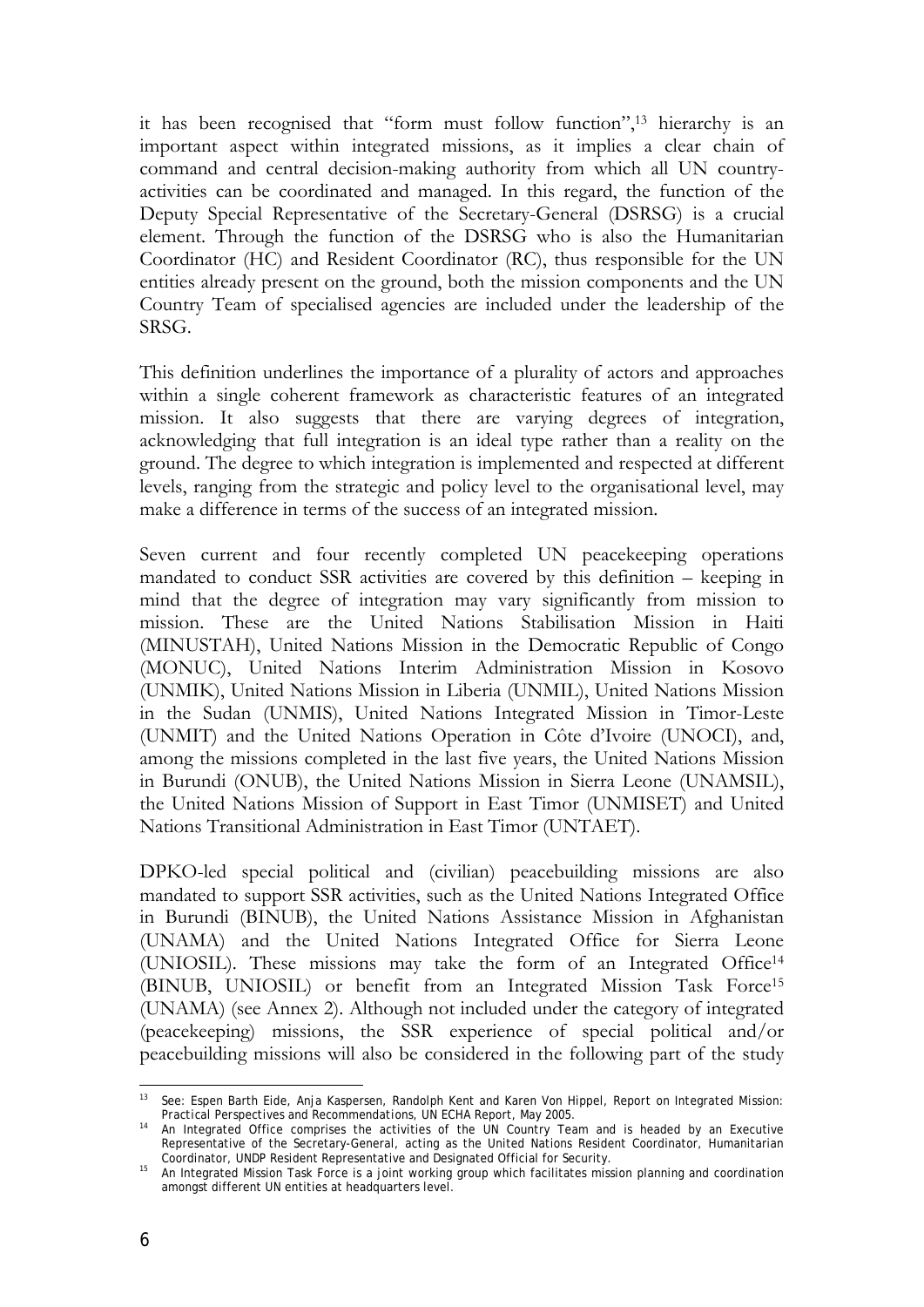when appropriate, particularly in the context of Security Council mandates (see part II).16

## **II. Overview and Review**

Although a common, comprehensive and coordinated United Nations approach to SSR has been lacking to date, security sector reform is very much on the agenda of the United Nations system. UN support to SSR cuts across a wide range of policy areas from peace and security, to poverty reduction, economic and social development, human rights, rule of law and democratisation. An increasing number of UN organs, funds, programmes and agencies are engaged in supporting SSR activities in a variety of contexts, including crisis prevention, early recovery and long-term development. In particular, SSR is understood to be key for ensuring the transition from peacekeeping to longer-term reconstruction and development. It is also acknowledged that SSR is inextricably linked with other stabilisation and reconstruction priorities such as transitional justice, rule of law and human rights; DDR; equal and full participation of women; and children in armed conflict.17

The Security Council has only recently begun to explicitly address this issue. At its Open Debate held on 20 February 2007, the Security Council noted that the UN system has made significant contributions to the re-establishment of functioning security sectors in post-conflict environments. Acknowledging the fact that UN peace operations are increasingly involved in SSR support, the Security Council further recognised the need to consider national SSR priorities when mandating a UN operation and noted the importance of close interaction among different UN system entities and other relevant actors, in order to ensure that SSR considerations are adequately addressed during the implementation of Security Council mandates. Finally, the Council invited the Secretary-General to continue to include recommendations related to SSR programmes in his periodic reports on specific UN operations mandated by the Security Council.<sup>18</sup>

In the evolution from traditional "first generation" peacekeeping to complex and multidimensional operations with immediate peacebuilding tasks included in their mandates, UN field missions have, in recent years, gained significant experience in supporting the rebuilding, restructuring and reform of the security sectors in host countries. This is illustrated by the growing number of cases where the Security Council includes in mission mandates, explicitly or implicitly, references to SSR. On the ground, missions are engaged in a widening array of support activities

<sup>1</sup> Although the United Nations Mission in Nepal (UNMIN) is mandated to "monitor the management of arms and armed personnel of both sides, in line with the provisions of the Comprehensive Peace Agreement", the mission has not been included in the sample of cases examined in this report. This is because at this early stage of the peacebuilding and recovery process, a formal platform for SSR programming has not yet been established in the country.

<sup>17</sup> See: Concept paper prepared for the Security Council open debate, Annex to the letter dated 8 February 2007 from the Permanent Representative of Slovakia to the United Nations addressed to the Secretary-General,

<sup>&</sup>lt;sup>18</sup> See: Statement by the President of the Security Council, 21 February 2007, S/PRST/2007/3\*.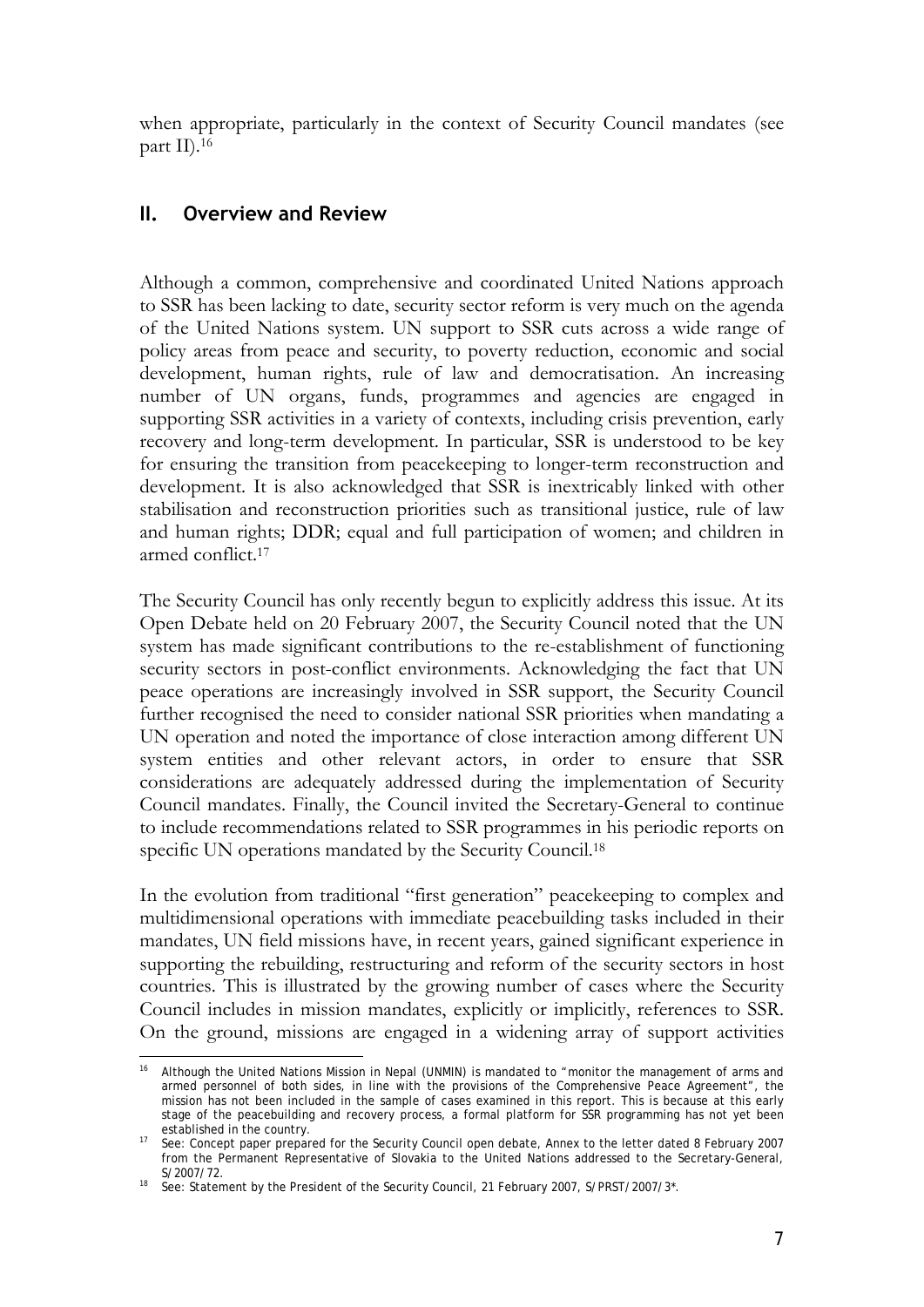related to SSR. At the same time, the overall capacity of the United Nations in supporting SSR in Member States remains limited. The three sections that follow will provide an overview of how mission mandates address SSR, what kind of SSR support activities missions deliver on the ground, and what UN capacities exist at HQ and in the field to support SSR mission activities. This will primarily be based on the findings of the four case studies from which this report is drawn (Burundi, DRC, Haiti, Kosovo), however, the experience of other peacekeeping operations as well as special political and/or peacebuilding missions will also be taken into account as appropriate.

#### **SSR in Mission Mandates**

Not all peace operations are mandated to address SSR-related activities. The mandates of multidimensional missions, however, have routinely and increasingly included tasks related to the reform or rebuilding of functioning security sectors in post-conflict environments. While references to police, armed forces and judicial reform can be found in earlier mission mandates (e.g. UNMIK, UNAMSIL, UNTAET, UNMISET), the notion of "security sector" was first mentioned in 2002 in the context of UNAMSIL with the Security Council urging the government of Sierra Leone "to strengthen the operational effectiveness of the security sector" (SCR 1436). Early references to the need for UN missions to assist national governments in reforming the security sector can be found as early as 2003 in Security Council resolutions concerning MONUC – "reform of the security forces" (SCR 1493) – and UNMIL – "support for security reform" (SCR 1509). It is only with the later mandate of MONUC in October 2004 that the term "security sector reform" is explicitly mentioned by the Security Council as an umbrella concept for defence and police reform as well as DDR (SCR 1565). Since then, most mission mandates have contained explicit SSR-related terminology such as "security sector reform" (e.g. UNAMA, UNOCI, MONUC), or "reform of the security sector" (e.g. UNOGBIS, BINUB, UNOCI), "strengthening the security sector" (e.g. UNIOSIL), "review of the security sector" (e.g. UNMIT), and "restructuring of the security sector" (e.g. UNMIL).

While SSR-related terminology can increasingly be found in mission mandates, it is not used consistently, even in the context of the same mission (e.g. MONUC, UNAMA). Indeed, the scope of SSR varies significantly in the different Security Council resolutions and related reports by the Secretary-General. In many cases, the Security Council adopts a narrow interpretation of SSR in defining it to include police reform and defence reform only (e.g. BINUB, ONUB, UNAMSIL, UNIOSIL, UNMIL, UNMIT, UNOCI). In a few instances, intelligence reform is considered by the Secretary-General as being a component part of SSR (e.g. ONUB, UNOCI). In some cases, DDR – together with defence reform and police reform – is seen as an element of SSR (e.g. ONUB, MONUC, UNOCI, UNAMA). Generally, reform of the judicial and prison systems is listed as a separate component of a mission mandate rather than part of SSR. Most recent mandates, however, all adopted by the Security Council in early 2007, explicitly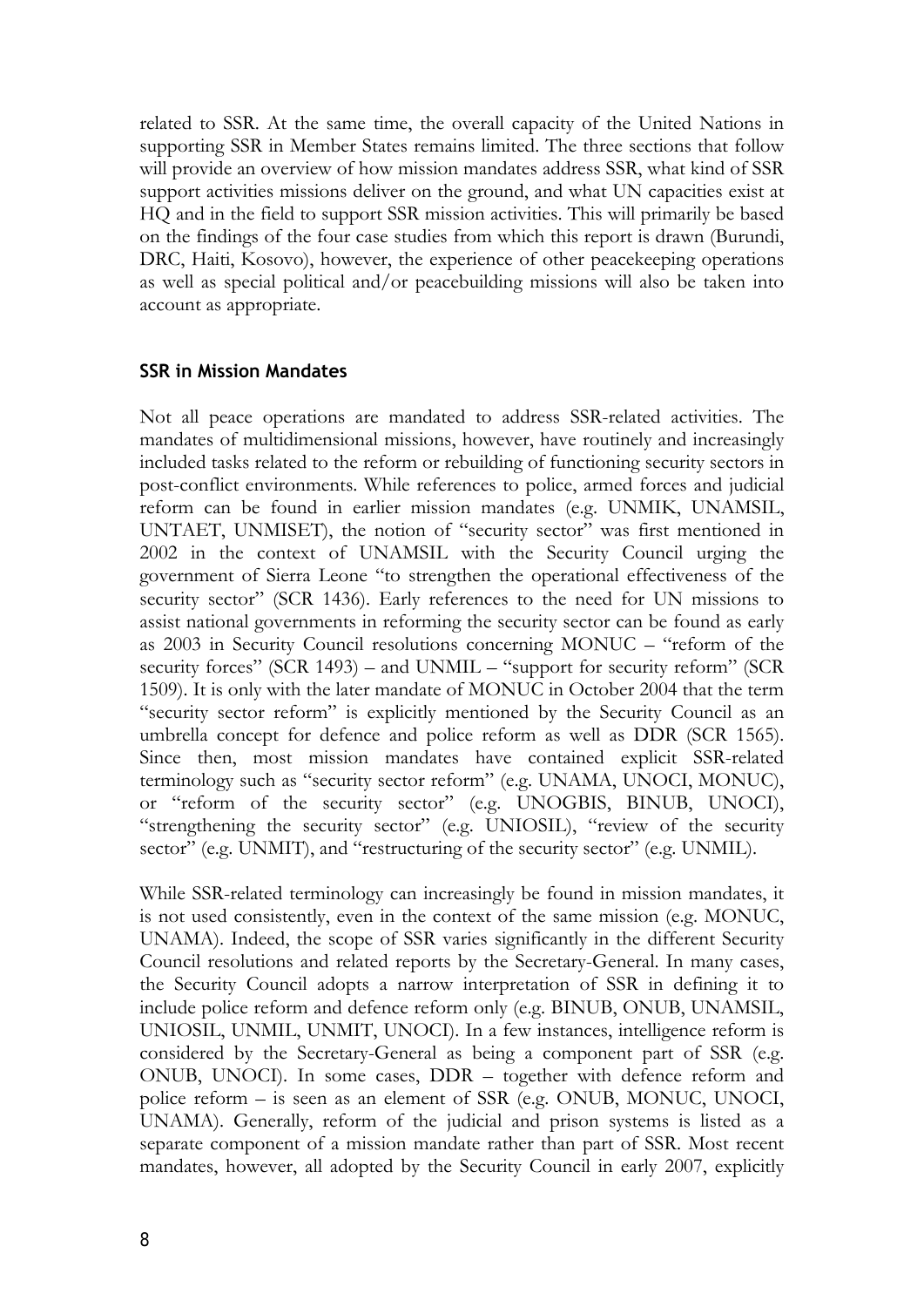include judicial and prison reform under SSR (e.g. MONUC, MINUSTAH, UNAMA). It is premature to judge whether the Security Council is tending towards a broad interpretation of SSR. What is clear though is the scarcity of references in mission mandates to the civilian oversight and good governance dimensions of security sector reform. Such references may take the form of calls for the application of the "principles of civilian control" of the security forces (ONUB, UNOCI), for a "legitimate and democratically accountable role" of security institutions (MONUC), for the development of "related oversight mechanisms", including the Parliament (UNMIT), or for initiating "goodgovernance reform … in security sector reform" (MONUC). In mission mandates, references to such a holistic understanding of SSR are still rather the exception than the rule.

The UN often inherits its involvement in post-conflict situations from peace agreements. In the case of eight current missions, the UN's involvement in SSR is defined in a peace agreement. None of these agreements refer to SSR explicitly, nor do they address SSR in a holistic way. But all of them mention implicitly SSRrelated tasks such as DDR, integration of armed forces and police reform. Agreements for Afghanistan (2001 Bonn Agreement), Côte d'Ivoire (2003 Linas-Marcoussi Agreement), DRC (1999 Lusaka Ceasefire Agreement, 2002 Pretoria Agreement) and Sierra Leone (1999 Lomé Peace Agreement) contain general references to SSR-related tasks. More specific and often very detailed provisions for SSR-related tasks are made in the agreements for Burundi (2000 Arusha Agreement; 2003 Pretoria Protocol; 2006 Comprehensive Ceasefire Agreement), Kosovo (1999 Interim Agreement), Liberia (2003 Accra Comprehensive Peace Agreement) and Sudan (2004 Comprehensive Peace Agreement).19 These provisions shape the SSR-relevant parts of mission mandates as evidenced by the usage of similar terminology, most notably in the cases of Burundi (BINUB, ONUB) and Côte d'Ivoire (UNOCI), and the numerous references to relevant peace agreements contained in Security Council resolutions and related Secretary-General reports (e.g. MONUC, ONUB, UNMIS, UNOCI).

There are currently seven UN missions explicitly mandated by the Security Council to conduct SSR activities: four peacekeeping operations (MONUC, UNMIT, UNMIL, UNOCI), and three DPKO-led political and peacebuilding missions (BINUB, UNAMA, UNIOSIL). SSR mandated tasks include: assisting national governments in conducting comprehensive reviews of the security sector (e.g. UNMIT); formulating a plan on or overall framework for the restructuring of the security forces/sector (e.g. BINUB, ONUB, UNOCI); developing a national security policy and architecture (e.g. UNMIL, UNOCI); restructuring national defence, particularly through the identification of relevant bilateral partners and the provision of training support with emphasis on human rights, international humanitarian law, child protection and gender issues (e.g. BINUB, MONUC, UNMIL, UNOCI); restructuring of police and other internal security forces, particularly through training and technical advice in specialised areas such as cross-border policing, airport security, criminal intelligence, juvenile justice, etc.

<sup>1</sup> 19 An electronic collection of peace agreements is available at http://www.usip.org/library/pa/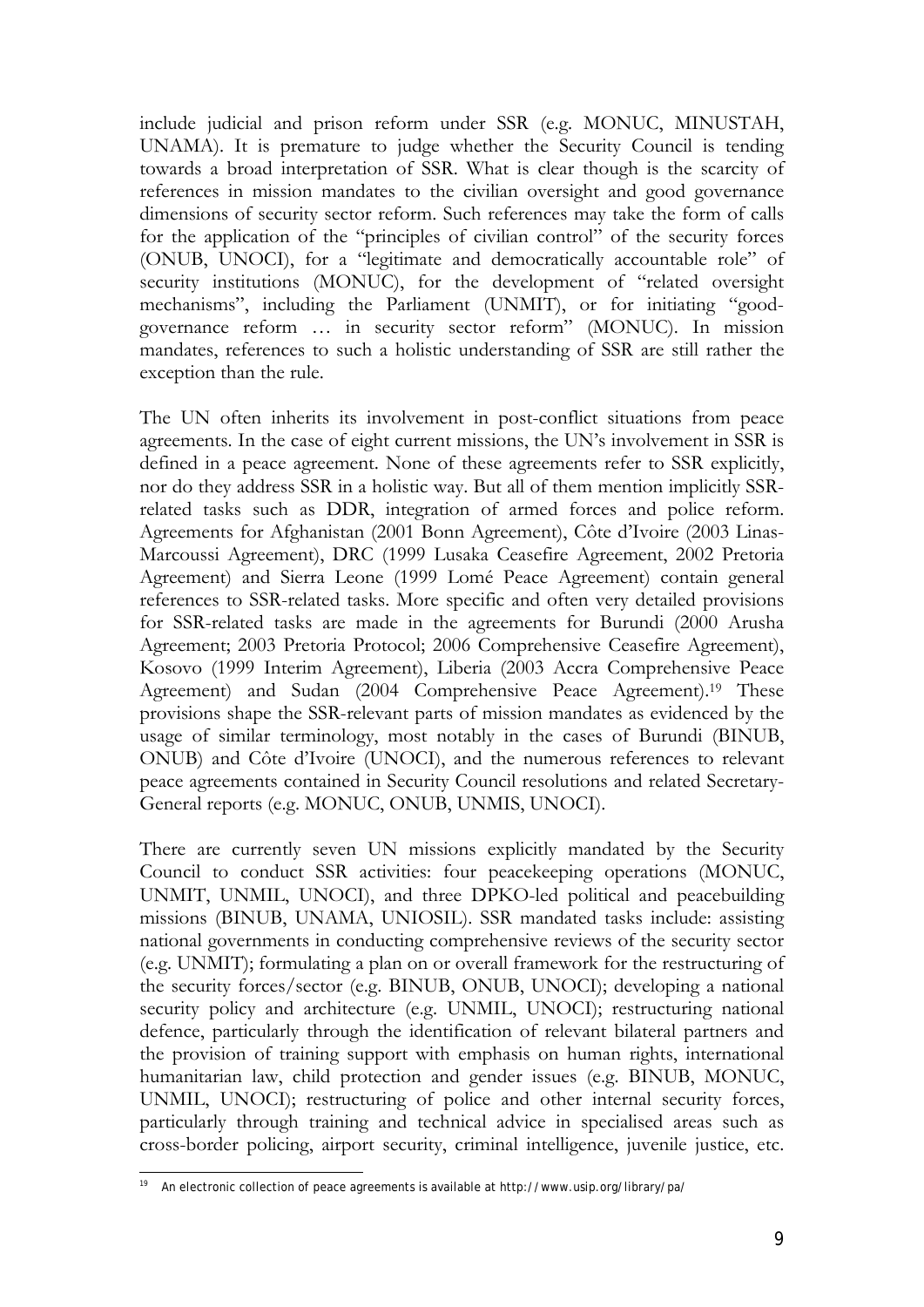(e.g. BINUB, MONUC, UNIOSIL, UNMIL, UNMIT, UNOCI); strengthening the capacity of judicial and prison systems, again through training and technical advice (e.g. MONUC, UNMIL); support for democratic policing (e.g. MINUSTAH, ONUB); developing and reforming civilian management bodies such as the Ministry of Defence and the Interior, and related oversight mechanisms such as the Parliament, human rights office, inspector-general, etc (e.g. UNMIT).

The lack of SSR language in some mission mandates does not mean to say that these missions are not mandated to conduct SSR-related activities. On the contrary, three additional missions are implicitly mandated – without explicit reference to SSR – to conduct SSR-related activities (MINUSTAH, UNMIK, UNMIS). This also applies to five recently completed missions (ONUB, UNAMSIL, UNMISET, UNOTIL, UNTAET). These tasks include: to assist national government in preparing a plan for the restructuring of the defence and security forces, including the armed forces, gendarmerie, police and intelligence services (e.g. UNOCI); establishing integrated national defence and internal security forces (e.g. ONUB); transferring skills and knowledge from the mission's military component to members of the national armed forces (e.g. UNMISET); developing, reforming and restructuring national law enforcement agencies, particularly the police and gendarmerie, through mentoring, training, vetting and institutional capacity-building (e.g. MINUSTAH, ONUB, UNAMSIL, UNMIK, UNMIS, UNMISET, UNOCI, UNOTIL); establishing, restructuring, reforming and strengthening judicial and correctional systems (e.g. MINUSTAH, ONUB, UNAMA, UNIOSIL, UNMIK, UNMIL, UNOCI); support for democratic policing (e.g. MINUSTAH, ONUB); supporting parliamentarians and civil society in oversight of the security sector (e.g. UNMIK, UNMIS).

In sum, although not all peace operations are mandated to support SSR, the mandates of such missions have routinely and increasingly included tasks related to security sector reform in post-conflict environments. To date, the majority of peace operations are only implicitly mandated to carry out SSR activities such as police reform or justice reform. However, explicit SSR-related terminology can increasingly be found in mission mandates, although it is not used consistently, even in the context of the same mission. The scope of SSR as defined in mission mandates varies significantly, oscillating between quite narrow and more broader understandings of SSR.

## **SSR Support Activities**

On the ground, all missions under study carry out SSR-related activities, whether this is through policy and legal advice, technical assistance, providing mentoring or training support to national authorities, security institutions and, albeit rarely, to civil society. SSR activities conducted by missions can range from facilitation, coordination or outsourcing to direct implementation. The translation of SSRrelevant provisions in mission mandates results in a wide range of SSR-related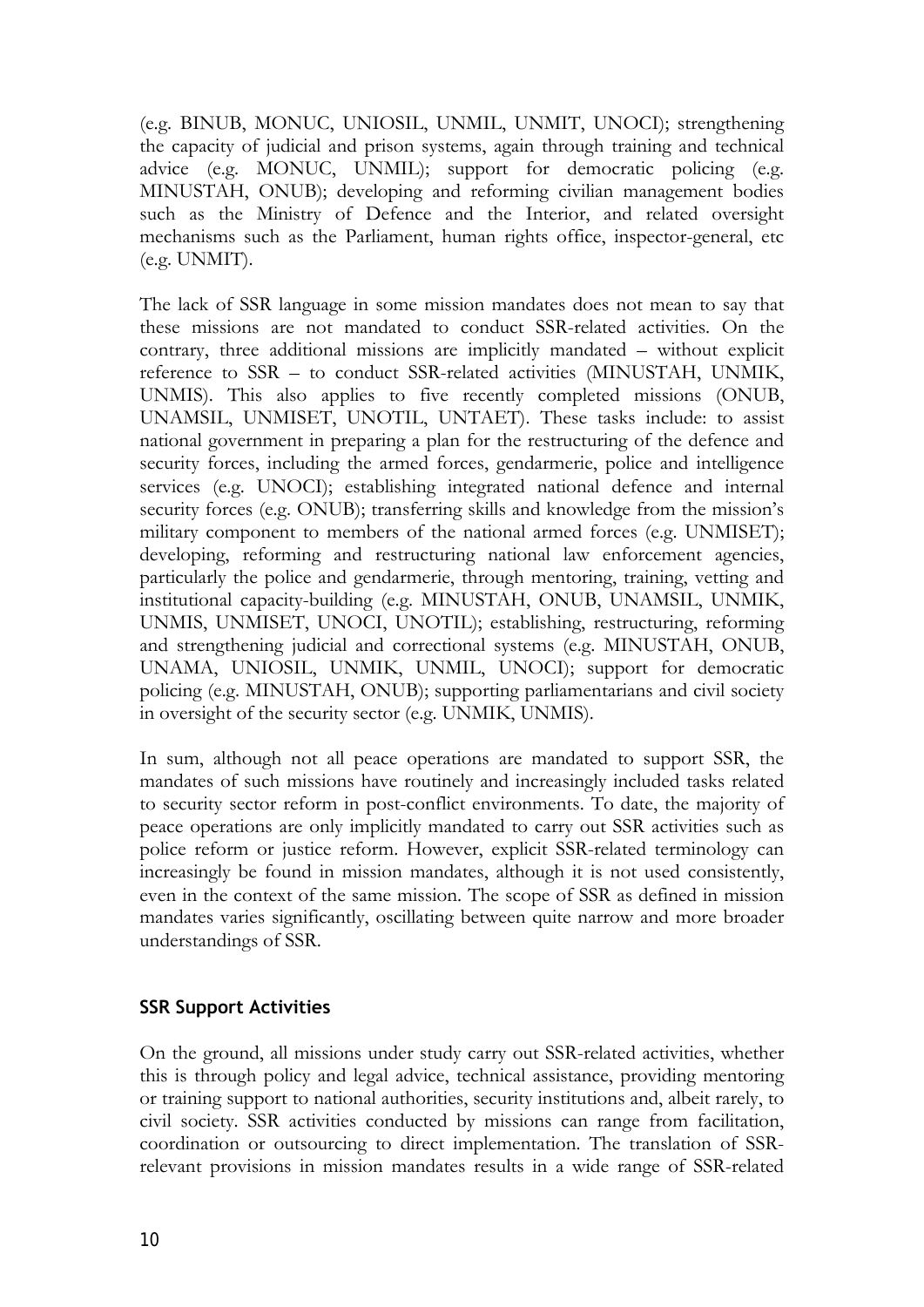activities on the ground, covering almost all dimensions of SSR. This includes (1) overarching activities such as security sector reviews as well as development of SSR strategies and national security policies; (2) activities aimed at rebuilding, restructuring and reforming national defence, police and other law enforcement agencies as well as judicial and prison systems; (3) activities aimed at strengthening civilian management and democratic oversight of security and justice institutions; (4) activities closely related to SSR in post-conflict settings such as DDR, SALW control, mine action and transitional justice; (5) activities related to cross-cutting concerns such as gender issues, child protection, etc.

Activities such as assisting national authorities in the conduct of security sector reviews (e.g. UNMIK, UNMIT), the development of SSR strategies (e.g. BINUB, MONUC, ONUB) and the drafting of national security policies (e.g. UNMIL) are both new and the exception rather than the rule. The Internal Security Sector Review (ISSR) in Kosovo, initiated in 2005, was the first such undertaking by an integrated mission. Since then, a number of similar, comprehensive SSR review and strategy development exercises have been initiated by integrated missions (e.g. UNMIT). The recent involvement of UN missions in this kind of overarching SSR activity reflects an increasing appreciation by international and local stakeholders of the need for a holistic and strategic approach to SSR. It also indicates an area of SSR activity where the UN could develop a comparative advantage in the framework of its evolving common approach to SSR.

Activities aimed at rebuilding, restructuring and reforming national defence, police and other law enforcement agencies as well as judicial and prison systems account for by far the largest share of UN integrated missions' support for SSR. All of the missions explicitly or implicitly mandated to carry out SSR are active in this core area, with strong emphasis on police reform, followed by judicial reform, prison reform and, less so, defence and intelligence reform. Mandates in defence reform are few (e.g. ONUB, MONUC), and related support activities hardly go beyond the facilitation of policy dialogue (e.g. ONUB), assisting the Ministry of Defence to draft its sectoral reform policy (e.g. ONUB), the provision of training modules or actual training with emphasis on human rights and international humanitarian law (e.g. MONUC). There is at least one case where an integrated mission was marginally involved in intelligence reform by coordinating human rights training provided to intelligence officers (ONUB). Although externally-assisted defence and in particular intelligence reform still tends to be dominated by bilateral donors (under the rubriques of military cooperation or defence diplomacy rather than SSR), UN missions are increasingly mandated to assist host countries in defence reform, and it can therefore be expected that this area of SSR will gain in importance in missions' activities on the ground with resulting demands for specialised defence reform capacity at UN HQ.

Police reform constitutes the most substantive SSR-related activity assisted by UN integrated missions. Reforming or restructuring the police is one of the most consistent roles attributed to the UN, present in all peace operations which are implicitly or explicitly mandated to carry out SSR-related activities. This is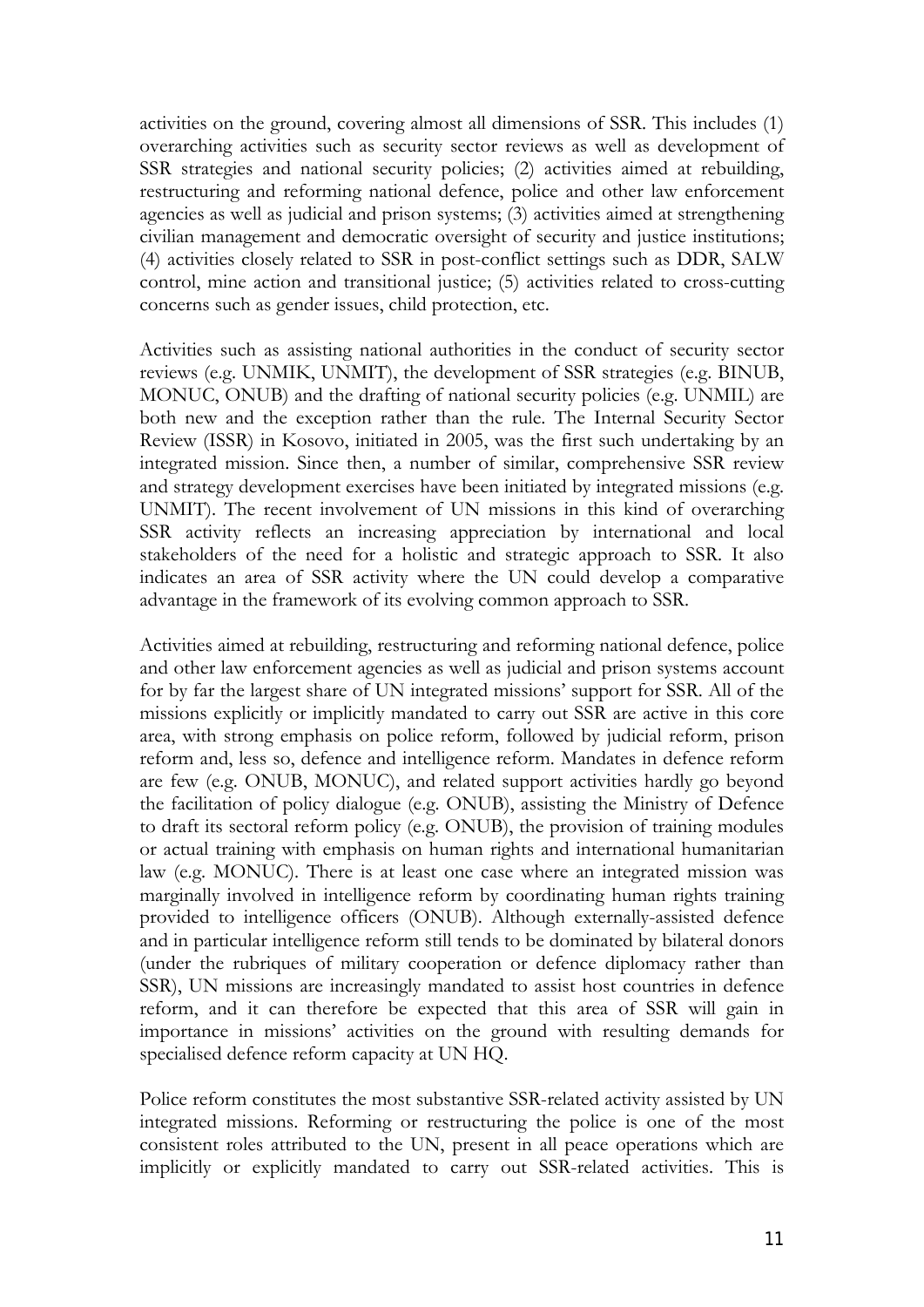reflected by the substantial headquarters (DPKO Police Division) and field (UNPOL) resources and capacity available for UN support to police reform, unmatched in any other SSR area the UN is engaged in. The main form of UN support for police reform, provided by UNPOL, at times in cooperation with UNDP and the United Nations Office on Drugs and Crime (UNODC), is training for members of the national police force, by the provision of modules, curriculum development and different types of courses both at academies and as part of "inservice" training. Police training covers a wide range of topics such as human rights, gender, democratic policing, proportionate use of force, criminal investigation, public order policing, patrol procedures, road traffic control and specialised training for judicial police and border police. Beyond training, UNPOL support to police reform includes a variety of tasks such as assisting the government in drawing up a sectoral reform plan, advising senior police management on the reorganisation of police structures, the development of standard operating procedures, vetting and certification of personnel, monitoring and mentoring police officers, and supplying police equipment through UNDPadministrated funds. Finally, in some missions (e.g. MINUSTAH, UNMIK), UN police capacity may be co-located with the national police so as to encourage a steady transfer of knowledge, although this practice is sometimes constrained by the lack of UNPOL officers (e.g. MINUSTAH), or the proportionately low number of UNPOL officers when compared to the size of the host country (e.g. MONUC).

Judicial reform is an area that the UN is often engaged in, but that is particularly difficult to support due to the unwillingness of some host governments to address the issue, or to the multitude of tasks and actors involved. Nonetheless, all countries under study have engaged in judicial reform, mostly in cooperation with the Office of the United Nations High Commissioner for Human Rights (OHCHR), UNDOC, UNDP or the UN peacekeeping mission on the ground. The mission's support to justice reform takes a variety of forms, including technical assistance to ministries to draw up a justice system reform plan (e.g. MINUSTAH), to review existing or draft new legislation such as a penal code (e.g. MONUC, ONUB); training of judges and other national justice sector officials (e.g. MONUC, and to a limited extent, MINUSTAH); facilitation of the deployment of judges (e.g. MONUC, UNMIK); and mentoring across the justice sector (e.g. MINUSTAH, MONUC). Although prison reform is often mentioned in tandem with justice reform in mission mandates (e.g. MINUSTAH, MONUC), it is an area that has tended to receive less attention than judicial reform. Where integrated missions were active in prison reform, they focused on their mentoring role in the prison sector (e.g. MONUC) and the provision of technical assistance to the relevant agencies in drafting strategic reform plans for that sector (e.g. MINUSTAH). In the case of Kosovo, UN support for prison development has been one of UNMIK's most successful SSR programmes.

Few mission mandates make specific mention of governance-related SSR activities that are aimed at strengthening the capacity for civilian control and democratic accountability. At most, mandates make broad references to assisting the reform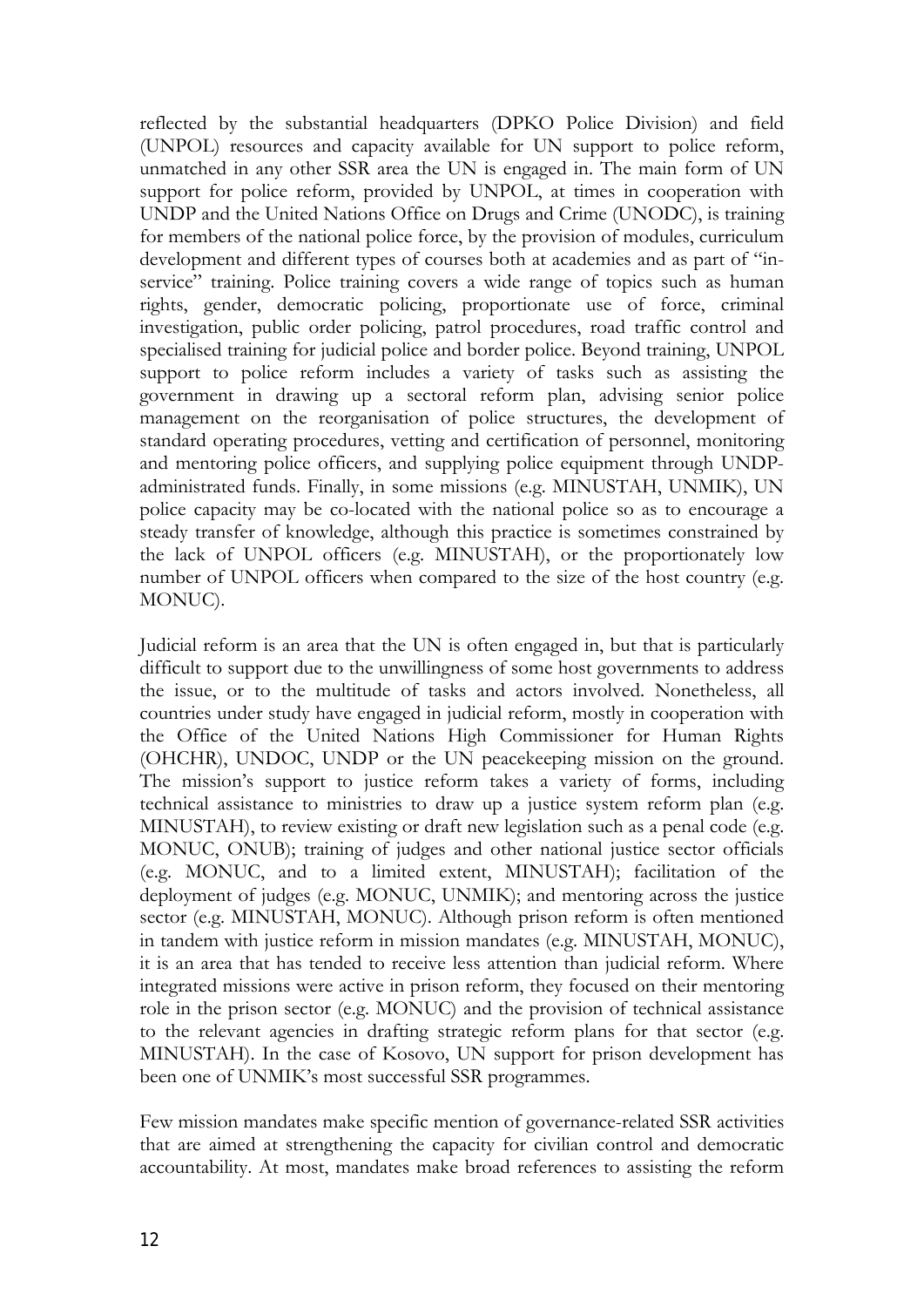of the police "consistent with democratic principles" (MINUSTAH) or "while ensuring that they are democratic and fully respect human rights and fundamental freedoms" (MINUSTAH, ONUB). Or, mandates generally call for the fostering of principles of democratic governance, although without specific reference to the security sector or its component parts (e.g. MINUSTAH). The fact that issues of security sector governance are rarely reflected in mandates implies that the missions can hardly be expected to undertake this as a priority. Moreover, even when support for civilian management and democratic oversight is implicitly mandated, it is questionable to what extent the activity will be implemented in the field when funding is lacking for core capacity-building activities. This is further aggravated by a general lack of understanding amongst both national stakeholders and UN staff of civilian management and democratic oversight and its key role in the SSR process. Consequently, supporting management and oversight bodies has often been approached by missions on an *ad hoc* basis and therefore not linked to the goals of the broader SSR concept. For example, some missions supported the establishment or strengthening of oversight bodies within ministries or security forces, such as general inspectorates for the police (e.g. MINUSTAH, ONUB). In all missions under study, negligible attention was granted to the development of parliamentary or civil society oversight mechanisms for the security sector. Support to strengthening the capacity of legislatures or civil society actors such as media and NGOs is generally provided by UNDP, albeit rarely with specific focus on the security sector.

All UN integrated missions examined undertake some form of SSR-related activity aimed at addressing the legacies of conflict such as support for DDR, SALW control, mine action or transitional justice. This does not come as a surprise given that integrated missions operate in post-conflict settings. The SSR-related activity that is most supported by UN peacekeeping missions is DDR; however, the extent of the UN's involvement in DDR varies according to the country context – variations ranging from missions playing a direct role in administering parts of a DDR programme (e.g. MINUSTAH), or coordinating between its military component and other, national or international, key actors (e.g. ONUB). UN support for DDR programmes is mostly closely linked with SSR initiatives, as evidenced by the integration of SSR capacity in the DDR component of a mission (e.g. MONUC until 2006, ONUB). Other SSR-related activities that are regularly supported by UN integrated missions, albeit not under an overarching SSR umbrella, include SALW initiatives such as arms collection (e.g. UNMIK), monitoring cross-border arms trafficking (e.g. ONUB), mine action (e.g. MONUC, UNMIK) and transitional justice initiatives (e.g. ONUB). The most active agency within the UN family is UNDP when it comes to SSR-related activities such as DDR, small arms control, mine action and transitional justice, with the peacekeeping mission's relevant units and other UN entities – such as OHCHR in the area of transitional justice, the United Nations Children's Fund (UNICEF) in the areas of DDR and mine action, and the United Nations Mine Action Service (UNMAS) – playing a secondary role.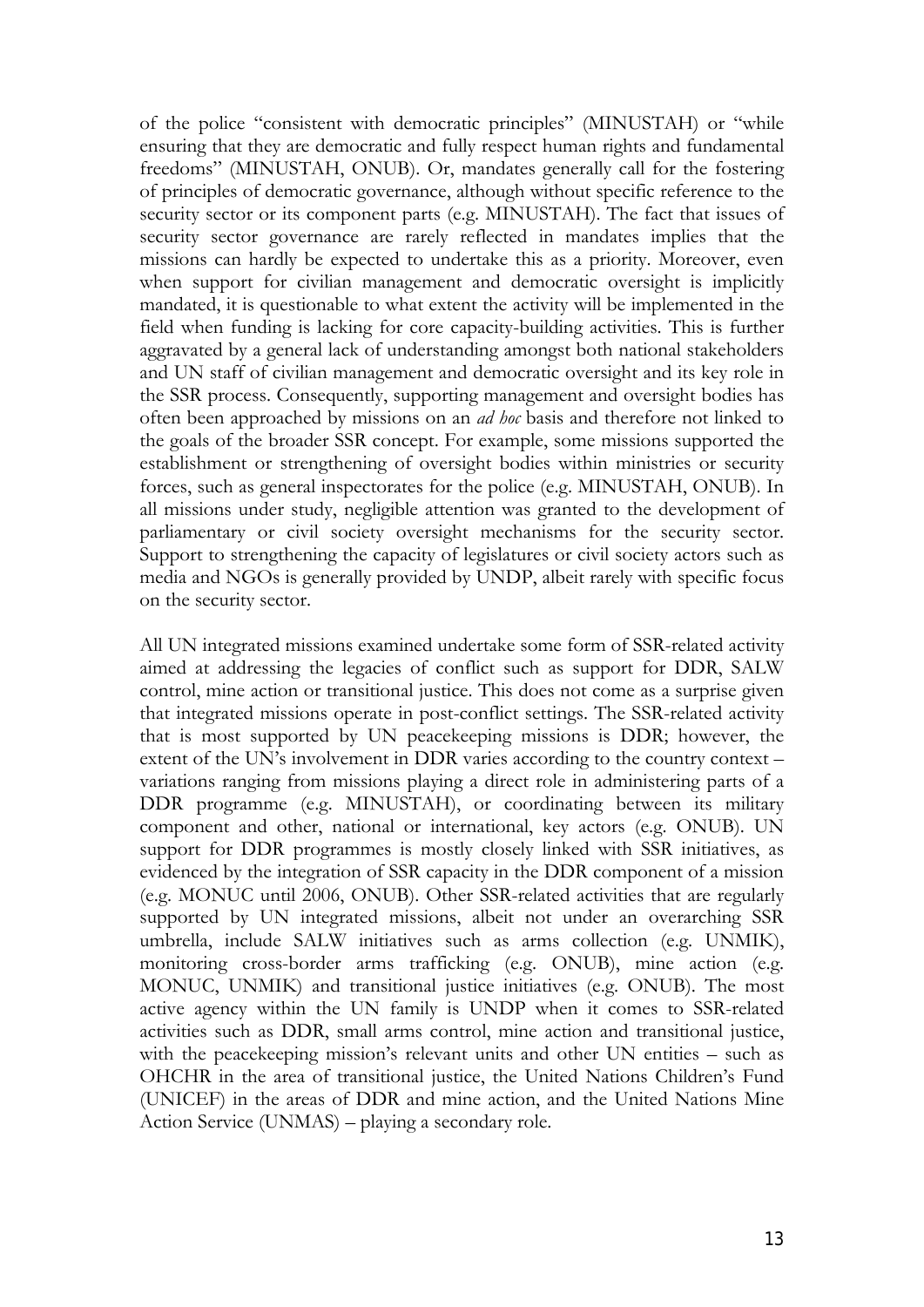As stated by UN Security Council Resolution 1325 (2000), gender mainstreaming is a key cross-cutting activity. This also applies to SSR. Although mission mandates do not explicitly link gender concerns with SSR tasks, the extent to which gender issues are mainstreamed into SSR activities on the ground still largely depends on the level of cooperation between the gender section and the various entities of the mission involved in such activities. This cooperation tends to be greater with those entities that work on more established SSR and SSRrelated activities, police reform and DDR in particular. Indeed, the type of SSR support activities with a strong gender component include general gender training for police (e.g. MINUSTAH, MONUC, UNMIL), specific training for police staff handling victims of sexual violence (e.g. ONUB), the deployment of UNPOL gender focal points in police stations to check that women are fairly treated (e.g. MINUSTAH), awareness-raising for the proper treatment of female combatants (e.g. ONUB), designing gender material to be distributed to former combatants (e.g. MONUC).

In sum, the UN's SSR assistance in the framework of integrated missions covers the whole range of SSR support tasks, with activities aimed at rebuilding, restructuring and reforming police and other law enforcement agencies accounting for the lion's share. Justice and, less so, prison reform is also regularly addressed but rarely in the context of SSR. Partly due to the short term mandates provided by the Security Council, there is a tendency for integrated missions to concentrate on the short-term need for a rapid capacity build-up for security and justice institutions to dominate over security sector governance concerns, leaving important oversight and control issues under-addressed. This is, and although the integrated mission concept is set to improve this, breaking away from a short term focus is proving to be difficult. Among the SSR-related activities in post-conflict settings, DDR is the one most closely linked to the SSR support provided by integrated missions, while cross-cutting activities such as gender mainstreaming are still rarely part of, or at least linked to, integrated missions SSR programmes.

## **SSR Support Capacities**

According to the 2006 Inventory of UN Capacity in Peacebuilding,20 the overall capacity of the United Nations in supporting SSR in Member States remains limited and in the case of specialised defence reform capacity is practically nonexistent. More substantive capacity is available in the area of transitional justice, judicial and legal reform and prison reform although even in this area human resources capacity was found to be modest, especially at headquarters. Where SSR and related capacity exists, however, the mapping exercise concluded that it remains highly fragmented, dispersed and poorly coordinated.

<sup>1</sup> 20 Executive Office of the Secretary-General, *Inventory: United Nations Peacebuilding Capacity*, United Nations, June 2006. Available at: http://www.undp.org/cpr/iasc/content/docs/Oct\_Links/doc\_4.pdf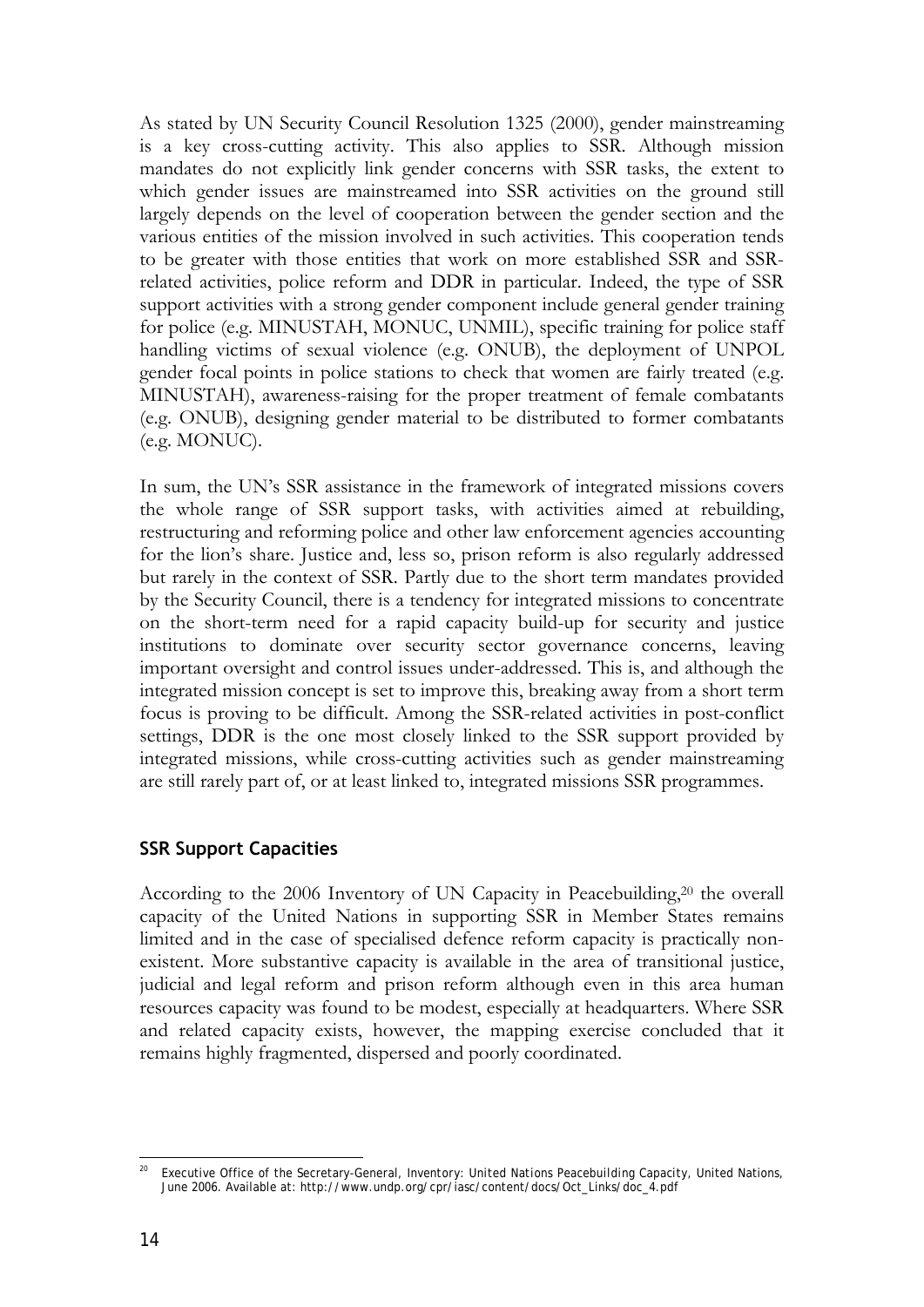At the Headquarters level, a number of UN organs, departments, programmes, funds and specialised agencies address a variety of SSR issues. The 12 entities identified by the Inventory as having some capacity in the broad area of security and justice reform are the Department of Political Affairs (DPA), DPKO, OHCHR, the Office of Legal Affairs (OLA), the Joint United Nations Programme on HIV/AIDS (UNAIDS), UNDP, the United Nations Population Fund (UNFPA), the UN Regional Centre for Peace, Disarmament and Development in Latin America and the Caribbean (UNLIREC), UNICEF, the UN Development Fund for Women (UNIFEM), UNODC, and the UN Office for Project Services (UNOPS). Other entities such as UNHCR or the PBSO may also be included in this list. Although these entities are considered to be active in the field of SSR, their respective capacities are limited as none is competent over the full spectrum of SSR activities. Moreover, the SSR-related capacity of most is rather marginal. The bulk of SSR support is provided by DPKO, particularly its Police Division, and UNDP both at headquarters level and in the field.

The increasing focus on the security and justice system as a locus of UN endeavours in post-conflict contexts and, more specifically, the growing number of requests from the field for guidance and support from headquarters have recently resulted in a number of initiatives within UN entities as well as at the inter-agency level. This includes the creation of specifically dedicated units at headquarters, including DPKO's Criminal Justice and Judicial Advisory Unit (CLJAU), UNDP/BCPR's Justice and Security Sector Reform (JSSR) Unit, OHCHR's Rule of Law and Democracy Unit, and, most recently, the integration of DPKO's police, judicial, corrections, DDR, mine action and fledgling SSR capacity under the Office of Rule of Law and Security Institutions.

At the inter-agency level, a DPKO-led inter-agency working group on SSR was established in late 2006 to submit options to the Secretary-General and his Policy Committee in early 2007 for a common UN approach to SSR. This resulted in the recommendation by the Policy Committee to establish an inter-agency SSR support unit, administratively based in DPKO to serve as a system-wide focal point and technical resource.21 An inter-agency SSR Task Force was created to manage the support unit. This Task Force is co-chaired by DPKO and UNDP, and aside from having been given a coordinating role, is mandated to draft the Secretary-General's report on UN approaches to SSR requested by the General Assembly's Special Committee on Peacekeeping Operations in 2007. Despite such focus and attempts to enhance UN-wide arrangements for supporting SSR capacity, a common UN approach to SSR is yet to be articulated while coordination at both headquarters and mission levels remains informal and ad hoc.

On the ground, there is a lack of dedicated SSR capacities. Only three current missions have a SSR or joint DDR/SSR section or unit (BINUB, MONUC, UNMIT) and in all three cases these are of very recent origin; the SSR entities of

<sup>1</sup> <sup>21</sup> The recommendation of the Secretary General's Policy Committee still needs to be approved by the General Assembly.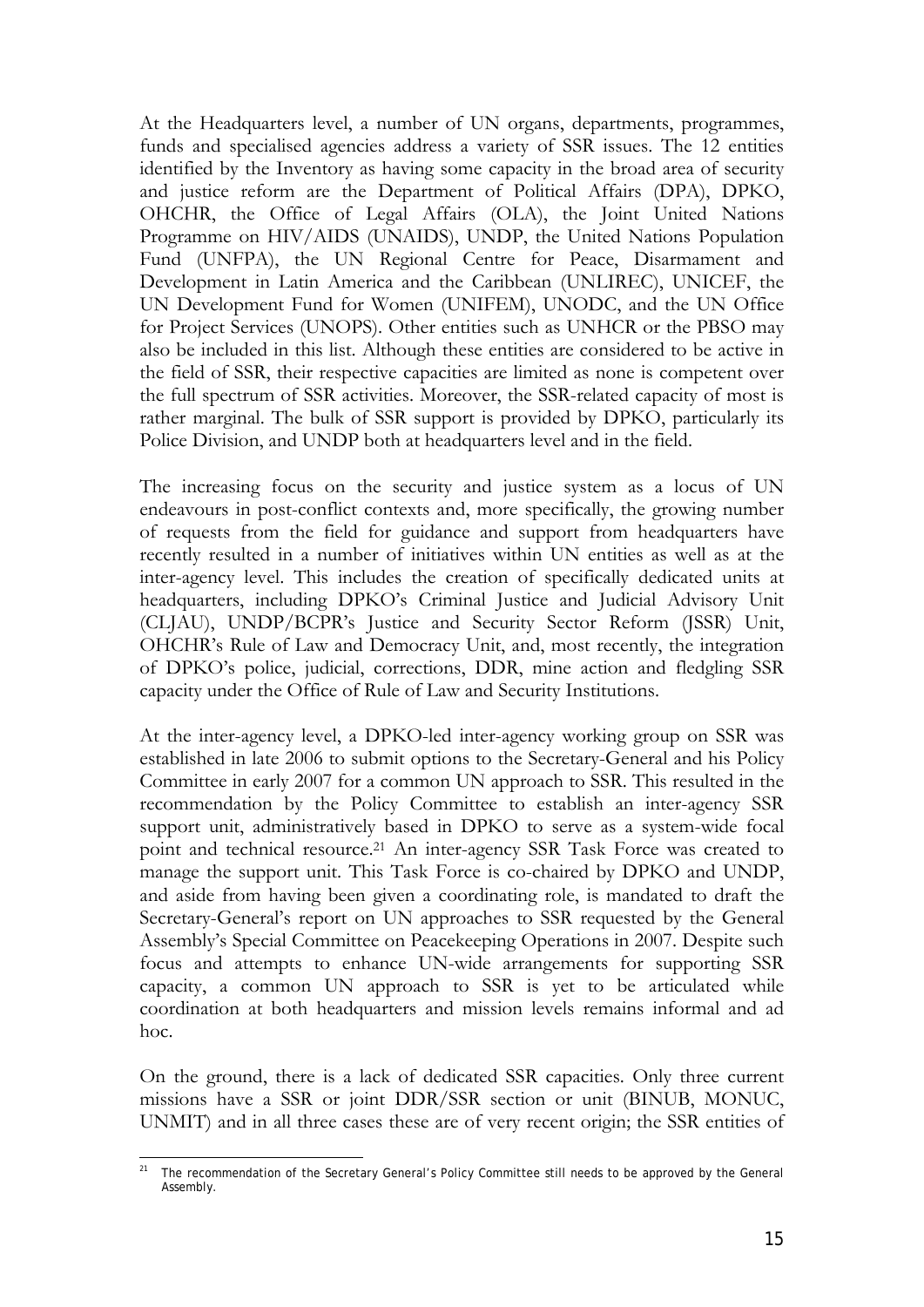both MONUC and UNMIT were established in August 2006, and BINUB's in January 2007. Apart from these three current missions, one completed mission had a similar structure in the form of a joint DDR/SSR section (ONUB). In most missions, however, there has been no dedicated section, unit or focal point for SSR, but rather support for SSR and related activities has been compartmentalised across the different components and sections – often placed under separate DSRSGs – dealing with police, DDR, justice, human rights, gender issues or political affairs. The case of MINUSTAH serves as an illustration because the Justice Section, UNPOL and Human Rights are under the Office of the Principal DSRSG whereas DDR, the Gender Unit and Child Protection are placed under the Office of the DSRSG (RC/HC) responsible for humanitarian and development issues. The situation was very similar within ONUB where the DDR/SSR unit was under the office of the Principal DSRSG, whilst the human rights section and the gender unit were under the DSRSG (RC/HC). Even in the few cases where dedicated SSR structures exist, other mission components such as UNPOL (e.g. MONUC, ONUB), the rule of law unit (e.g. MONUC), the DDR section (e.g. MONUC), human rights and gender sections (e.g. ONUB) would carry out additional SSR and related activities separately. UNMIT constitutes an albeit partial but notable exception to the rule in the sense that the DSRSG for Security Sector and Rule of Law is responsible for (almost) all mission components involved in SSR and related activities: security sector support, human rights and transitional justice, administration of justice support, police and military.

The paucity of dedicated SSR capacities on the ground is also illustrated by the very small minority of all staff located in field missions that are actually dedicated to SSR. A number of SSR-specific posts have been budgeted in missions with a dedicated SSR unit, for example, ONUB (seven posts) and UNMIT (eight posts). On the other hand, in missions which lack a dedicated SSR structure, a significant number of staff from different components and sections are involved in SSRrelated activities. This holds particularly true for UNPOL personnel engaged in the mentoring and training of national law enforcement agencies. Civilian experts involved in judicial and prison reform or human rights training for security forces would also fall into this category. At the same time, UN peacekeeping missions are often understaffed in this key area of post-conflict peacebuilding. Moreover, the human resources capacity in place for conducting SSR does not always correspond to the necessary skills required, particularly concerning training, management or language expertise. This, however, is also a weakness of personnel-contributing Member States as much as of the UN itself. Even when the adequate number of staff are in place, the short duration for which they serve (usually not more than 11 months) and the consequent loss of institutional memory is another limitation of missions' SSR support capacity.

In terms of financial resources, peacekeeping missions rely on assessed contributions which only provide for human resources within the mission. This means that they have difficulty funding SSR support projects which are not covered by the assessed budget. One way to circumvent this under current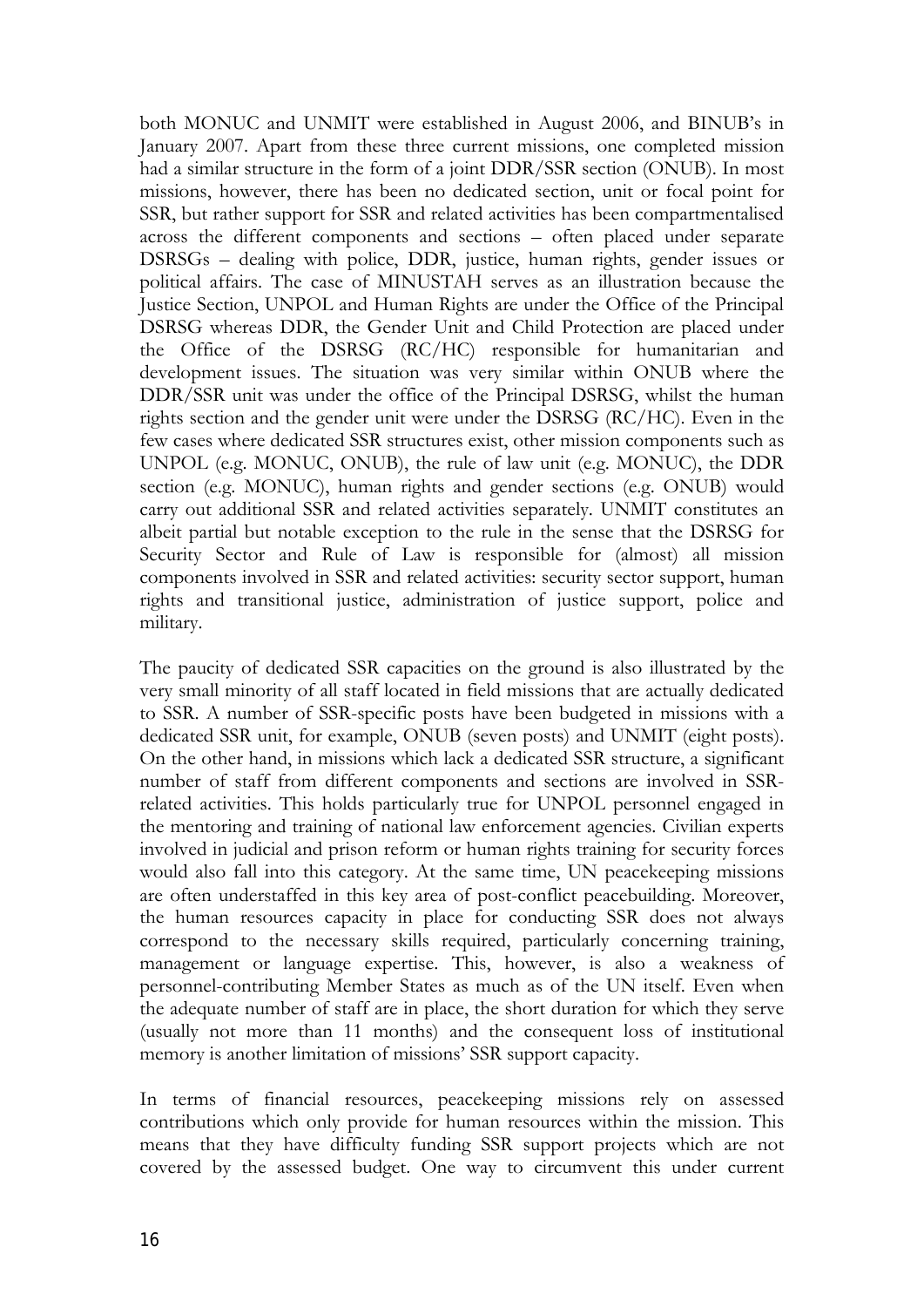frameworks – other than through the Trust Funds through which assistance can be provided<sup>22</sup> – is through Quick Impact Projects (QIPs) designed to be smallscale, low-cost projects with a discernable impact on urgent community needs. However, SSR activities often do not qualify for QIPs given the requirement to demonstrate direct benefits for the local population.23 In contrast to peacekeeping operations, UN Programmes, Funds and Specialised Agencies are able to fundraise for their projects. This holds particularly true for UNDP which can mobilise donor funds for SSR in the field. On the other hand, UNDP too faces constraints in supporting SSR and related activities as it is responsible to development donors, who are often cautious about providing support to certain aspects of SSR, especially rebuilding and restructuring of armed forces which is considered a politically sensitive topic, particularly from an ODA perspective.

In sum, the UN's overall SSR capacity remains limited and is practically nonexistent in certain areas of SSR such as defence reform. Where SSR capacity exists, it remain highly fragmented, dispersed and poorly coordinated although, not least as a result of demand from the field, a number of initiatives to improve the UN system's SSR capacity have recently been launched at the headquarters level. DPKO, particularly its Police Division, and UNDP are those two entities with the largest capacity to support SSR and related reform activities in the field. Both entities also play a key role in the recently launched inter-agency process to elaborate a common UN approach to SSR. At field level, most missions lack a dedicated unit or focal point for SSR; support for SSR and related activities tends to be compartmentalised across the different components and sections – often placed under separate DSRSGs.

## **III. Lessons and Recommendations**

<u>.</u>

For more than a decade, UN multidimensional peacekeeping missions have become increasingly involved in a wide range of peacebuilding activities. This also includes SSR, an area which has recently been recognised by the Security Council as being of growing importance for post-conflict stabilisation and longer-term development.24 Based on the four case studies from which this report is drawn (Burundi, DRC, Haiti, Kosovo), a number of lessons can be drawn from recent experience of UN integrated missions in SSR. These lessons, with related recommendations, are summarised below.

<sup>&</sup>lt;sup>22</sup> For example, MONUC obtained US \$52 million for support for police reform in 2006.<br><sup>23</sup> A small exception to the rule was ONUB's DDR/SSR unit which was able to access one QIP of a modest US \$25,000 in order to fund the preliminary infrastructure works for the training facility for the National Defence

Force.<br><sup>24</sup> As early as July 2005, in the framework of an open debate on its role in humanitarian crises, the Security Council emphasized "that security sector reform is an essential element of any stabilization process in postconflict environments". Statement by the President of the Security Council, 12 July 2005, S/PRST/2005/30.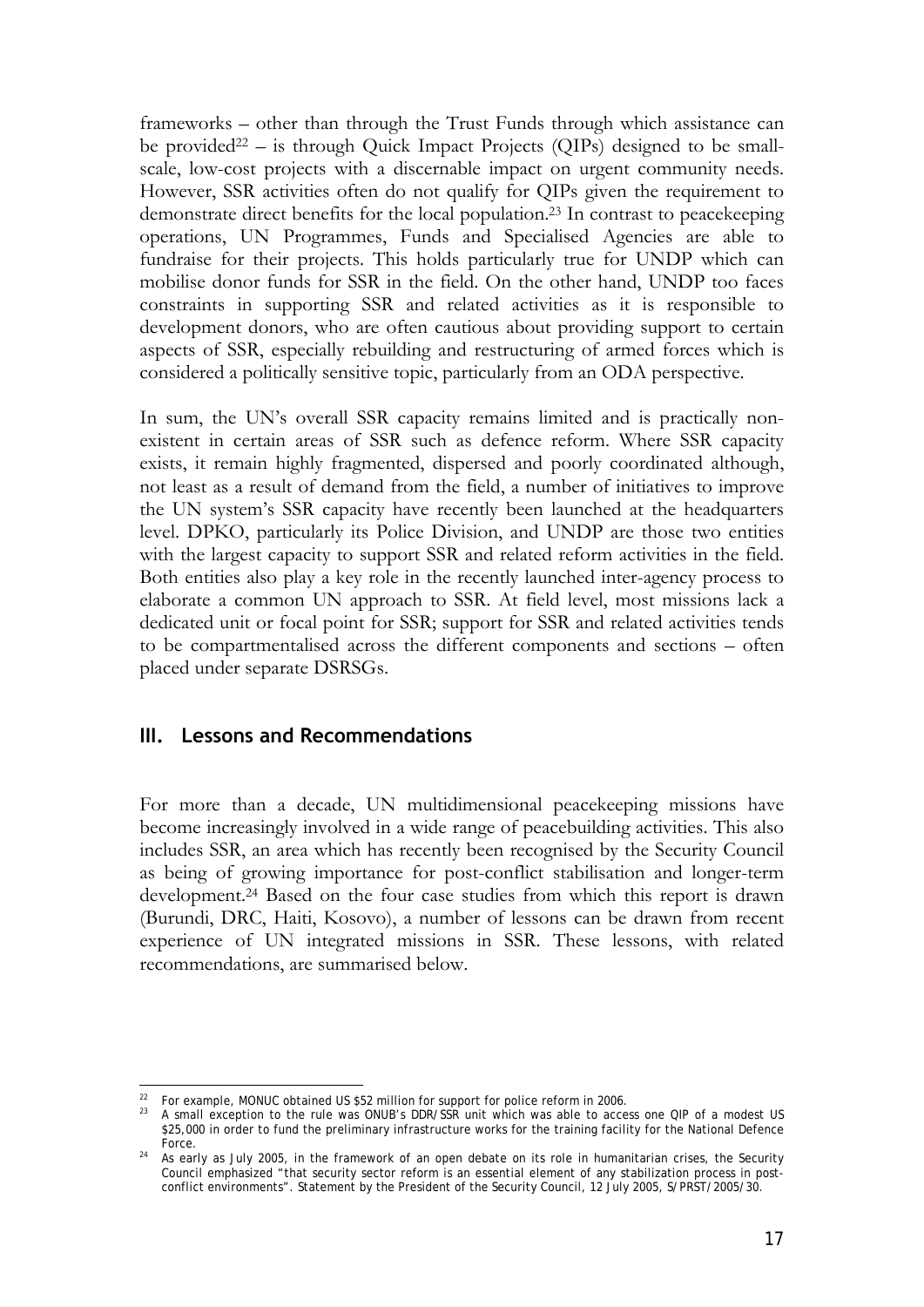## **1. Develop a Common UN Approach to SSR**

For many years now, the United Nations system has been engaged in a wide range of SSR activities although not necessarily under the label of SSR. As in most international organisations, SSR assistance provided by the UN system is fragmented – it is scattered across different entities, delivered in the context of various policy frameworks and subject to different funding mechanisms. There is a lack of conceptual clarity amongst relevant actors within the UN system over what SSR is, coupled with a lack of expertise, and appropriate human and financial resources dedicated to these efforts. The case studies have shown that the absence of a common, comprehensive and coordinated UN approach to SSR is not the only but a major cause of incoherence and inconsistencies in the way the UN supports SSR in the context of integrated missions. It has resulted in an inconsistent usage of SSR terminology across and even within mission mandates; in a bewildering range of SSR understandings within headquarters and across the various missions; in the – often delayed – development of SSR strategies within missions on an *ad hoc* basis (if at all); in uncoordinated support for SSR activities by various UN entities within the mission and the UN family on the ground; and in insufficient implementation of SSR assistance due to a lack of appropriate guidelines as well as human and/or financial resources.25 The challenge for the UN is to elaborate a common SSR approach that effectively provides a strategic framework to the whole range of UN actors engaged in SSR activities, taking into account their specific mandates, expertise and capacities. In this context, the UN may have to review the way the human, material and financial resources at their disposal are organised, as well as their internal procedures.

**Recommendation:** The UN should develop a common, system-wide approach to SSR, providing a strategic framework through which all the various actors could address the various components of SSR, depending on the specific context, in a coherent way. In developing such an approach, the UN should, first, reach consensus on a concept of SSR; second; determine what and where is its comparative advantage in SSR and consequently define requirements for its engagement in SSR and address the current gaps; third, generate lessons learnt and best practices and develop implementation guidelines on an inter-agency basis;<sup>26</sup> fourth, determine an appropriate allocation of roles and responsibilities for SSR among the various UN entities; fifth, allocate the necessary capacity and expertise; and finally, establish coordinating mechanisms within the UN family and with other external actors delivering support for SSR.

<sup>1</sup> 25 Heiner Hänggi and Vincenza Scherrer, "Towards an Integrated SSR Strategy: The Case of the UN", *International Peacekeeping* (forthcoming).<br>26 The most prominent example of such guidelines is the *OECD DAC Handbook on Security System Reform*,

recently endorsed by OECD DAC Ministers and Heads of Agencies. See footnote 9.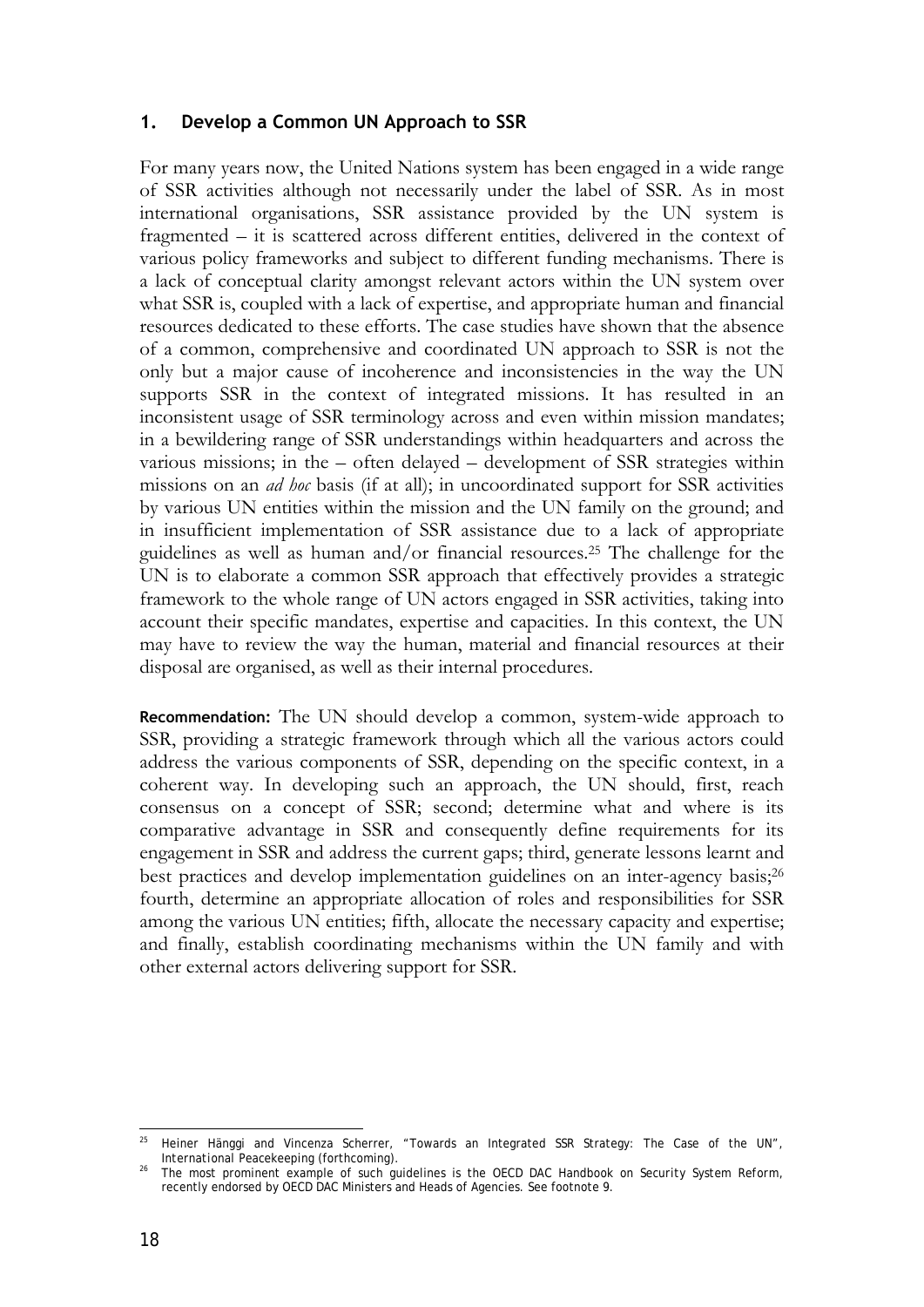#### **2. Address SSR in a Holistic Way**

Given its broad agenda, SSR necessitates a holistic approach as acknowledged by the UN Security Council.27 At the same time, the width of the SSR agenda calls for modesty because no single actor can be involved in all areas of SSR but must rather set priorities and identify core tasks. Thus, SSR programmes do not have to encompass all actors and dimensions of what is broadly understood as the security sector. They do, however, need to be designed and implemented in full awareness of the complex interdependencies that characterise it. Compartmentalised or piecemeal approaches to SSR ignore how SSR activities affect each other and may ultimately have detrimental effects because "neglect of one [aspect of SSR] inevitably leads to the weakening of others".28 This is exactly where SSR support delivered by integrated missions exhibits considerable deficiencies. All four case studies show that integrated missions prioritise certain aspects of SSR to the detriment of others, or leave key dimensions of SSR under- or even unaddressed. For example, support for overarching activities such as security sector reviews and the development of SSR strategies which should precede any specific SSR activity are still the exception rather than the rule, although some integrated missions have recently been assigned with such tasks (e.g. UNMIK, UNMIT). A recurrent problem is that efforts of integrated missions sometimes focus on enhancing the capacity of the police services, while paying scant attention to judicial or prison reform, thereby undermining efforts aimed at improving security and justice delivery (e.g. MINUSTAH). Furthermore, experience of integrated missions shows that the governance dimension of SSR, particularly support for parliaments or civil society, has frequently been left to the side in favour of re-establishing the capacity of basic security actors such as police and armed forces. While at the outset of a mission it may not have been logistically and politically practical, a greater understanding and focus on the importance of supporting the broader governance aspect of SSR might have assisted in sowing the seeds for the creation of civilian and democratic oversight mechanisms. Moreover, with very few exceptions (e.g. MINUSTAH), cross-cutting issues such as gender mainstreaming and child protection did not play a role in the SSR support activities of the integrated missions examined. Finally, there is a lack of understanding of how related activities such as DDR and transitional justice are linked to SSR, a key requirement to success for post-conflict peacebuilding.29 In short, the integrated missions examined largely failed to address SSR in a holistic way which in turn reflects the absence of, and the urgent need for, a common UN approach to SSR.

**Recommendation:** UN integrated missions should develop a holistic approach to SSR which, however, does not mean that they have to engage in the entire SSR spectrum of activities themselves. In particular, there is a need to ensure (1) that support for overarching activities such as periodic security sector reviews and the

<sup>&</sup>lt;u>.</u>

<sup>&</sup>lt;sup>27</sup> See: Statement by the President of the Security Council, 21 February 2007, S/PRST/2007/3\*.<br><sup>28</sup> UN Security Council, *The rule of law and transitional justice in conflict and post-conflict societies, Report of* the Secretary-General, 3 August 2004, S/2004/616, para. 23. 29 See: Alan Bryden, "Understanding the DDR-SSR-Nexus: Building Sustainable Peace in Africa", Issue Paper

commissioned by the UN Office of the Special Advisor on Africa (OSAA) as a contribution to the 2nd International Conference on DDR and Stability in Africa, Kinshasa, Democratic Republic of Congo, 12-14 June 2007. Available at: http://www.dcaf.ch/publications/kms/details.cfm?lng=en&id=34308&nav1=4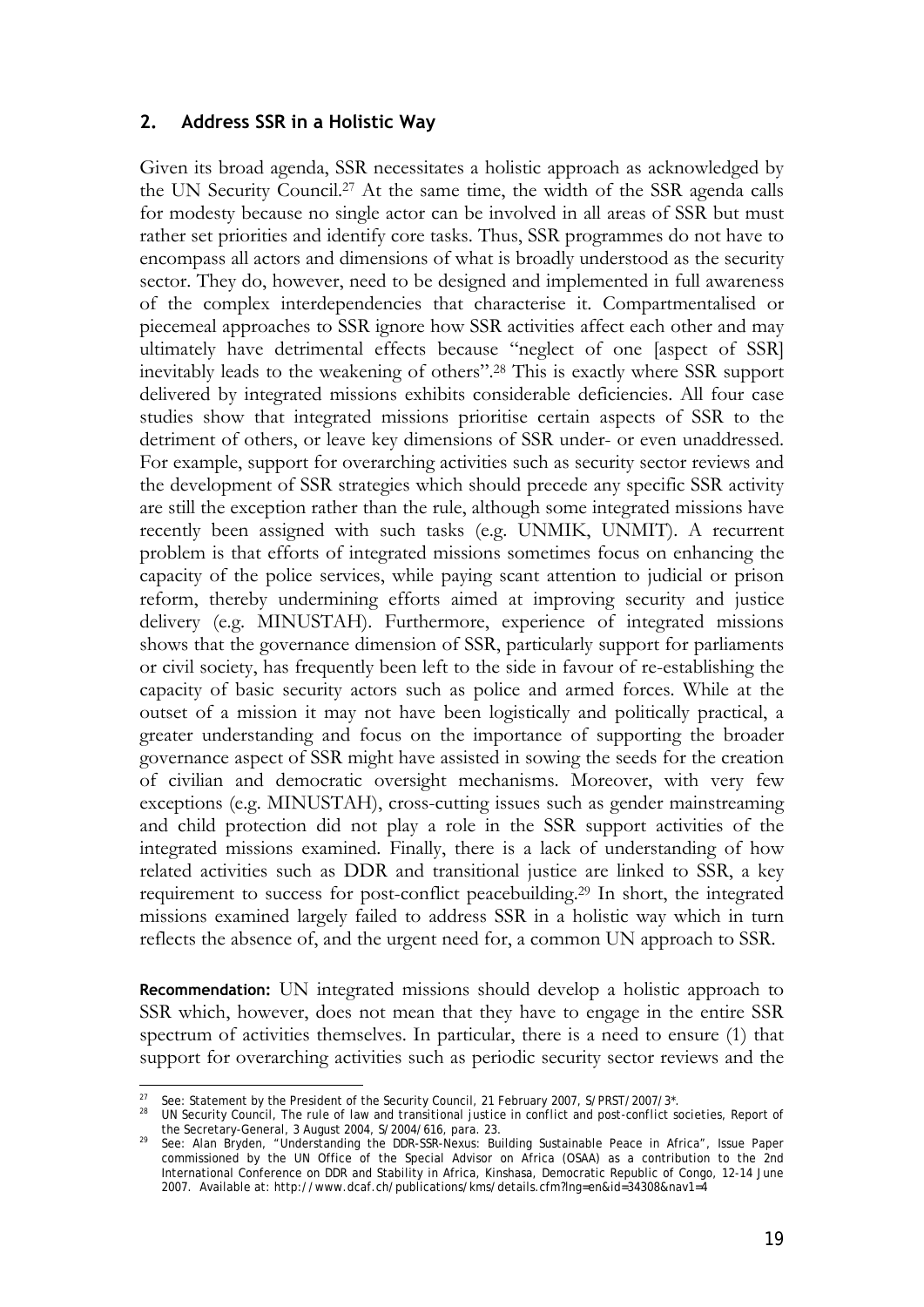development of SSR strategies begins at the outset of an integrated mission and is carried out in close consultation with local actors, including civil society; (2) that judicial and prison reform are considered an integral part of SSR, and that these are not treated as entirely separate components of reform; (3) that SSR programming is carried out in a way that takes fully into account the governance dimension – civilian management and democratic oversight – in order to balance most integrated missions' prioritisation of the capacity-building of security forces; (4) that cross-cutting issues such as the diverse security and justice needs of women and girls are addressed in all areas of SSR; and (5) that the linkages between SSR and SSR-related activities such as DDR are systematically explored and factored-in.

## **3. Prioritise Local Ownership in SSR**

It is axiomatic that an SSR programme that is not shaped and driven by local actors is not sustainable.30 According to the UN Security Council, SSR "should be a nationally-owned process that is rooted in the particular needs and conditions of the country in question".31 International actors should therefore avoid the imposition of external models and concentrate on strengthening the capacity of local stakeholders to develop, manage and implement SSR. This may be extremely difficult in immediate post-conflict settings when the ability to implement reforms resides essentially with external actors such as UN peacekeeping operations. However, this does not imply that local ownership at the outset of a mission must be at the same level as the ownership a couple of years into the process. Rather it suggests that local ownership must be progressively increased and be one of the principal objectives and outcomes of UN support to SSR programmes. It also suggests that the UN mission considers national frameworks and local knowledge already in place before embarking on SSR processes. This includes support for nationally-led needs assessment and consultation processes with key national stakeholders. Another important factor is that transitional governments often operate in sensitive political contexts that may constrain their ability or will to engage in SSR. This was a lesson learned from Haiti where careful political leverage should have been applied from the outset to encourage the early implementation of some SSR activities under the transitional government. In the case of Burundi, the importance of evaluating the UN's relationship with national authorities according to the legitimacy they have (i.e. whether or not it was a transitional government or an elected government) was also underlined. This is because transitional governments are likely to be replaced by elected authorities which may not share the same priorities as those underlined by the transitional government. Therefore, local ownership should not be limited to government ownership, which is often difficult to achieve in a transition period, but should also involve non-governmental actors and civil society. In all the integrated missions under study, major obstacles have stood in the way of ensuring local

 $30<sup>2</sup>$ See: Laurie Nathan, *Security Sector Reform and the Imperative of Local Ownership*, Birmingham: Global Facilitation Network for Security Sector Reform. 2007.

See: Statement by the President of the Security Council, 21 February 2007, S/PRST/2007/3\*.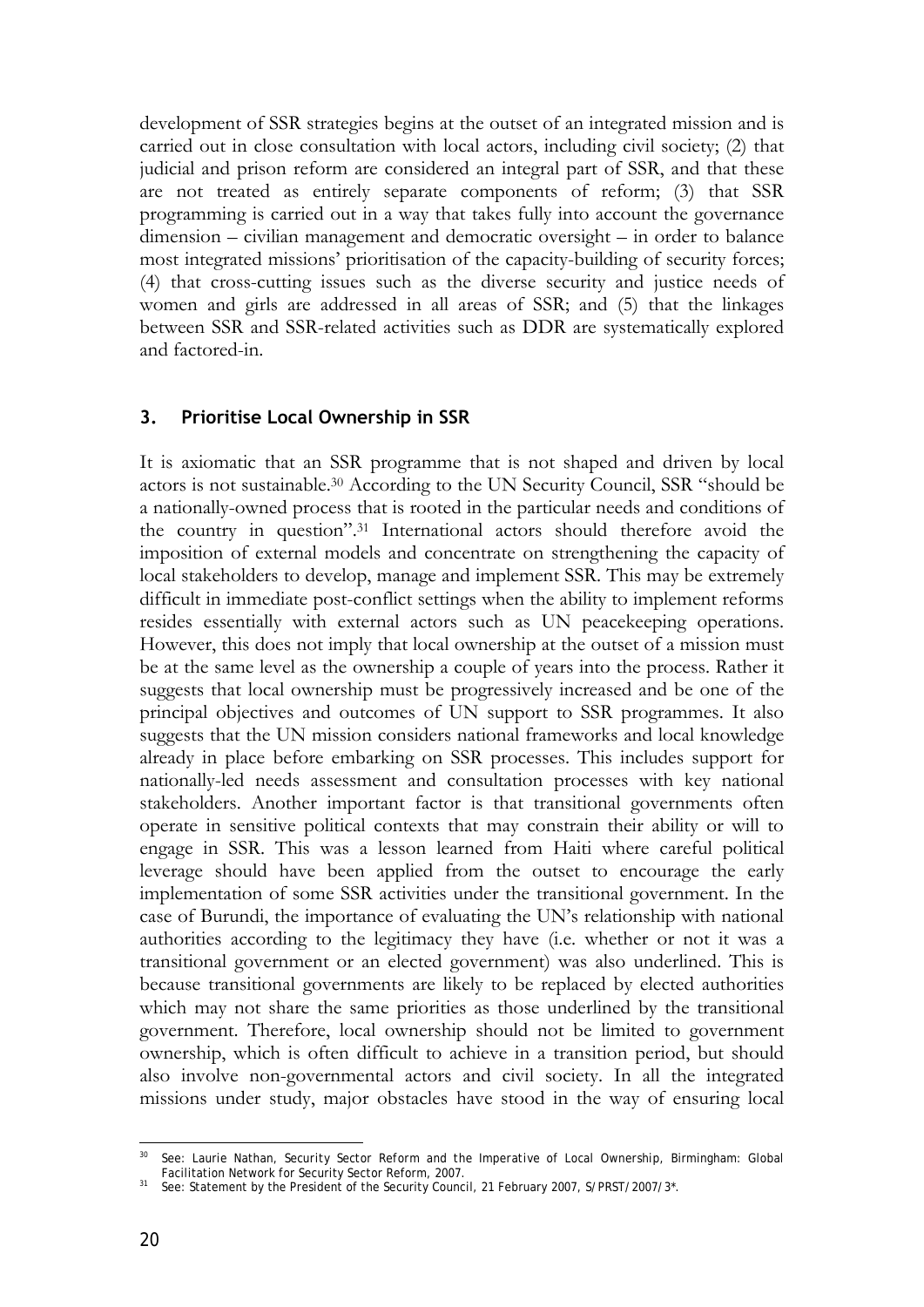ownership of the SSR process. In the case of MINUSTAH and UNMIK, the organisational culture seemed, initially at least, to have been one of imposition rather than consultation in the sense that SSR activities were prepared or carried out with the consent of the local government but without involvement of local stakeholders, which added to the alienation of the latter. Missions have also suffered from difficulties in developing local ownership because national governments were not willing to engage in SSR at all, or in the way suggested by the UN (e.g. MINUSTAH, MONUC, ONUB). In Burundi, for example, the national authorities rejected ONUB's proposal for a holistic approach to SSR and insisted instead on a piecemeal approach, whereby each reform area (police, defence, intelligence) was undertaken separately from one another. This case illustrates the tension which may occur between local ownership and the need for a holistic approach to SSR. Only one of the missions under study has been involved in an inclusive SSR needs assessment exercise: The Kosovo Internal Security Sector Review (ISSR) process which involved broad sectors of the society was initiated by UNMIK and administered by UNDP's Field Office in Kosovo, with funding support from donors channelled through UNDP.

**Recommendation:** UN integrated missions should prioritise the development of local ownership of SSR by supporting local stakeholders developing and implementing a joint SSR strategy. Support for comprehensive needs assessments and inclusive consultation processes led by local stakeholders should play a key role in this process. In this context, UN missions should also strive to expand local ownership beyond the government and core security institutions to include non-security ministries, parliament and other statutory oversight bodies as well as civil society, including women's organisations. Public information campaigns may be used to raise awareness and thereby generate support for the SSR process.

## **4. Issue Coherent and Consistent Mandates for SSR**

In recent years, the Security Council and UN Member States have repeatedly stressed the importance of SSR to peacekeeping and post-conflict peacebuilding. This is illustrated by the fact that UN integrated mission mandates now more regularly refer to SSR or contain SSR-related terminology, though rarely in a coherent way. In most cases, integrated missions are only implicitly mandated to carry out SSR-related tasks (e.g. MINUSTAH, ONUB, UNMIK), although in recent years explicit SSR mandates have become more regular (e.g. MONUC). The scope of SSR varies significantly in the respective Security Council resolutions, from very narrow to sometimes broader understandings of the concept, in some cases even comprising SSR-related tasks such as DDR (e.g. MONUC, ONUB). More often than not, SSR-related tasks are compartmentalised in different areas such as police, judicial reform or armed forces restructuring. Reflecting a lack of clarity by the Security Council on the significance of SSR in post-conflict settings, SSR mandated tasks are subsumed under different headings such as rule of law, law and order, security, or DDR. Mandated tasks related to the governance dimension of SSR are still an exception to the rule, although they are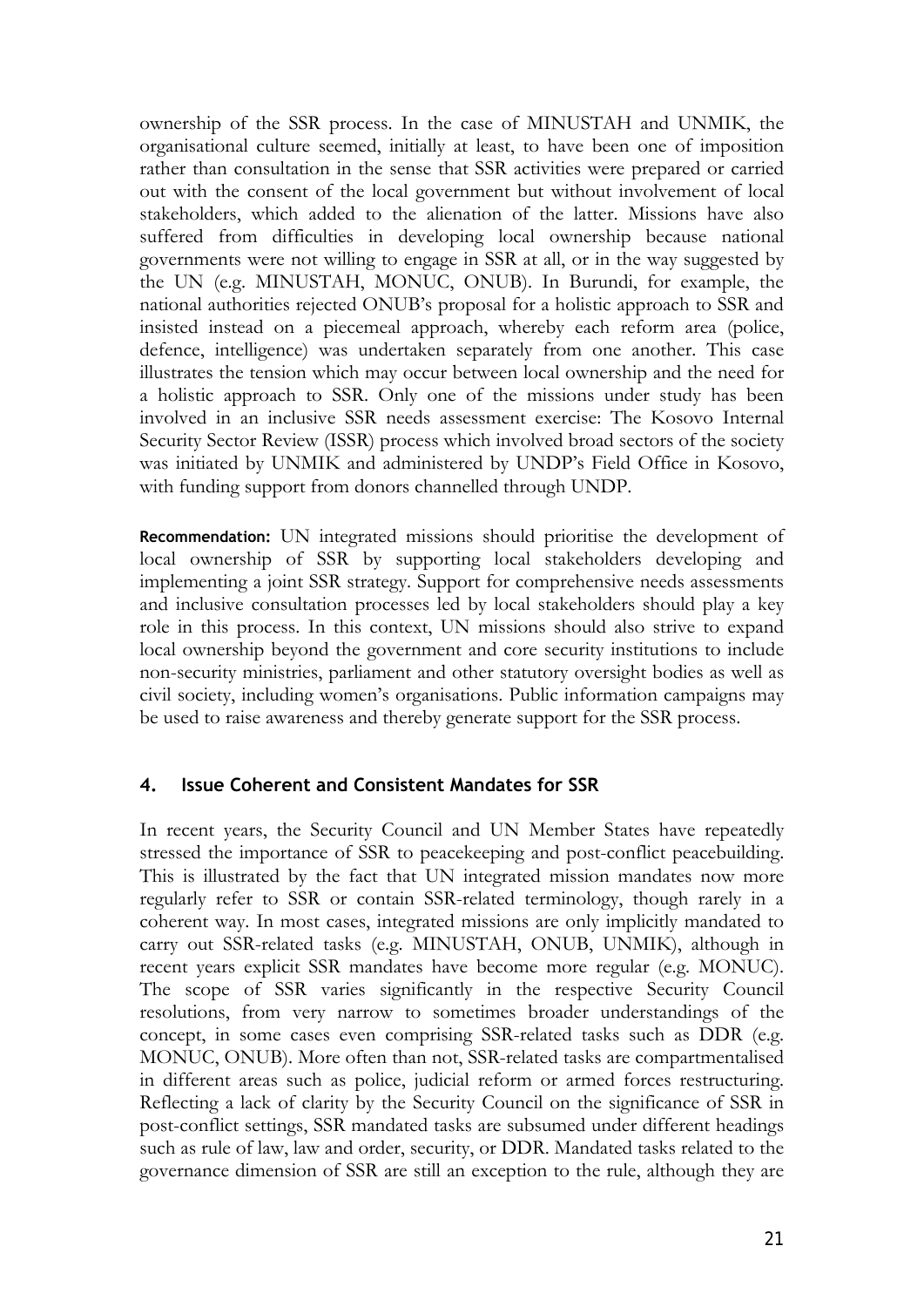more frequently to be found in the most recent mandates. Measured by the mandates it has issued, the Security Council has yet to realise its commitment to pursue a holistic approach to SSR, based on a broad but consistent understanding of the concept, which could provide more coherence in tailoring SSR-related mandates for integrated missions according to the specific needs and context of the country in question. The adoption by the Security Council of incoherent and inconsistent mandates for SSR results, in part, from the absence of a common UN understanding of, and approach to, SSR. It might also reflect the novelty of the concept and the institutional learning process of the UN in this regard, as well as shifting political interests among the members of the Council. Nonetheless, the lack of clarity in the use of the SSR concept in mission mandates risks further undermining the efficiency and effectiveness of UN support to SSR in the framework of integrated missions.

**Recommendation**: The Security Council should issue coherent and consistent mandates in the area of SSR, applying a holistic notion of SSR as described above, while tailoring SSR mandated tasks to the requirements of the specific context and with a view of prioritising local ownership. In particular, it should define the scope and priority of SSR within a specific mission, the specific SSR activities the mission is tasked to support, and how SSR mandated tasks are linked to SSRrelated and cross-cutting activities carried out by the mission such as rule of law, DDR and gender mainstreaming.

## **5. Adopt an Integrated SSR Support Strategy on the Ground**

A common theme that emerged from the case studies has been the lack of a SSR strategy either within the field mission or emanating from headquarters. Indeed, SSR strategies mostly evolved on an *ad hoc* basis within the field missions without guidance from headquarters. While in Burundi, the DDR/SSR Unit had established its own mission-specific understanding of SSR from the outset of the mission, in MONUC and UNMIK, a SSR strategy was only developed at a very late stage of the mission. The absence of an integrated SSR support strategy has resulted not only in a proliferation of different SSR concepts in integrated missions but also in serious deficiencies in the delivery of SSR support as evidenced by the lack of attention for the governance dimension of SSR, or the prioritisation of one SSR activity to the detriment of others in almost all missions under review (see above). This has led to a variety of *ad hoc* structures for SSR support within missions and the UN family on the ground, resulting in a lack of coordination and sometimes duplication of work. Different UN entities may work on the same topic, without attempting to integrate their distinct but related programmes. The absence of an integrated SSR strategy risks complicating the transition from short-term stabilisation to longer-term reconstruction and development, reflecting the all-too-familiar tensions between the "logic of peacekeeping" (SSR as an exit strategy) and the "logic of development" (SSR as an entry strategy). In Kosovo, for example, the UN system successfully stabilised the security and justice environment but was much less successful in supporting the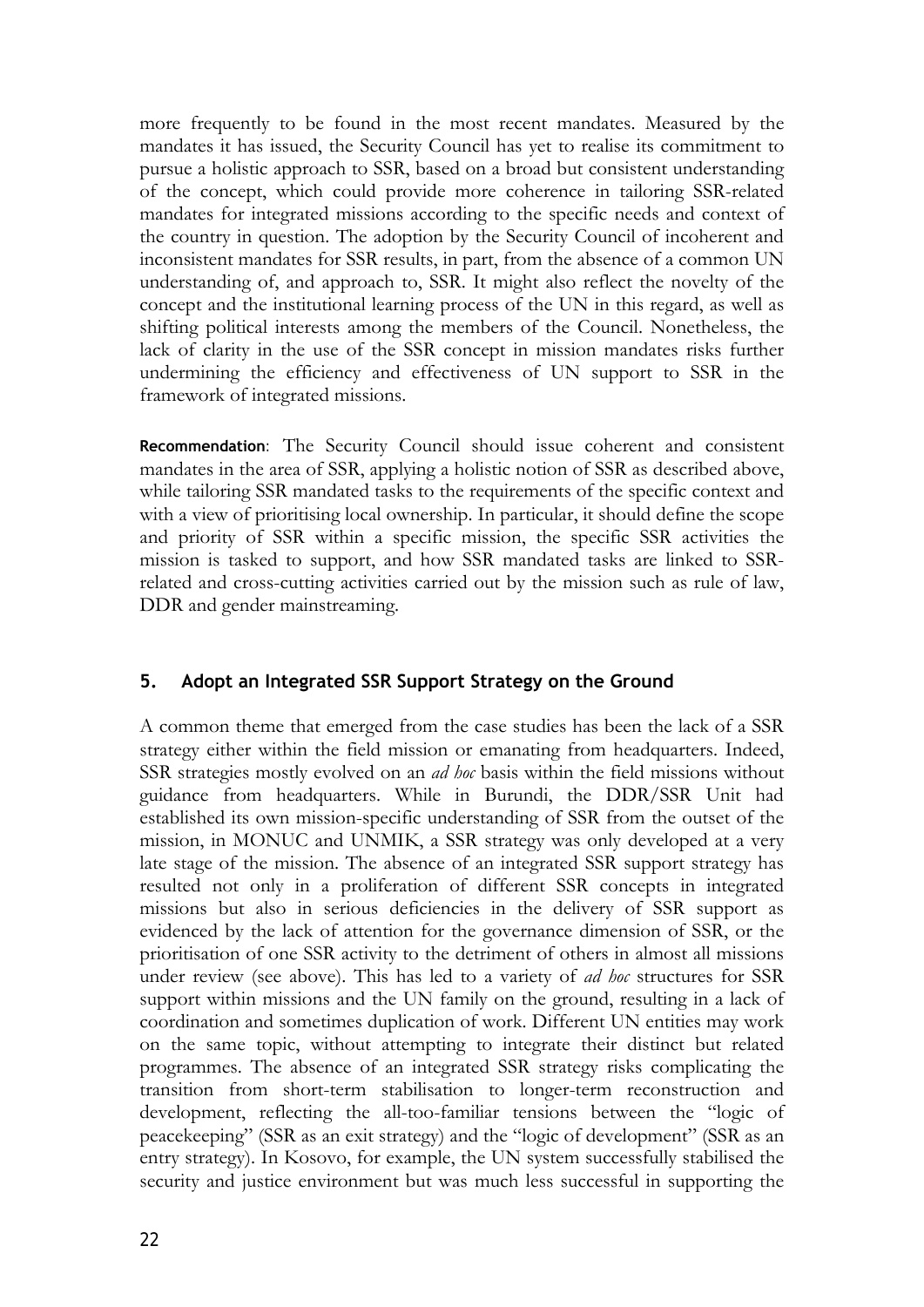further development of the local security and justice sector. Although the importance of "quick wins" has been recognised, SSR is a long-term process that cannot adequately be planned for in a short one-year timeframe. Hence the need for an integrated SSR strategy that cuts across the conflict cycle in taking a longterm vision.

**Recommendation:** Based on a common UN approach to SSR and the respective Security Council mandates, integrated SSR support strategies should be developed for all multidimensional peacekeeping operations with a mandate for SSR. Such a strategy would reflect a holistic and long-term approach to SSR, approaching SSR in all its dimensions and emphasising linkages between SSR and related tasks. It would assign specific roles and responsibilities for all UN actors involved, guide SSR planning and implementation from the outset of the mission, and ensure that SSR is perceived by the UN system as a entry strategy for long-term development assistance rather than a short-term exit strategy for peacekeeping. The implementation of an integrated SSR strategy should be facilitated through joint programming between HQ and field mission and within mission components.

## **6. Establish SSR as a Core Priority in Mission Planning**

Until recently, SSR has not been seen as a core priority in mission planning, reflecting the novelty of the concept, the absence of a common UN approach to SSR and the lack of sufficient resources to support mission planning. In most cases to date, integrated missions did not have dedicated SSR expertise in their mission planning, although specific expertise on certain areas of SSR such as police or judicial reform has always been available and resulted in strategic planning for these sub-sectors. The lack of adequate SSR planning was present in all missions under study. Planning deficits often resulted in poor mission design concerning the implementation of SSR mandated tasks and in a compartmentalised, ill-coordinated and inconsistent approach to SSR. There has, however, been improvement. Mission planning was made a core priority in new peace operations (e.g. BINUB, UNMIT). Also, strategic planning for SSR was undertaken in the later phase of long-standing missions (e.g. MINUSTAH, MONUC). The establishment of a dedicated inter-agency SSR capacity at headquarters should further improve mission planning for SSR, providing minimal human resources needed for short-term assessment visits to host countries. Mission planning must evaluate how the fragile political contexts will impact on the ability of the UN to undertake SSR, and preliminarily assess the specific SSR needs of the host country.

**Recommendation:** SSR should be consistently integrated into the strategic and operational planning of new integrated missions. Strategic planning for SSR support should take place at the earliest phase of the mission, possibly even in the context of negotiations on peace agreements with UN involvement, and an interagency headquarters entity with an SSR focus should be involved in the planning stages early on. SSR experts should be included in every mission planning team.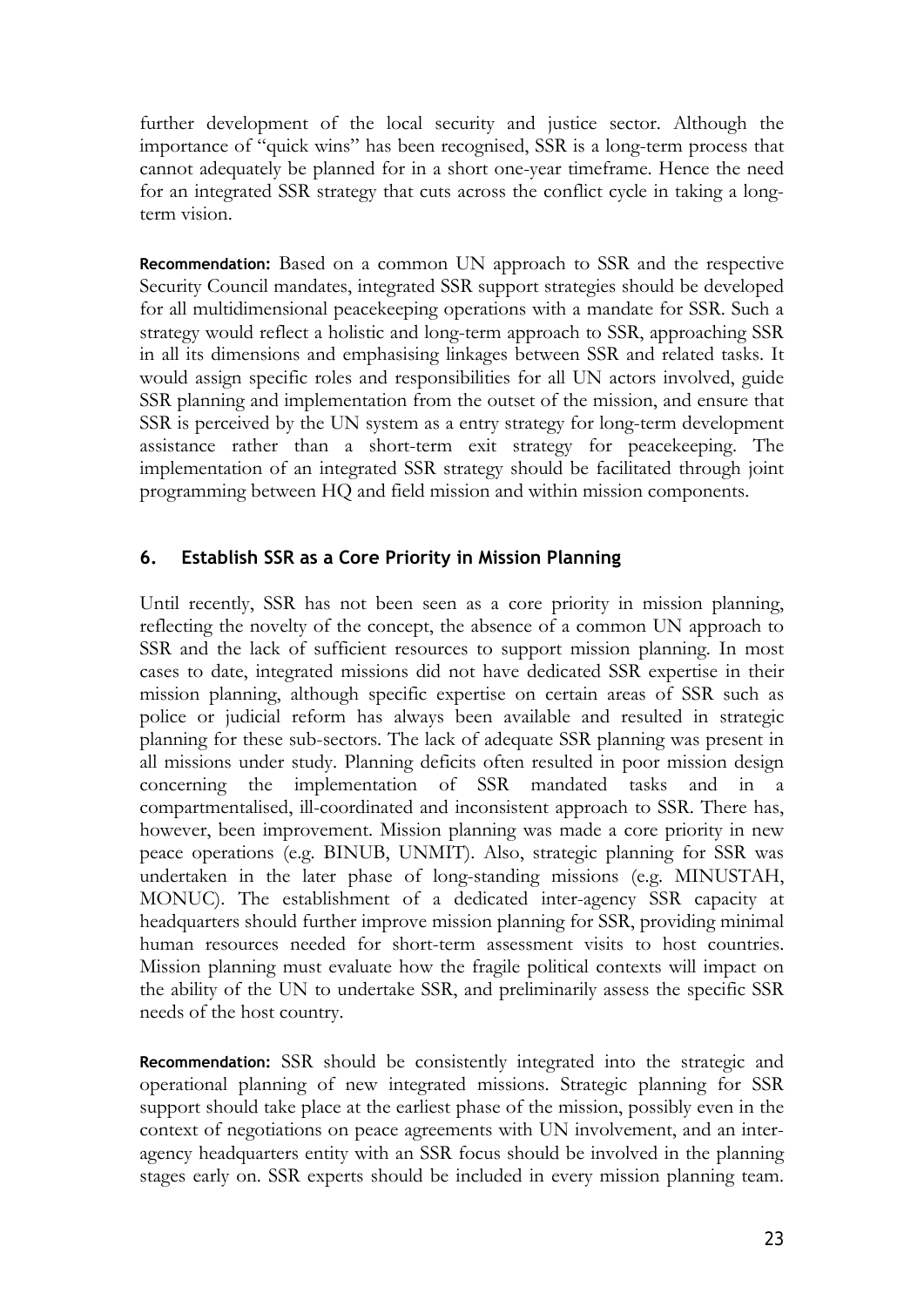Mission planning assessment visits should carry out preliminary stock-takings of the security sector and respective reform requirements, keeping in mind that one of the key tasks of the mission may be to support nationally-led SSR needs assessments and consultation processes later-on.

## **7. Strengthen UN HQ SSR Capacity to Support Field Missions**

Apart from the lack of a common UN approach to SSR and SSR related strategies, the absence of a dedicated SSR capacity at headquarters to provide adequate support for SSR programmes in integrated missions was a recurrent theme in the four case studies. This is not to say that HQ capacity is lacking in all areas of SSR; the situation is different with the support provided in the specific areas of police reform (DPKO Police Division) and, to a lesser extent, judicial reform (DPKO CLJAU). What field staff interviewed particularly missed was a HQ based SSR structure that: provides an overall body of knowledge to tap into; collects and filters lessons learned; provides the field with concrete examples of best practice and performance indicators that they can apply; develops general instructions and guidance on how a SSR unit should operate in the field and, in particular, its structure in terms of human resources and expertise; and supports field staff in SSR training and selection of SSR experts. This institutional deficit weakened the importance attributed to SSR in mission planning; the selection of SSR experts with appropriate skill-sets; the ability of the field mission to design, fund, implement, monitor and evaluate SSR assistance programmes; the ability of the UN system to ensure an integrated approach to SSR and to coordinate its support to SSR with local and other international stakeholders. This may change, however, with the recent establishment of an inter-agency UN SSR Task Force and the recommendation of the Secretary General's Policy Committee to create an inter-agency SSR support unit administratively located within the new DPKO Office for the Rule of Law and Security Institutions to serve as a system-wide focal point and technical resource.

**Recommendation:** It is recommended that a dedicated structure for SSR be established (strengthened) at HQ level and supplemented by the creation of a network of SSR focal points in all entities involved in SSR support tasks across the UN system. The dedicated structure would be responsible for establishing SSR policy and guidelines for all peace operations engaged in military,32 police, judicial and prison development (including civilian control, democratic oversight and gender mainstreaming). Additionally, the structure would be responsible for managerial oversight of the activities of the SSR units/teams located in the field missions (see below), and provide specialist advice and guidance to the missions.

 $32$ Against this backdrop, DPKO may consider to build up a HQ capacity to support field missions in defence reform and to locate this activity clearly in an overarching SSR framework.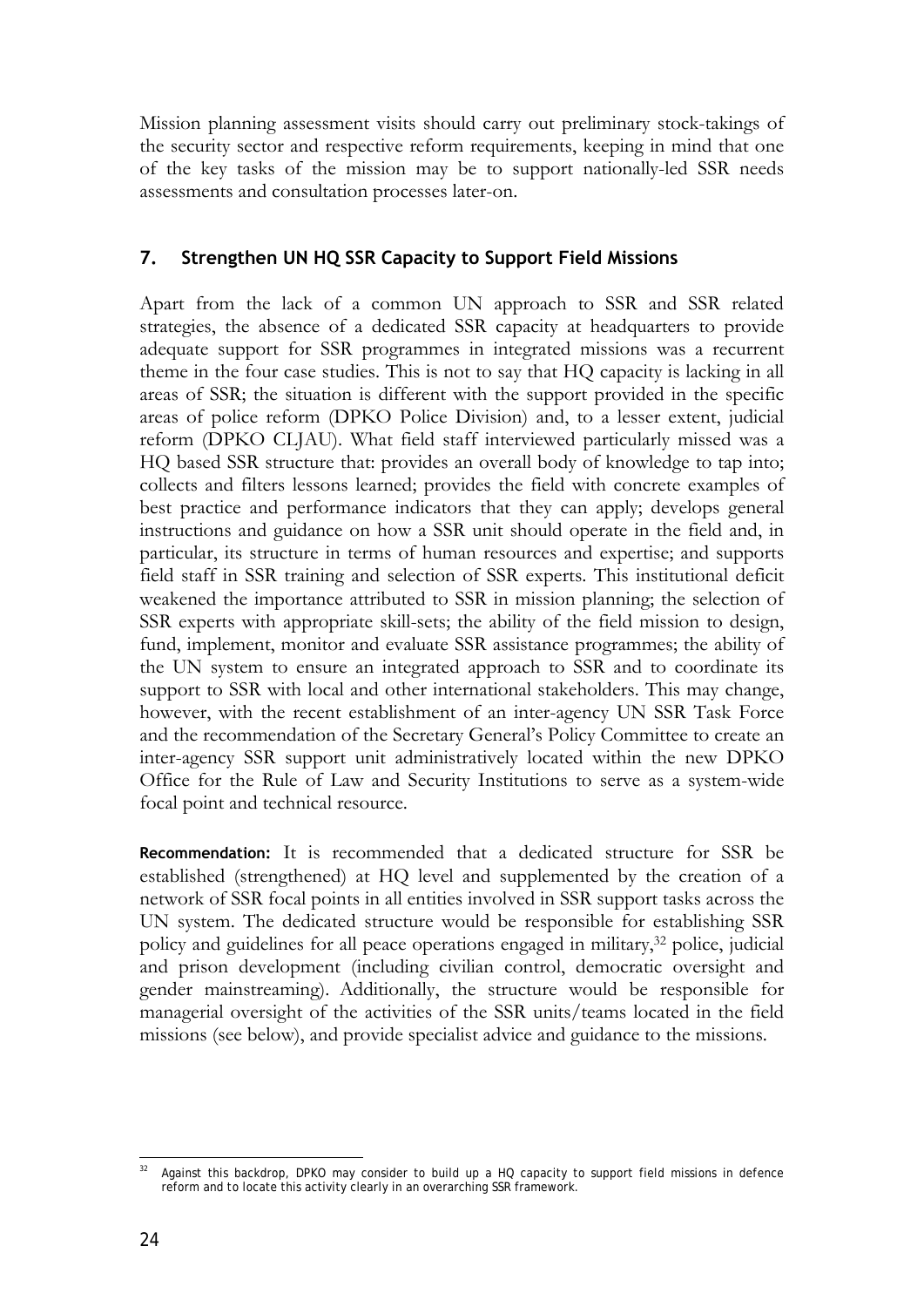## **8. Strengthen SSR Support Capacity in Field Missions**

With the exception of police reform related activities, SSR capacity in most integrated missions is comparatively weak and fragmented across the various mission components. The common theme that emerges from all four case studies is the lack of a dedicated and adequately staffed SSR structure in the field which would permit the mission to deliver the required support for the SSR process. Even when such a structure is in place (e.g. MONUC), SSR capacity is very small in proportion to the rest of the mission components. In terms of human resources, integrated missions are often understaffed in the area of SSR. In the case of ONUB, the DDR/SSR section was one of the smallest sections of the mission and faced difficulties in refilling existing positions. In the case of MINUSTAH, UNPOL only had 44 per cent of its required staff while the justice section was operating at less than 50 per cent in key posts.<sup>33</sup> In addition to the problem of understaffing, the existence of a dedicated SSR structure in an integrated mission does not necessarily mean that there is sufficient capacity, capable of addressing SSR in a holistic and coordinated way. Given the broad scope of SSR, there are always other mission components involved in specific SSR activities, often to a much greater extent than the SSR component, such as UNPOL in the case of police reform. This is further complicated by the fact that SSR-related and cross-cutting activities are often carried out by mission components which are under the command of different DSRSGs. All four case studies concluded that the creation of a strategic SSR unit within the mission would facilitate the development and implementation of a single integrated SSR strategy in the field.

**Recommendation:** Integrated missions involved in SSR should have a strategic unit of SSR experts responsible for the development and managerial oversight of the implementation of the UN's SSR strategy to be located directly within the SRSG's office to ensure its possession of sufficient political and bureaucratic leverage to permit an "integrated" approach to SSR programmes. This unit or function should serve as a hub for ensuring coherence and coordination of SSR activities, and should be responsible for charting and monitoring progress of the SSR process, for liaising with national counterparts and international actors, and ensuring that actions are taken at different levels concurrently and sequentially. The unit should also feed policy advice and project proposals into existing structures, such as SSR Joint Commissions or other sections of the missions not traditionally involved in SSR.

# **9. Provide Sufficient SSR Experts with Adequate Skill-Sets**

SSR is a very sensitive area of intervention for external actors, and for this reason should be conducted by staff experienced in promoting and supporting local ownership in SSR programming and capable of adapting to the local political, technical and linguistic requirements. The case studies highlighted the difficulty of

<sup>1</sup> This is based on figures provided in December 2006 for UNPOL, and in June 2007 for the Justice Section.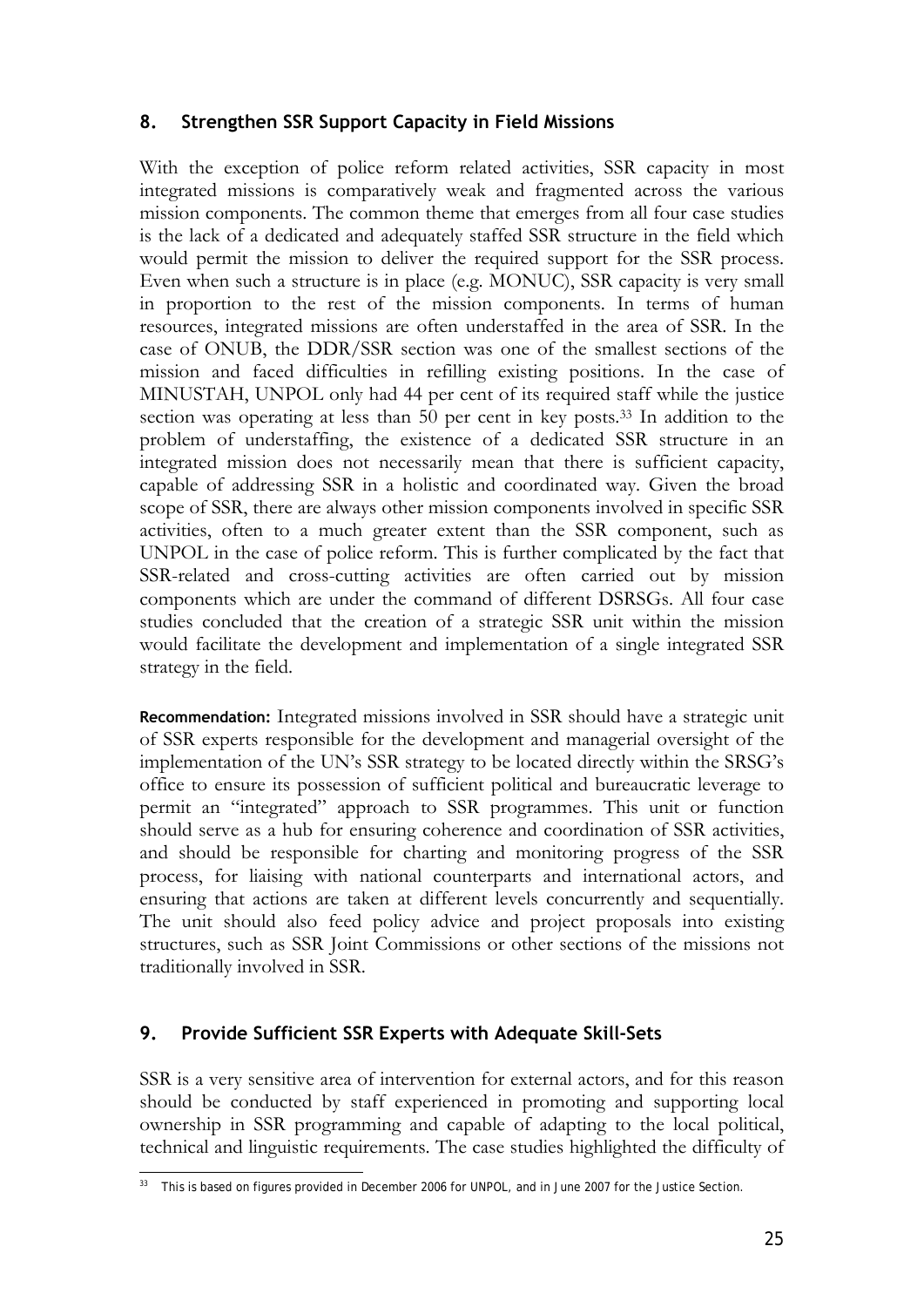finding and recruiting people with specific SSR as well as programme management, training and language expertise. In particular, language skills were often lacking in integrated missions deployed to French speaking countries (e.g. MONUC, MINUSTAH, ONUB) necessitating the use of translators during political negotiations or in training sessions with national stakeholders, thereby complicating UN assistance to SSR activities. Also, mission personnel involved in training local military, police, or judicial officers did not always have the necessary pedagogical skills to complement their professional experience. Given the multidisciplinary skill-sets required for SSR, a fundamental problem is the lack of staff experienced in: managing and supporting the development of civil administrations and public service reform; the establishment of security sector oversight mechanisms; the promotion of civil society participation; and, the mainstreaming of cross-cutting concerns such as gender into SSR programmes. This expertise is rarely found among military, police and legal staff of integrated missions involved in defence, police or justice reform. Recruitment processes should therefore ensure that expert personnel Member States select for service in integrated missions possess the requisite developmental managerial skills. Finally, and not surprisingly given the absence of a common UN approach to SSR, there is a lack of training opportunities for staff involved in SSR programmes. The different backgrounds of mission staff, however, call for the provision of systematic SSR training at all staff levels and in all aspects of SSR. SSR training should be based on a series of standardised operational practices and procedures for the respective SSR areas, adaptable to different local standards.

**Recommendation:** The UN should recruit staff for integrated missions' activities in SSR that possess the requisite skill sets, particularly with regard to language, pedagogical and developmental management skills. In this context, DPKO should amend its staffing tables for future peace missions so that positions are explicitly identified and the skills required for these positions clearly specified. Longer-term contracts should be encouraged to ensure institutional continuity of SSR efforts. Finally, staff involved in SSR programmes should have access to adequate training, and SSR modules should be included in pre-deployment training.

## **10. Increase Financial Resources for SSR Support Programmes**

Peacekeeping missions which engage in peacebuilding tasks such as SSR often suffer from the constraints of limited financial resources. In particular, they have difficulty funding projects which are not included in the assessed budget, i.e. SSR support tasks going beyond the mere provision of advisers or trainers drawn from mission staff. Quick Impact Projects (QIP) may be viewed as a way to compensate for the lack of access to assessed funds, however, given their constraints in terms of timelines (short-term) and funding (small-scale), they are of limited use for long-term SSR interventions. In all missions examined, the non- or limited availability and the often slow release of funding has hampered the implementation of SSR support activities and thus undermined, in the face of national stakeholders, the credibility of UN interventions in this area. A prime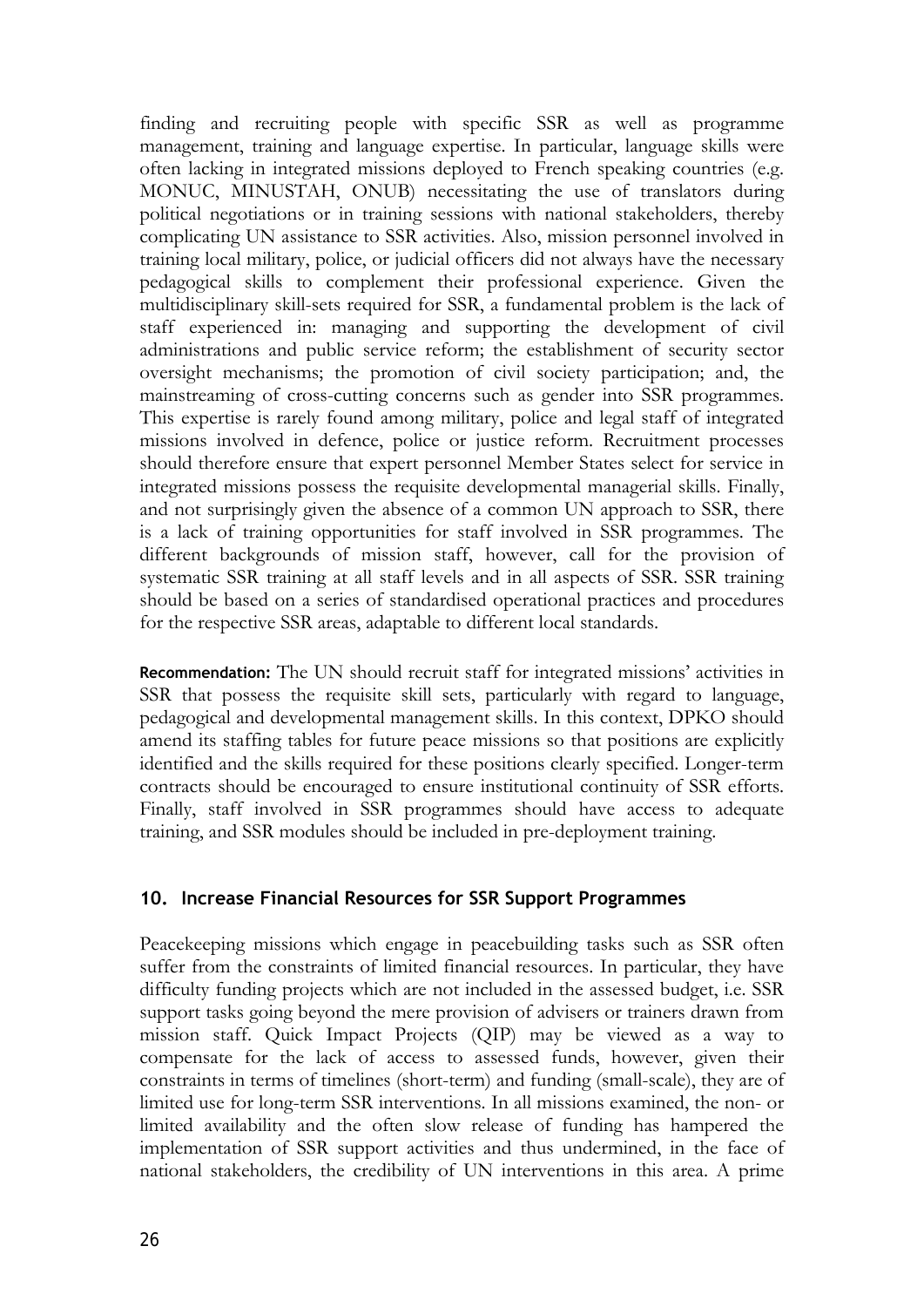example of this is the case of Burundi, where ONUBs UNPOL officers deployed to support police stations in the provinces were unable to provide any of the basic material required for the carrying out of their activities. Similarly, UNPOL faced difficulties in convincing Burundian police officers to attend UN workshops when no per diem compensation could be offered by ONUB, and at times the UNPOL officers themselves reportedly put money aside from their own salaries in order to contribute to these basic costs. Another problem has been the slow release of funds which has contributed to hampering project implementation. For example, in Haiti \$ 3.7 million was granted to the DDR unit of MINUSTAH in 2005, yet this was not made available until May 2006. This meant that the unit had only one month to spend the money before it had to be returned for the new budget period, resulting in over ambitious planning for the short period of time. UN Programmes, Funds and Specialized Agencies have an advantage over the peacekeeping missions in the sense that they are able to fundraise for their projects as they often have dedicated personnel with expertise on fund-raising and advocacy (which the missions do not). In practice, UNDP is one of the only mechanisms by which the UN can disperse donor funds for SSR in the field. In principle, donor funds for the SSR activities of integrated missions should have become more easily accessible since the expansion in 2005 of the OECD DAC guidelines on the eligibility of Official Development Assistance (ODA), which now covers a wide range of SSR interventions, particularly in the area of civilian management and democratic oversight as well as SSR-related and cross-cutting activities.34 Even where SSR activities are now ODA eligible, however, there is often poor commitment on the part of the bilateral donors to support activities related to the security sector, either because they consider certain SSR activities as politically too sensitive or as a component part of their bilateral assistance to the country in question.

**Recommendation:** Financial resources for UN integrated missions in the area of SSR should be increased by facilitating access to assessed budget funds and, if appropriate, to QIP funds. Furthermore, DPKO and in particular, the mission leadership, should work more closely with UNDP in the field in order to achieve adequate funding for SSR projects. Finally, senior UN leadership should engage in a strategic dialogue with bilateral donors on how best to provide funds for the SSR activities of UN integrated missions. As difficult as it may be, the UN should explore ways and means of reinforcing its common approach to SSR by developing a common or integrated funding mechanism, following the example of some leading donor countries who have established cross-agency funding pools for SSR and related interventions.

1

<sup>&</sup>lt;sup>34</sup> According to the relevant OECD DAC guidelines, revised in 2005, the following activities in the areas of security and development are ODA eligible: (1) management of security expenditure; (2) enhancing civil society's role in the security system; (3) supporting legislation for preventing the recruitment of child soldiers; (4) security system reform to improve democratic governance and civilian control; (5) civilian activities for peacebuilding, conflict prevention and conflict resolution; (6) controlling, preventing and reducing the proliferation of small arms and light weapons. The supply or financing of military equipment or services and use of military personnel to control civil disobedience remains excluded from ODA eligibility. Accessible at: http://www.oecd.org/dataoecd/8/39/31785288.pdf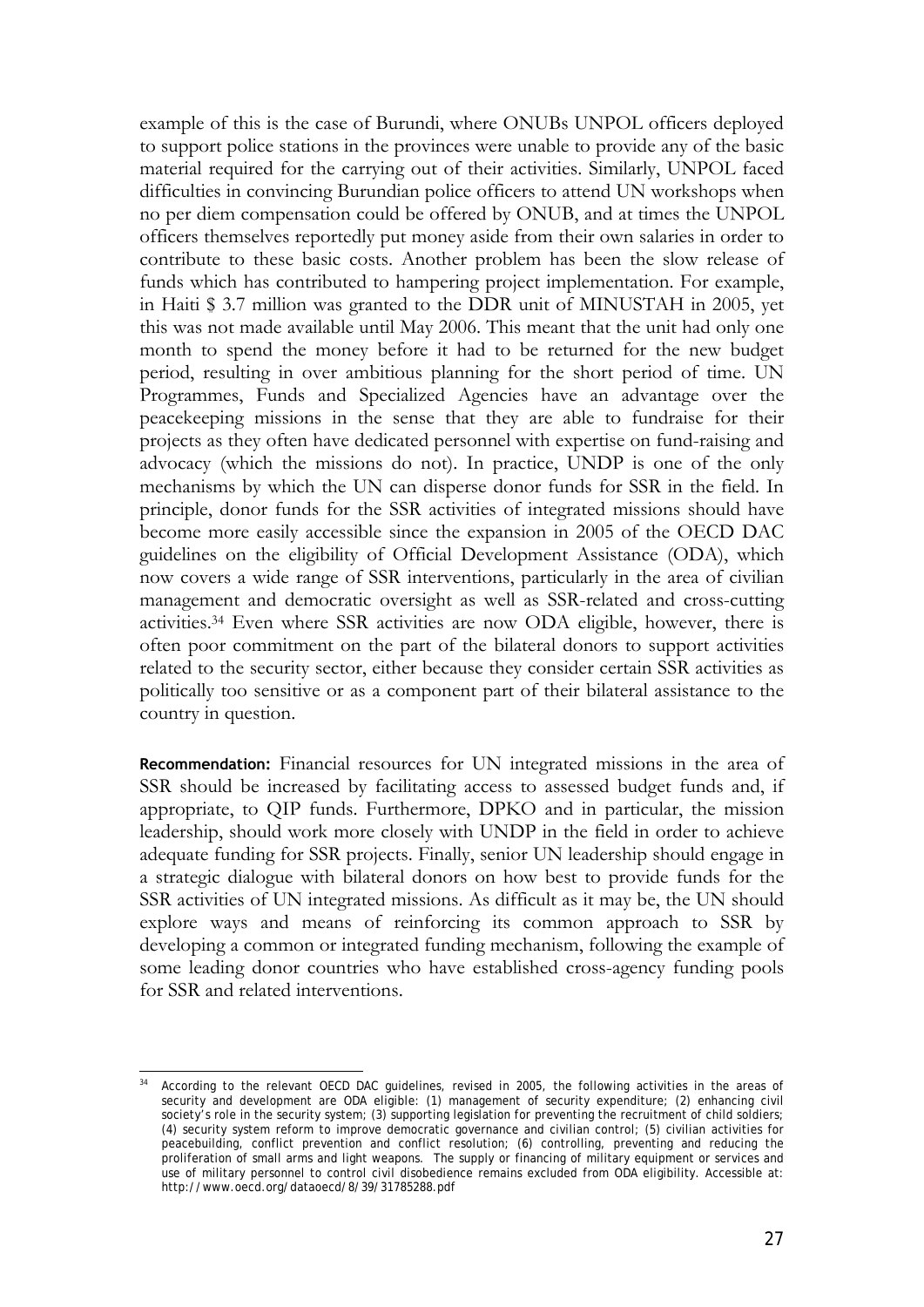## **11. Promote an In-Country "One UN" Approach to SSR**

The large number of departments and agencies on the ground highlights the need to ensure a coherent approach to SSR within the UN family. A key partner on SSR of the peacekeeping missions has been UNDP; however, cooperation between the two has often been hampered by bureaucratic hurdles and perceptions of the missions having a short-term vision as opposed to the longerterm developmental goals of UNDP and other UN entities on the ground. In particular, the mission is often accused of arriving in a country where the UN Country Team is already established, and adopting an intrusive approach which involves dictating its plans without adequate technical awareness or political familiarity with the context on the ground. In the missions reviewed, the lack of a coordinated, not to say integrated, approach of the UN family has undermined the ability of the UN to speak with one voice when cooperating with national authorities on SSR issues. Work on justice reform has often been particularly problematic because of the large number of UN actors involved. For example, in Haiti, a judicial reform plan was drafted by the Ministry of Justice and Public Security (MOJPS) with the support of the Justice Section at MINUSTAH, whilst UNDP drafted a completely separate judicial reform project document. Nonetheless, cooperation on SSR and SSR related programmes has at times been encouraged by integration, such as in the case of ONUB where the head of the OHCHR was also the head of the Human Rights division. Another example of integration is provided by the case of MINUSTAH which possessed an integrated DDR unit formed of members of DPKO and UNDP. In this case, however, the workload was eventually separated, with UNDP taking on the violence reduction programme whilst DPKO focused on DDR per se. This split was due to several reasons, including the difficulty of adapting to different budget cycles, and the idea that this would streamline management and be more cost-effective. Nonetheless, following the unit's experience of integration, UNDP and MINUSTAH were able to maintain a similar vision for their work on DDR.

**Recommendation:** The "One UN" approach should be adopted in order to implement the integrated SSR strategy recommended above for each integrated mission involved in SSR. This implies the need for joint planning, joint programming, joint staffing policies, joint budgeting and joint programme locations (within the mission). In order for the UN to deliver coherent and consistent messages to national authorities, a senior level UN staff member (if possible with local language skills) should be appointed as a focal point for negotiations with government officials on SSR. This person should ideally be the head of the SSR strategic unit.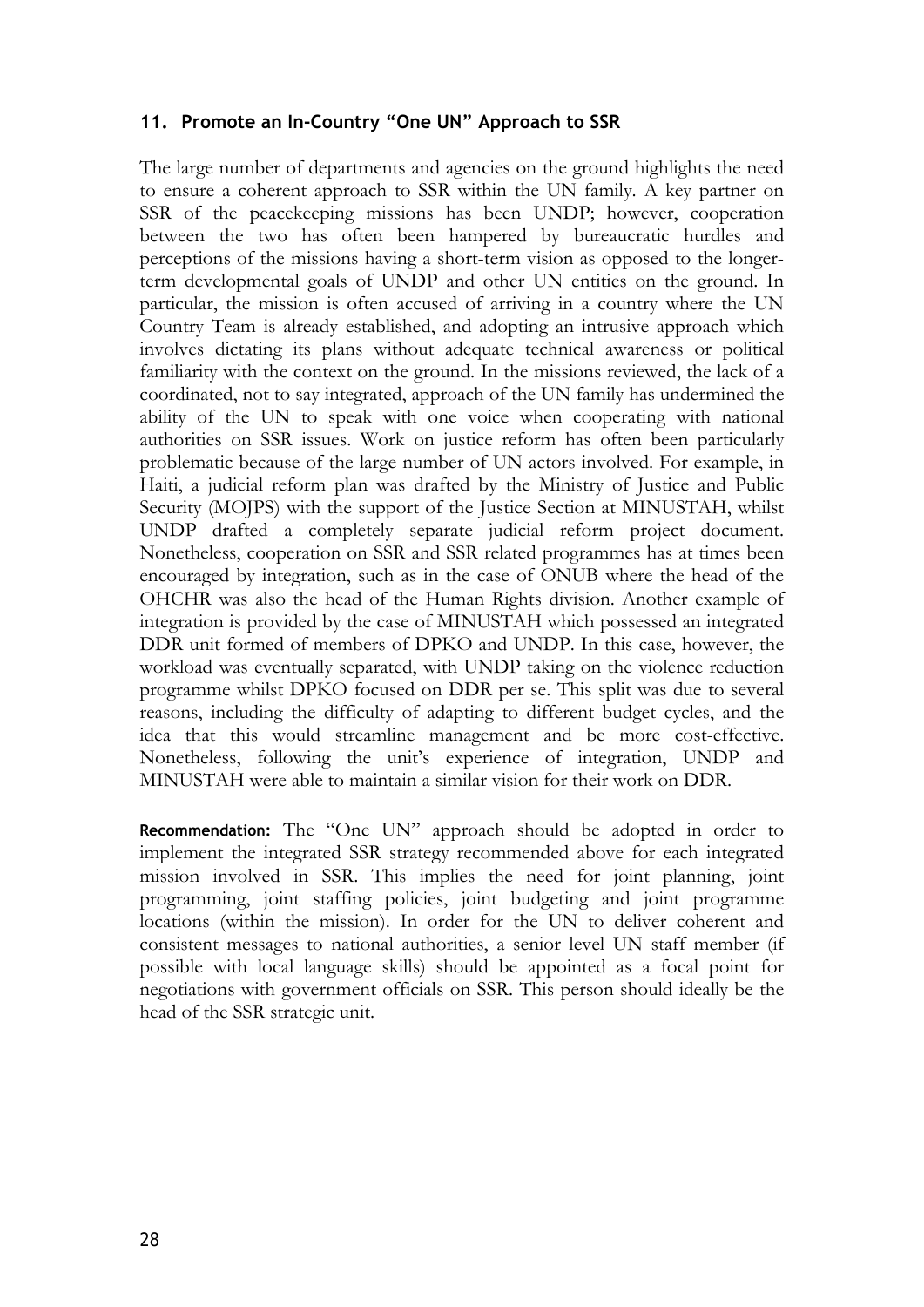#### **12. Strengthen Engagement with National SSR Stakeholders**

Cooperation with national stakeholders is of great importance in order to achieve ownership of the SSR process as well as to initiate activities in a timely fashion. The extent of cooperation between the UN and national stakeholders will depend greatly on the political and security context, the priorities and the actual power of the government, and the strength and preferences of non-governmental actors. Nonetheless, as illustrated by the case studies, efforts must be made to encourage successful cooperation by establishing coordination structures or improving those that are in place. Following the model set by the police components of peacekeeping operations, the option of negotiating the deployment of liaison officers/teams within the main national structures (e.g. headquarters of the main security actors and/or the relevant ministries) should be considered as this could permit a well-informed assessment of capacities and national requirements and also facilitate confidence-building between the mission and national government. In each case, the impact this may have on national ownership should be well anticipated, to avoid cases where this is perceived as external interference. It is essential to closely involve members of civil society in the SSR process. Consultations with civil society groups provide an entry point to effective outreach and enhanced transparency. This was something that was lacking in all cases examined, although relations with local stakeholders, and in particular, civil society were often better with the UN Programmes, Funds and Specialised Agencies than with the missions. Communication strategies and public information campaigns need to address the various security needs of the population, in particular in cases where there is a record of abuse towards vulnerable population groups by entities that are meant to be providing security. Negative perceptions have often developed in civil society due to a lack of information, transparency and understanding of the UN mandate and activities. This is particularly the case in the area of SSR, where the local population needs to be reassured about the steps taken and the consequences of the reform processes.

**Recommendation:** UN peacekeeping missions should establish from the outset a coordination structure with national stakeholders, involving other relevant international actors (see below), with precise terms of reference (responsibilities, chairmanship, management and periodicity of the meetings, etc.). Efficiency should be increased by separating the different levels of coordination – technical level separated from the strategic/political level. The terms of reference should also include baseline objectives that would need to be met for the handover of the coordination structure to national authorities. Supporting the development of a communications strategy and linking SSR to public information campaigns should also help improve communication with local stakeholders. In order to ensure that engagement with national stakeholders consists of a two way process, it should be inclusive and also embrace consultation with civil society.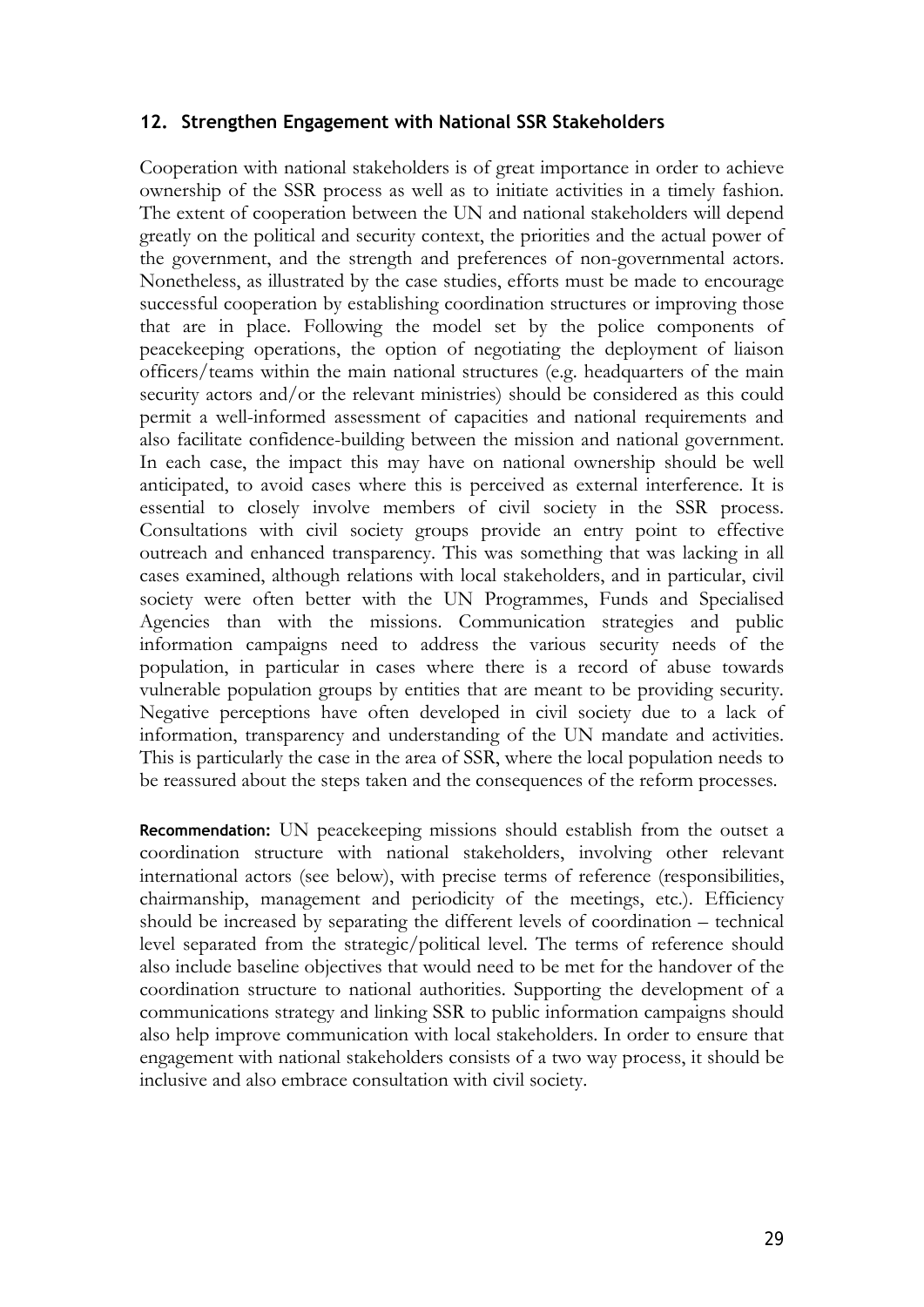## **13. Facilitate Coordination among International Donors**

International assistance to SSR requires a variety of different actors – multilateral, bilateral and transnational – each with their own capabilities and experience in a specific area of SSR, underlining the need for coordination of these efforts. Coordination is also important in order to prevent local stakeholders from potentially playing the donors off against each other in order to reap benefits for themselves. However, coordination between UN entities and other external SSR actors is frequently carried out in an ad-hoc manner. This is often due to a simple lack of political will, because international actors usually do not like being "coordinated" by others, rather than the absence of concrete measures for coordination.35 The UN has played a part in several structures for coordination with donors such as the Interim Cooperation Framework (ICF) in Haiti, the International Coordination Group in Burundi or the Joint Commission on SSR in the DRC. However, the level of effectiveness of cooperation may differ according to a number of factors, such as, whether or not an actor is clearly in the lead, and if this has been agreed amongst the international community or is just assumed by other actors involved. In Burundi, for example, coordination was perceived by most bilateral donors as the area of comparative advantage of ONUB. Indeed, ONUB had the capacity to organise meetings, and to prepare a mapping of the different activities the UN, NGOs and donors were engaged in. In Haiti, on the other hand, cooperation between the UN and donors was problematic. This was also the case in the DRC, where the role of the UN in coordinating SSR efforts was not always clear, particularly as the EU was another strong player in the international community's efforts to support SSR in the DRC.

**Recommendation:** Given its mandate, legitimacy and presence on the ground, whenever an integrated mission is involved in substantive SSR activities, the UN should play a key role in the coordination of SSR activities amongst external actors. This could be as simple as signing a Memorandum of Understanding (MoU) with other major actors on the ground on who should take the lead on different issues, to actually taking a proactive role in the coordination of SSR efforts. For example, the UN could facilitate the mapping of the SSR activities of all the external actors engaged in SSR in the country in question, by defining the gaps in SSR engagement that need to be filled and by including other relevant international actors in its coordination structures with national stakeholders. The UN could also play a role in defining the guidelines by which training should be conducted so that these are harmonised and do not reflect the specific standards of each donor government providing the training.

<sup>&</sup>lt;u>.</u> See: Vincenza Scherrer, "Challenges of Integration: Cooperation on SSR within the UN System and Beyond", in David Law (ed.), *Intergovernmental Organisations and Security Sector Reform*, Münster: LIT, 2007, pp. 181- 197.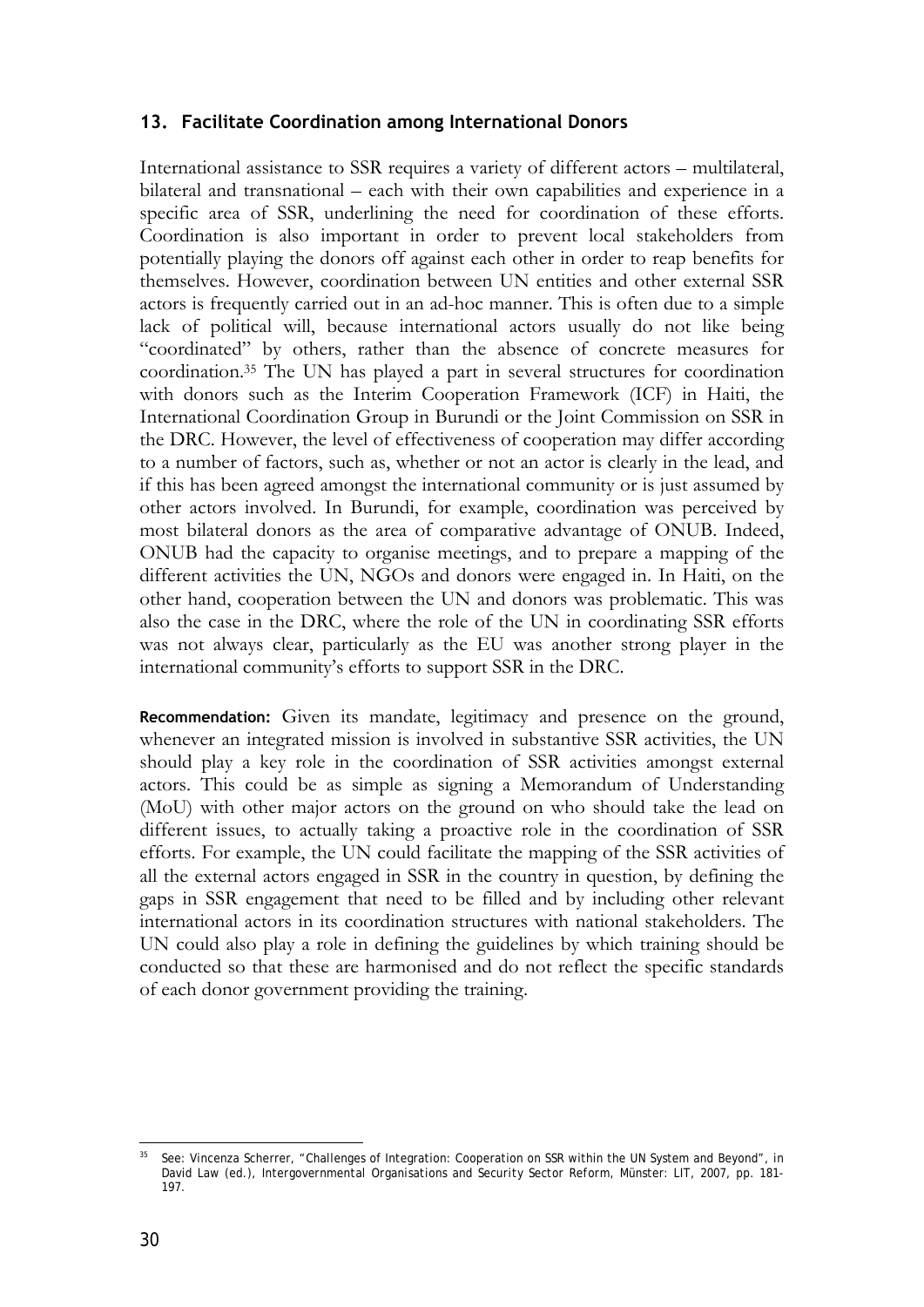## **14. Emphasise Service Delivery in SSR Programming**

UN integrated missions tend to view capacity- or institution-building as being the objective of SSR rather than a means to an end. The primary goal of SSR, however, is to support the provision and equal access of all to security and justice in ways that foster democratic governance and human rights. The distinction is crucial because the existence of a capacity says nothing about whether that capacity is used and whether it is used in an effective, efficient and accountable way commensurate with democratic standards. Although based on the findings of the four case studies, this lesson is not specific to the SSR support activities of UN integrated missions but applies to external assistance to SSR in general.

**Recommendation**: All SSR-related UN development policies should be (re-) written to emphasise that SSR's primary objective is to strengthen service delivery rather than build institutional capacity.

## **15. Measure Performance of SSR Support Activities**

Finally, perhaps the most pivotal lesson learned in SSR programming is the need to ensure consistent and coherent management of the implementation and performance of initiatives, concentrating on defined and measurable outcomes. This was something that was lacking in the field missions examined as no monitoring teams existed for SSR, and specific SSR performance indicators were largely underdeveloped. Without such monitoring and evaluation there is a risk of implementing programmes without assessing their chances for success, or of overlooking opportunities to improve their performance.

**Recommendation:** It is recommended that a UN-system wide set of criteria for measuring SSR performance be developed, and that this criteria be anchored in qualitative indicators. It is also recommended that UN SSR programmes measure the performance of national security and justice providers as the means by which to assess the success of the UN's SSR activities in the field. Furthermore, this monitoring and evaluation could be carried out by trained local actors in order to increase ownership and credibility.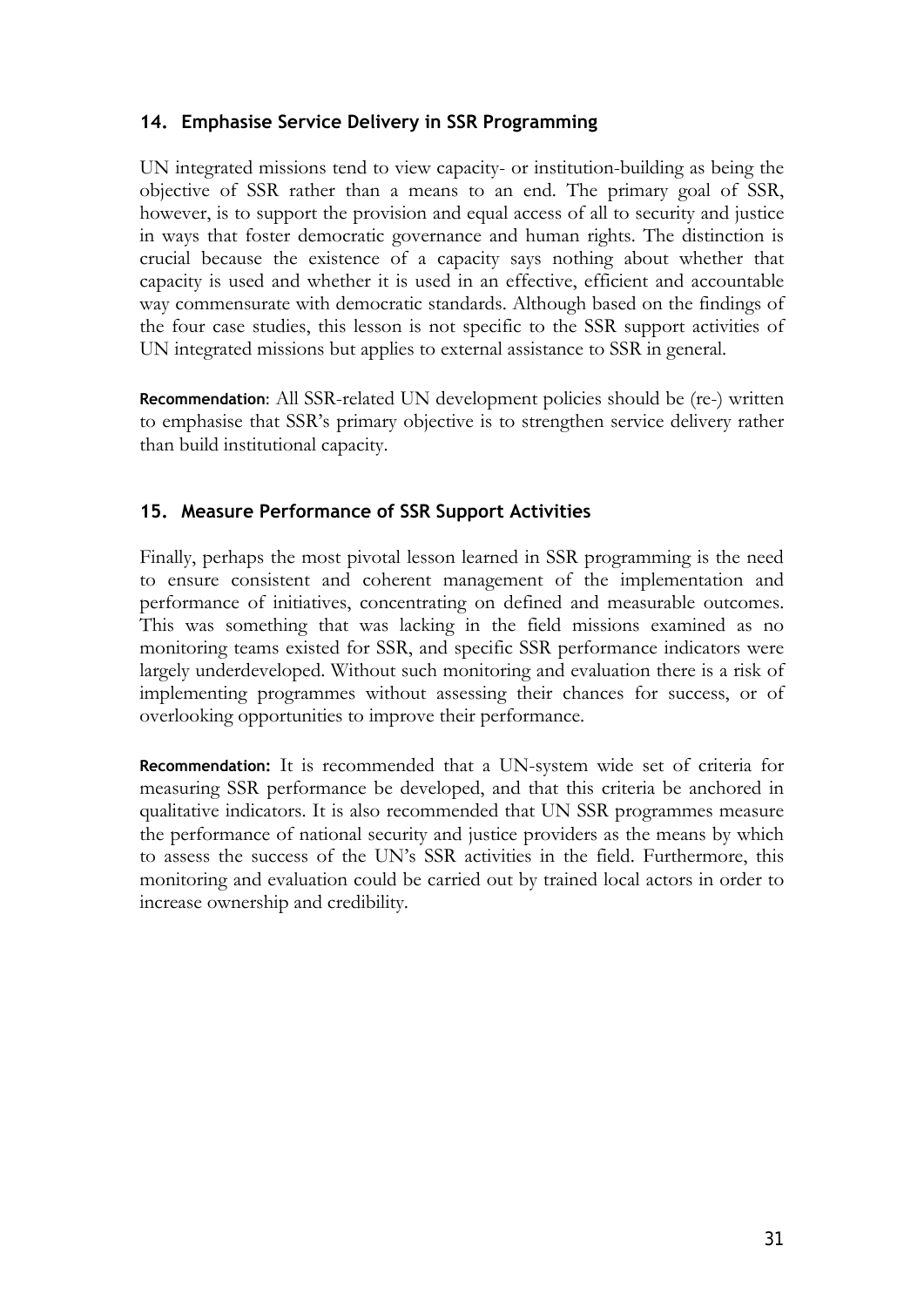# **ANNEXES**

## **1. UN Security Council Documents on SSR**

## **A. Excerpt from the Statement by the President of the Security Council at the 5632nd meeting of the Security Council, held on 20 February 2007 (S/PRST/2007/3\*)**

"The Security Council recalls the Statement by its President of 12 July 2005, in which it emphasizes that security sector reform is an essential element of any stabilization and reconstruction process in post-conflict environments.

"The Security Council stresses that reforming the security sector in post-conflict environments is critical to the consolidation of peace and stability, promoting poverty reduction, rule of law and good governance, to extending legitimate state authority, and preventing countries from relapsing into conflict. In that regard, professional, effective and accountable security sector, and an accessible and impartial law-enforcement and justice sectors are equally necessary to laying the foundations for peace and sustainable development.

"The Security Council underlines that it is the sovereign right and the primary responsibility of the country concerned to determine the national approach and priorities of security sector reform. It should be a nationally-owned process that is rooted in the particular needs and conditions of the country in question. The Security Council acknowledges that strong support and assistance of the international community are important to build national capacities thereby reinforcing national ownership, which is crucial for the sustainability of the whole process. (…)

"The Security Council underlines that security sector reform can be a long-term process that continues well beyond the duration of a peacekeeping operation. (…)

"The Security Council emphasises that security sector reform must be context-driven and that the needs will vary from situation to situation. The Security Council encourages states to formulate their security sector reform programmes in a holistic way that encompasses strategic planning, institutional structures, resource management, operational capacity, civilian oversight and good governance. The Security Council emphasises the need for a balanced realisation of all aspects of security sector reform, including institutional capacity, affordability, and sustainability of its programs. The Security Council recognises the inter-linkages between security sector reform and other important factors of stabilisation and reconstruction, such as transitional justice, disarmament, demobilisation, repatriation, reintegration and rehabilitation of former combatants, small arms and light weapons control, as well as gender equality, children and armed conflict and human rights issues. (…)

## **B. Excerpt from the Concept paper prepared by the Slovak Presidency for the UN Security Council Open Debate on 20 February 2007 (S/2007/72)**

"(…) 4. Security Sector Reform (SSR) is driven by the understanding that an ineffective and poorly governed security sector represents a decisive obstacle to peace, stability, poverty reduction, sustainable development, rule of law, good governance and the respect for human rights. The **security sector** – or the security system as it is referred to by developmental actors – is defined as including all those institutions, groups, organisations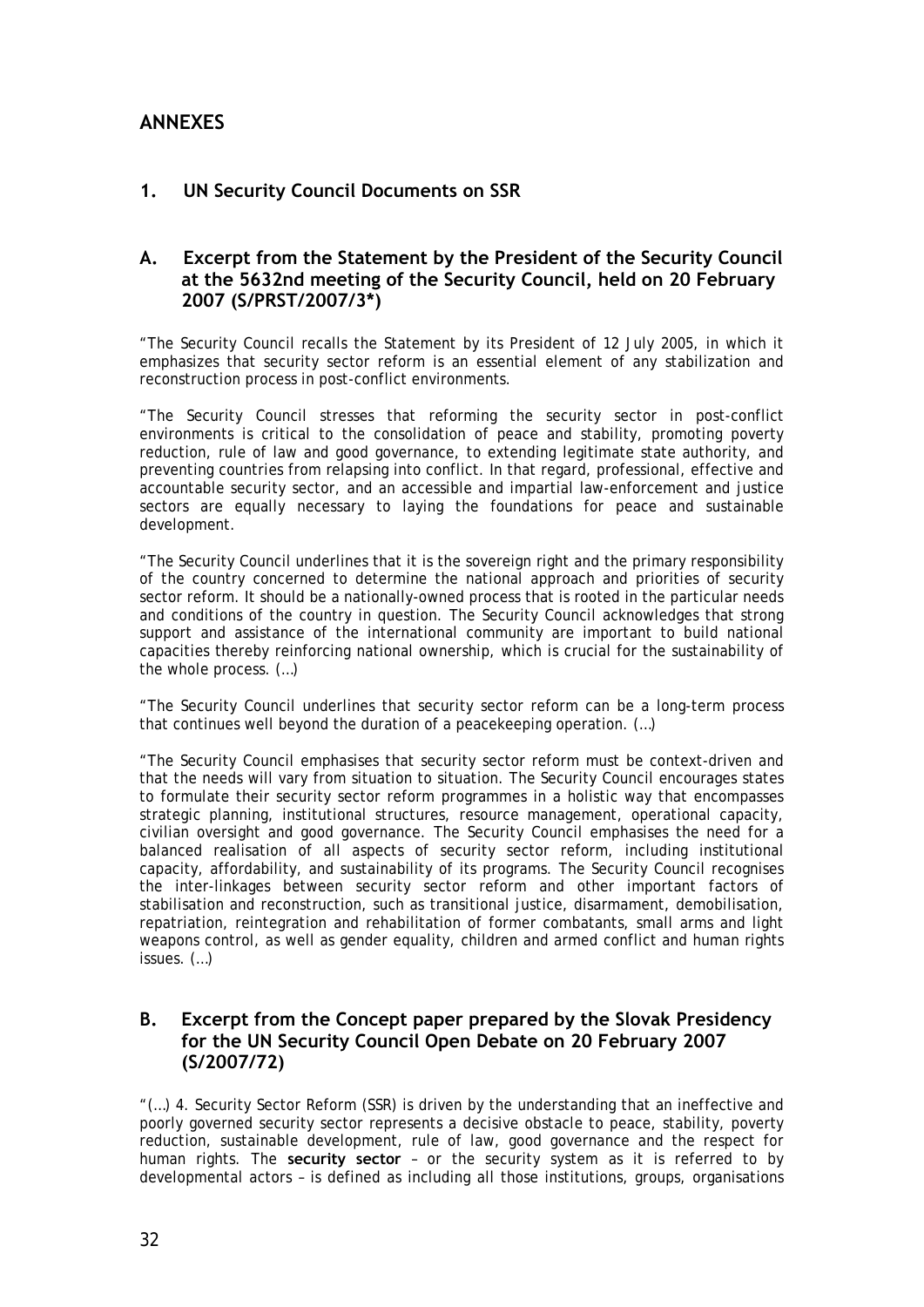and individuals – both state and non-state – that have a stake in security and justice provision:

- *Core security actors including law enforcement institutions:* armed forces, police, gendarmeries, paramilitary forces, presidential guards, intelligence and security services, coastguards, border guards, customs authorities and reserve and local security units.
- *Security management and oversight bodies:* parliament/legislature and its relevant legislative committees; government*/*the executive, including ministries of defence, internal affairs and foreign affairs; national security advisory bodies; customary and traditional authorities; financial management bodies; and civil society actors, including the media, academia and NGOs.
- *Justice institutions*: justice ministries; prisons; criminal investigation and prosecution services; the judiciary (courts and tribunals); implementation justice services (bailiffs and ushers), other customary and traditional justice systems; human rights commissions and ombudsmen; etc.
- *Non-statutory security forces*: liberation armies; guerrilla armies; private bodyguard units; private security companies; political party militias.

5. The security sector shares many of the characteristics of other service delivery systems (although it has unique characteristics as a result of the central role that the use of force plays in this sector). As the United Nations Secretary-General noted in 1999, the security sector "should be subject to the same standards of efficiency, equity and accountability as any other public service". Thus, the **overarching objective of SSR** is to ensure that the security institutions perform their statutory functions – to deliver security and justice to the state and its people – efficiently and effectively in an environment consistent with democratic norms and the principles of good governance and the rule of law, thereby promoting human security.

6. SSR depends on **national ownership** because reform of the most sensitive sector of the state must be shaped and driven by local actors and supported, if necessary, by external actors. This may be extremely difficult in some countries, particularly those in post-conflict environments, but it is a pragmatic imperative as well as a matter of respect. SSR that is not locally shaped and driven is not sustainable.

7. SSR is **holistic** because (1) it provides a framework for military and defence reform as well as reforms in non-military parts of the security sector such as the police and judicial institutions; (2) it links measures aimed at increasing the efficiency and effectiveness of the security and justice institutions to overriding concerns of good governance, rule of law and democratic accountability; and (3) it aims at building state capacity to deliver security and justice and simultaneously engaging non-state actors relevant for security sector governance.

8. SSR is **context-specific** because each country engaged in SSR constitutes a special case and hence a different reform context. Consequently, the way SSR is approached and implemented very much depends on whether a country finds itself in a long-term democratisation process, in transition from war to peace or in a post-conflict setting. Another important contextual factor is the regional security environment which may be amenable or not to national SSR. Thus, SSR cannot be undertaken in a mechanical fashion and there is no one-size-fits-all.

9. SSR is a **long-term** endeavour that takes place over several years if not decades, and requires substantial resources. A host of security needs might be urgent but there is never a quick-fix solution. Short-term targets lead to dysfunctional and unsustainable outcomes. Institutional capacity, affordability and sustainability of programmes, sequencing, timing and flexibility are all aspects of SSR which need to be balanced against each other. (…)"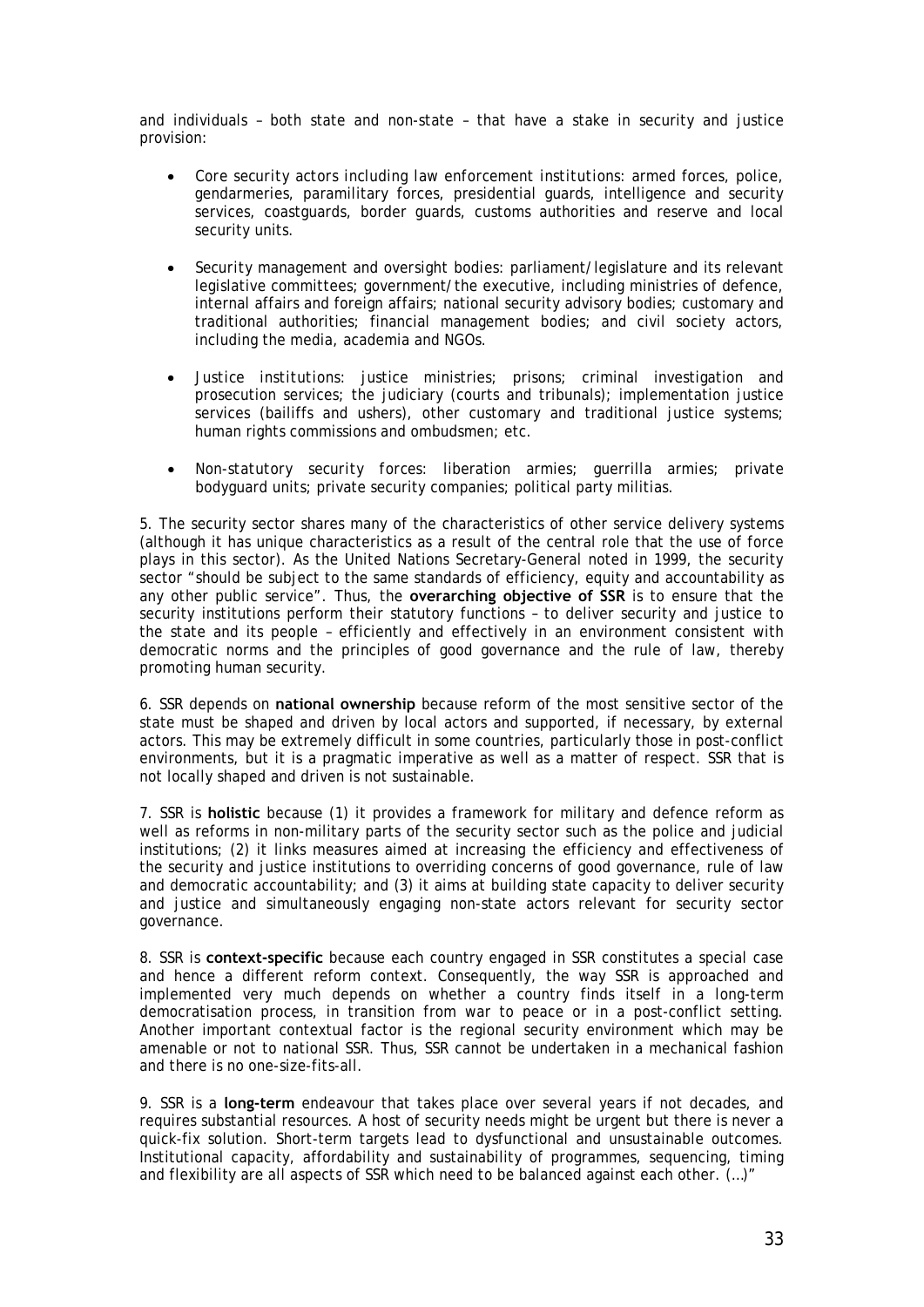# **2. UN Peace Operations Mandated to Conduct SSR Activities**

| Acronym         | <b>Location</b>    | Established -<br>Completed          | <b>Explicit SSR</b><br>mandate  | <b>Implicit SSR</b><br>mandate  | <b>SSR</b><br><b>Unit</b> |
|-----------------|--------------------|-------------------------------------|---------------------------------|---------------------------------|---------------------------|
| <b>UNMIK</b>    | Serbia<br>(Kosovo) | <b>June 1999</b><br>(SCR 1244)      |                                 | <b>SCR 1244</b><br>(June 1999)  |                           |
| *UNAMSIL        | Sierra Leone       | Oct. 1999 - Dec. 2005<br>(SCR 1270) |                                 | <b>SCR 1436</b><br>(Sept. 2002) |                           |
| *UNTAET         | <b>Timor Leste</b> | Oct. 1999 - May 2002<br>(SCR 1272)  |                                 | <b>SCR 1338</b><br>(Jan. 2001)  |                           |
| <b>MONUC</b>    | <b>DRC</b>         | November 1999<br>(SCR 1279)         | <b>SCR 1565</b><br>(Oct. 2004)  | <b>SCR 1493</b><br>(Aug. 2003)  | $\mathsf{X}$              |
| *UNMISET        | <b>Timor Leste</b> | May 2002 - May 2005<br>(SCR 1410)   |                                 | <b>SCR 1410</b><br>(May 2002)   |                           |
| <b>UNMIL</b>    | Liberia            | September 2003<br>(SCR 1509)        | <b>SCR 1509</b><br>(Sept. 2003) |                                 |                           |
| <b>UNOCI</b>    | Côte<br>d'Ivoire   | April 2004<br>(SCR 1528)            | <b>SCR 1721</b><br>(Nov. 2006)  | <b>SCR 1528</b><br>(Feb. 2004)  |                           |
| <b>MINUSTAH</b> | Haiti              | <b>June 2004</b><br>(SCR 1542)      |                                 | <b>SCR 1542</b><br>(April 2004) |                           |
| *ONUB           | Burundi            | June 2004 - Dec. 2006<br>(SCR 1545) |                                 | <b>SCR 1545</b><br>(May 2004)   | X                         |
| <b>UNMIS</b>    | Sudan              | March 2005<br>(SCR 1590)            |                                 | <b>SCR 1590</b><br>(March 2005) |                           |
| <b>UNMIT</b>    | <b>Timor Leste</b> | August 2006<br>(SCR 1704)           | <b>SCR 1704</b><br>(Aug. 2006)  |                                 | X                         |

## **Table I: Peacekeeping operations**

\* Completed missions Case studies on which this report is based are highlighted

## **Table II: Special political and/or peacebuilding missions (DPKO-led)**

| Acronym        | Location     | <b>Established -</b><br>Completed  | <b>Explicit SSR</b><br>mandate | <b>Implicit SSR</b><br>mandate  | <b>SSR</b><br>Unit |
|----------------|--------------|------------------------------------|--------------------------------|---------------------------------|--------------------|
| <b>UNAMA</b>   | Afghanistan  | March 2002<br>(SCR 1401)           | SCR 1623<br>(Sept. 2005)       | <b>SCR 1536</b><br>(2004)       |                    |
| *UNOTIL        | Timor Leste  | May 2005 - July 2006<br>(SCR 1599) |                                | <b>SCR 1599</b><br>(April 2005) |                    |
| <b>UNIOSIL</b> | Sierra Leone | January 2006<br>(SCR 1620)         | SCR 1620<br>(Aug. 2005)        |                                 |                    |
| <b>BINUB</b>   | Burundi      | January 2007<br>(SCR 1719)         | <b>SCR 1719</b><br>(Oct. 2006) |                                 | X                  |

\* Completed mission